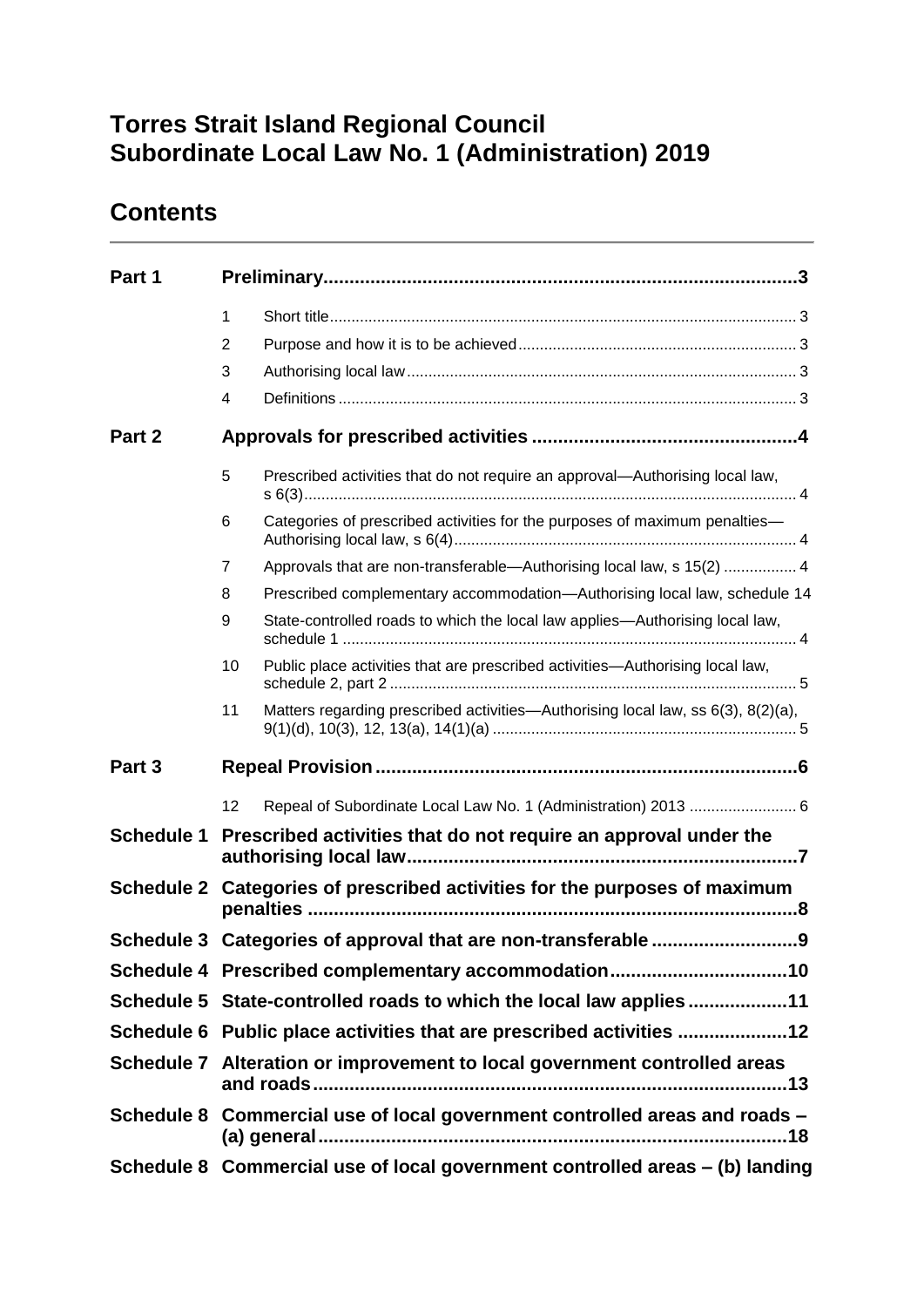| Schedule 9 Establishment or occupation of a temporary home25                                                                                            |  |
|---------------------------------------------------------------------------------------------------------------------------------------------------------|--|
|                                                                                                                                                         |  |
|                                                                                                                                                         |  |
|                                                                                                                                                         |  |
|                                                                                                                                                         |  |
|                                                                                                                                                         |  |
|                                                                                                                                                         |  |
|                                                                                                                                                         |  |
| Schedule 17 Operation of shared facility accommodation 44                                                                                               |  |
| Schedule 18 Operation of temporary entertainment events 47                                                                                              |  |
| Schedule 19 Undertaking regulated activities regarding human remains— (a)<br>disturbance of human remains buried outside a cemetery50                   |  |
| Schedule 20 Undertaking regulated activities regarding human remains— (b)<br>burial or disposal of human remains outside a cemetery 52                  |  |
| Schedule 21 Undertaking regulated activities regarding human remains— (c)<br>disturbance of human remains in a local government cemetery54              |  |
| Schedule 22 Undertaking regulated activities on local government controlled<br>areas and roads- (a) driving or leading of animals to cross a road<br>56 |  |
| Schedule 23 Undertaking regulated activities on local government controlled<br>areas and roads- (b) depositing of goods or materials58                  |  |
| Schedule 24 Undertaking regulated activities on local government controlled<br>areas and roads— (c) holding of a public place activity prescribed       |  |
| Schedule 25 Bringing or driving motor vehicles onto a park or reserve 64                                                                                |  |
| Schedule 26 Bringing or driving prohibited vehicles onto motor vehicle access<br>areas 67                                                               |  |
| Schedule 27 Use of bathing reserves for training, competitions etc69                                                                                    |  |
| Schedule 28 Parking contrary to an indication on an official traffic sign                                                                               |  |
| Schedule 29 Parking in a loading zone by displaying a commercial vehicle                                                                                |  |
| Schedule 30 Carrying out works on a road or interfering with a road or its                                                                              |  |
|                                                                                                                                                         |  |
| Schedule 32 Undertaking scientific research in a trust area 77                                                                                          |  |
|                                                                                                                                                         |  |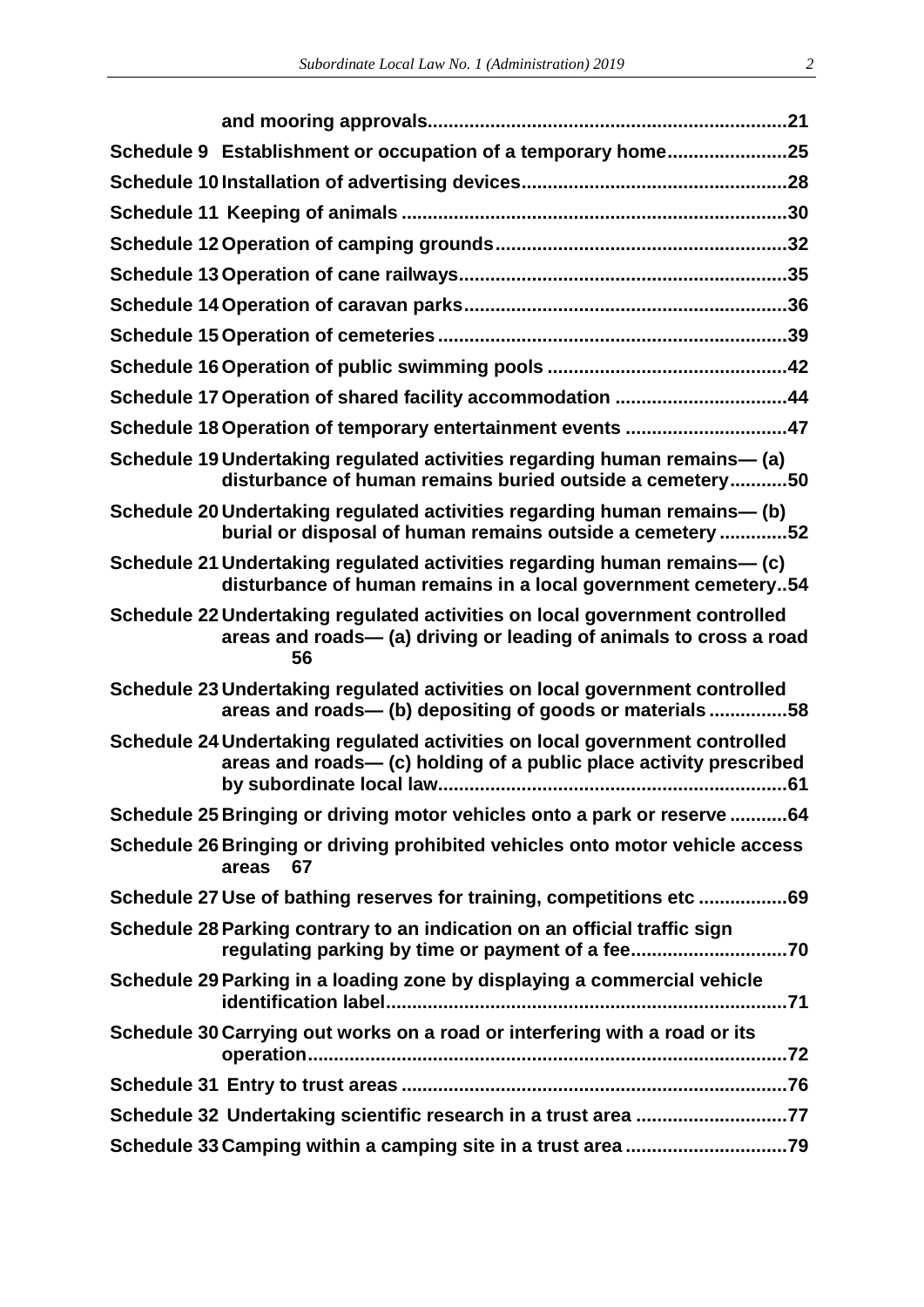## <span id="page-2-0"></span>**Part 1 Preliminary**

#### <span id="page-2-1"></span>**1 Short title**

This subordinate local law may be cited as *Subordinate Local Law No. 1 (Administration) 2019.*

#### <span id="page-2-2"></span>**2 Purpose and how it is to be achieved**

- (1) The purpose of this subordinate local law is to supplement *Local Law No. 1 (Administration) 2010*, which provides for a legal and procedural framework for the administration, implementation and enforcement of the local government's local laws, subordinate local laws and other regulatory powers, and for miscellaneous administrative matters.
- (2) The purpose is to be achieved by providing for—
	- (a) various matters regarding the granting of approvals for prescribed activities; and
	- (b) further specification of the definitions relevant to various prescribed activities.

#### <span id="page-2-3"></span>**3 Authorising local law**

The making of the provisions in this subordinate local law is authorised by *Local Law No. 1 (Administration) 2010* (the *authorising local law*)*.*

#### <span id="page-2-4"></span>**4 Definitions**

- (1) Particular words used in this subordinate local law have the same meaning as provided for in the authorising local law.
- (2) In this subordinate local law –

*standard public liability insurance condition* means that the approval holder must –

- (a) for the duration of the term of the approval, maintain in full force and effect a public liability insurance policy—
	- (i) in the joint names of the approval holder and the local government; and
	- (ii) covering their respective rights, interests and liabilities to third parties in respect of accidental death of, or accidental bodily injury to, persons or accidental damage to property; and
	- (iii) for an amount of no less than \$20 million for any single event; and
- (b) prior to the commencement of the activity, provide the local government with a certificate of currency for the public liability insurance policy; and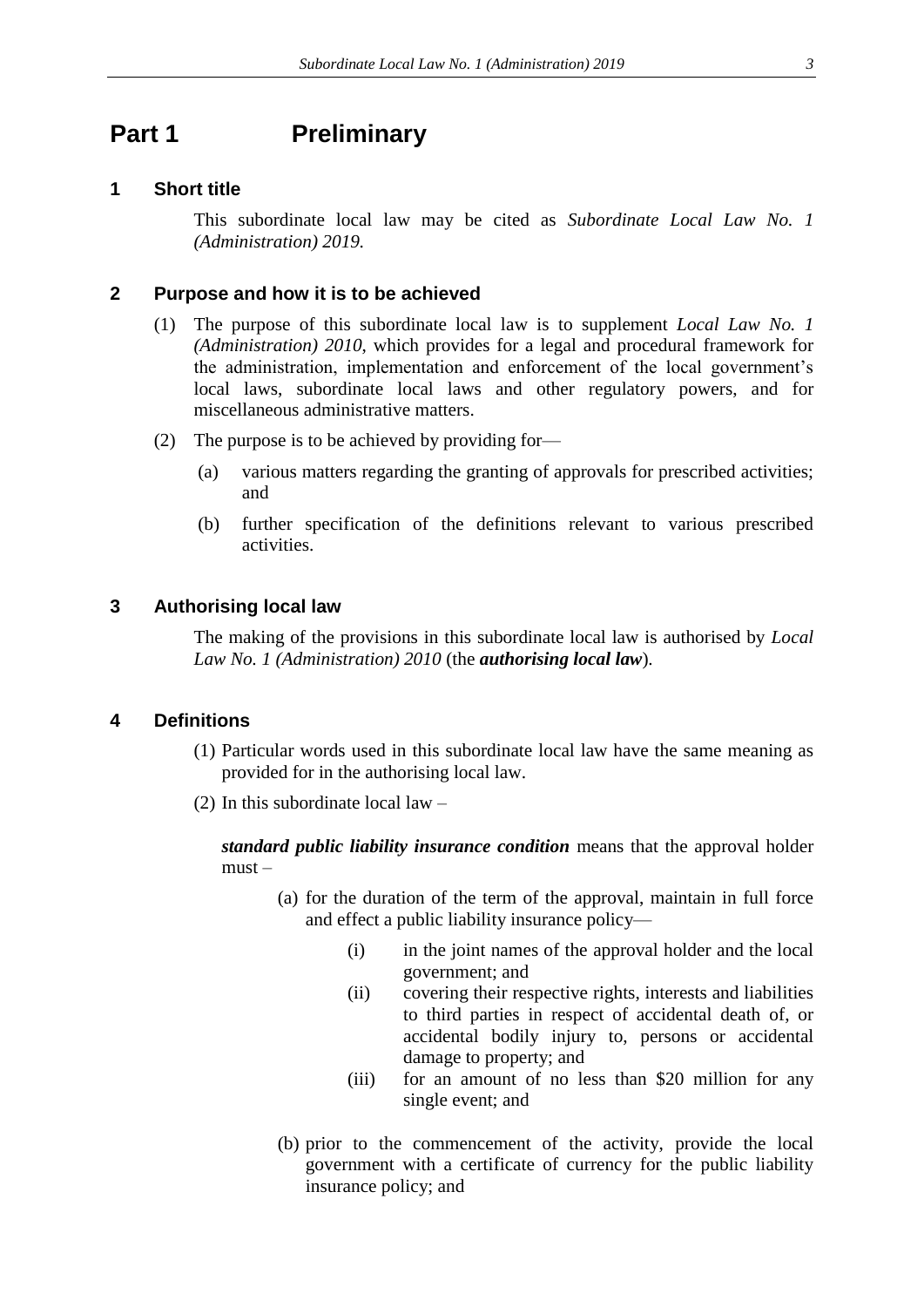(c) indemnify the local government against all actions, proceedings, claims, demands, costs, losses, damages and expenses which may be brought against, or made upon, the local government as a result of the activity.

## <span id="page-3-0"></span>**Part 2 Approvals for prescribed activities**

## <span id="page-3-1"></span>**5 Prescribed activities that do not require an approval—Authorising local law, s 6(3)**

For section 6(3) of the authorising local law, it is declared that section 6(2) of the authorising local law does not apply to the prescribed activities listed in schedule 1.

### <span id="page-3-2"></span>**6 Categories of prescribed activities for the purposes of maximum penalties—Authorising local law, s 6(4)**

For section 6(4) of the authorising local law, it is declared that—

- (a) the prescribed activities listed in part 1 of schedule 2 are category 1 activities; and
- (b) the prescribed activities listed in part 2 of schedule 2 are category 2 activities; and
- (c) the prescribed activities listed in part 3 of schedule 2 are category 3 activities.

#### <span id="page-3-3"></span>**7 Approvals that are non-transferable—Authorising local law, s 15(2)**

For section 15(2) of the authorising local law, it is declared that the categories of approval listed in schedule 3 are non-transferable.

#### <span id="page-3-4"></span>**8 Prescribed complementary accommodation—Authorising local law, schedule 1**

For the purposes of the definition of *complementary accommodation* in schedule 1 of the authorising local law, the accommodation listed in schedule 4 is prescribed as appropriate for caravan parks.

#### <span id="page-3-5"></span>**9 State-controlled roads to which the local law applies—Authorising local law, schedule 1**

For the purposes of the definition of *road* in schedule 1 of the authorising local law, the State-controlled roads listed in schedule 5 are roads to which the authorising local law applies unless otherwise provided in the local law.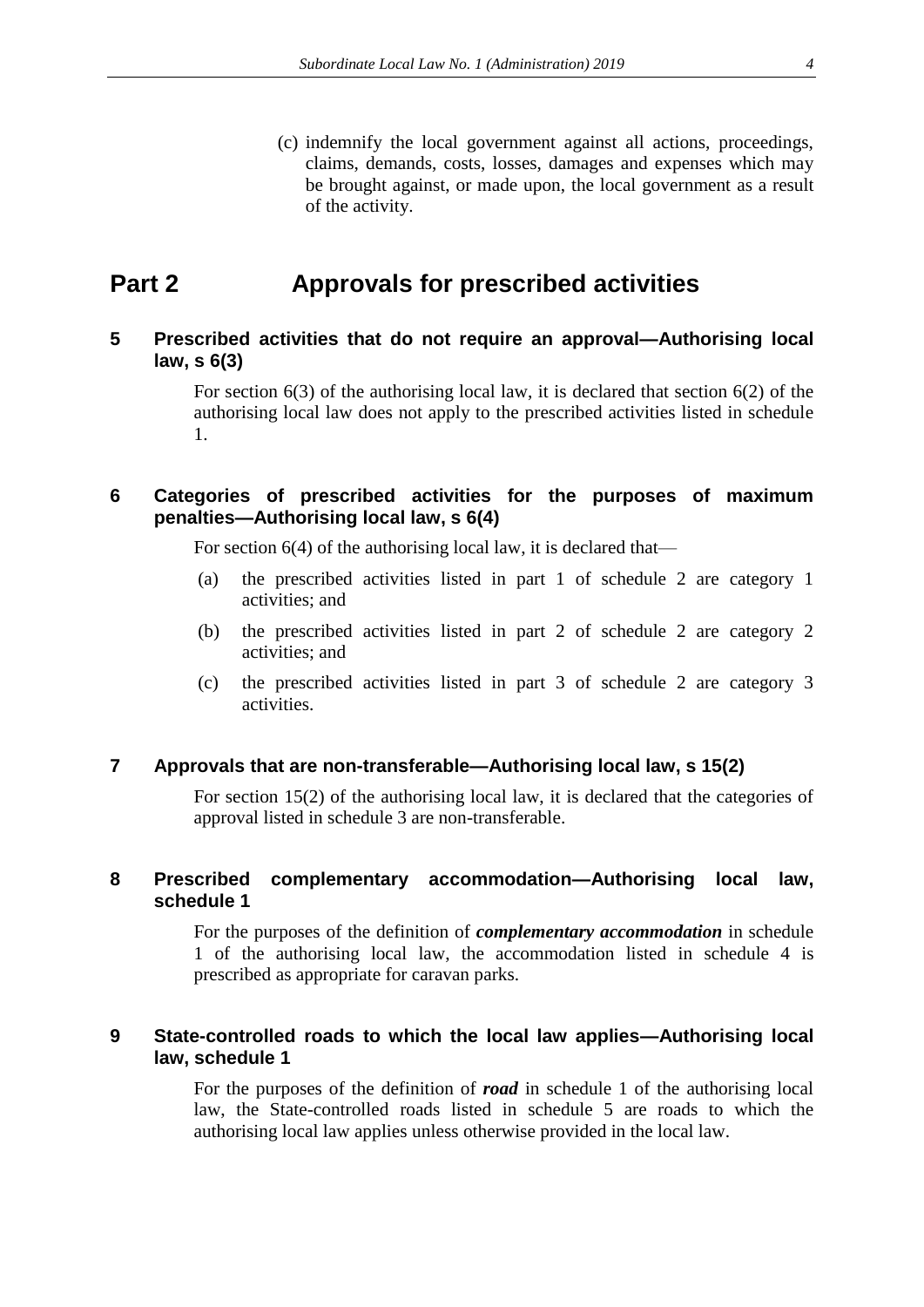### <span id="page-4-0"></span>**10 Public place activities that are prescribed activities—Authorising local law, schedule 2, part 2**

For the purposes of paragraph (c) of the definition of *regulated activities on local government controlled areas and roads* in part 2 of schedule 2 of the authorising local law, the holding of a public place activity listed in schedule 6 is a prescribed activity.

### <span id="page-4-1"></span>**11 Matters regarding prescribed activities—Authorising local law, ss 6(3), 8(2)(a), 9(1)(d), 10(3), 12, 13(a), 14(1)(a)**

- (1) For each prescribed activity, a schedule prescribes the matters specified in this section for the prescribed activity named in section 1 of the schedule.
- (2) For section 6(3) of the authorising local law, it is declared that section 6(2) of the authorising local law does not apply to an activity stated in section 2 of the schedule relating to the prescribed activity.
- (3) For section 8(2)(a) of the authorising local law, the documents and materials that must accompany an application for approval for the prescribed activity are stated in section 3 of the schedule relating to the prescribed activity.
- (4) For section  $9(1)(d)$  of the authorising local law, the local government may only grant an approval for a prescribed activity if it is satisfied the proposed operation and management of the activity would be consistent with the additional criteria prescribed in section 4 of the schedule relating to the prescribed activity.
- (5) For section 10(3) of the authorising local law, the conditions that must be imposed on an approval for a prescribed activity are stated in section 5 of the schedule relating to the prescribed activity.
- (6) For section 10(3) of the authorising local law, the conditions that will ordinarily be imposed on an approval for a prescribed activity are stated in section 6 of the schedule relating to the prescribed activity.
- (7) For section 13(a) of the authorising local law, the term of an approval for a prescribed activity is provided for in section 7 of the schedule relating to the prescribed activity.
- (8) For section 14(1)(a) of the authorising local law, the further term for renewal or extension of an approval for a prescribed activity is provided for in section 8 of the schedule relating to the prescribed activity.
- (9) For section 12 of the authorising local law, in Table 1 of the schedule relating to a prescribed activity—
	- (a) column 1 lists the application requirements for which the local government may accept as evidence the certificate of a third party certifier; and
	- (b) column 2 lists the individuals or organisations that are declared to be third party certifiers for the corresponding application requirement in column 1; and
	- (c) column 3 lists the qualifications that are necessary for an individual or organisation to be a third party certifier for the corresponding application requirement in column 1.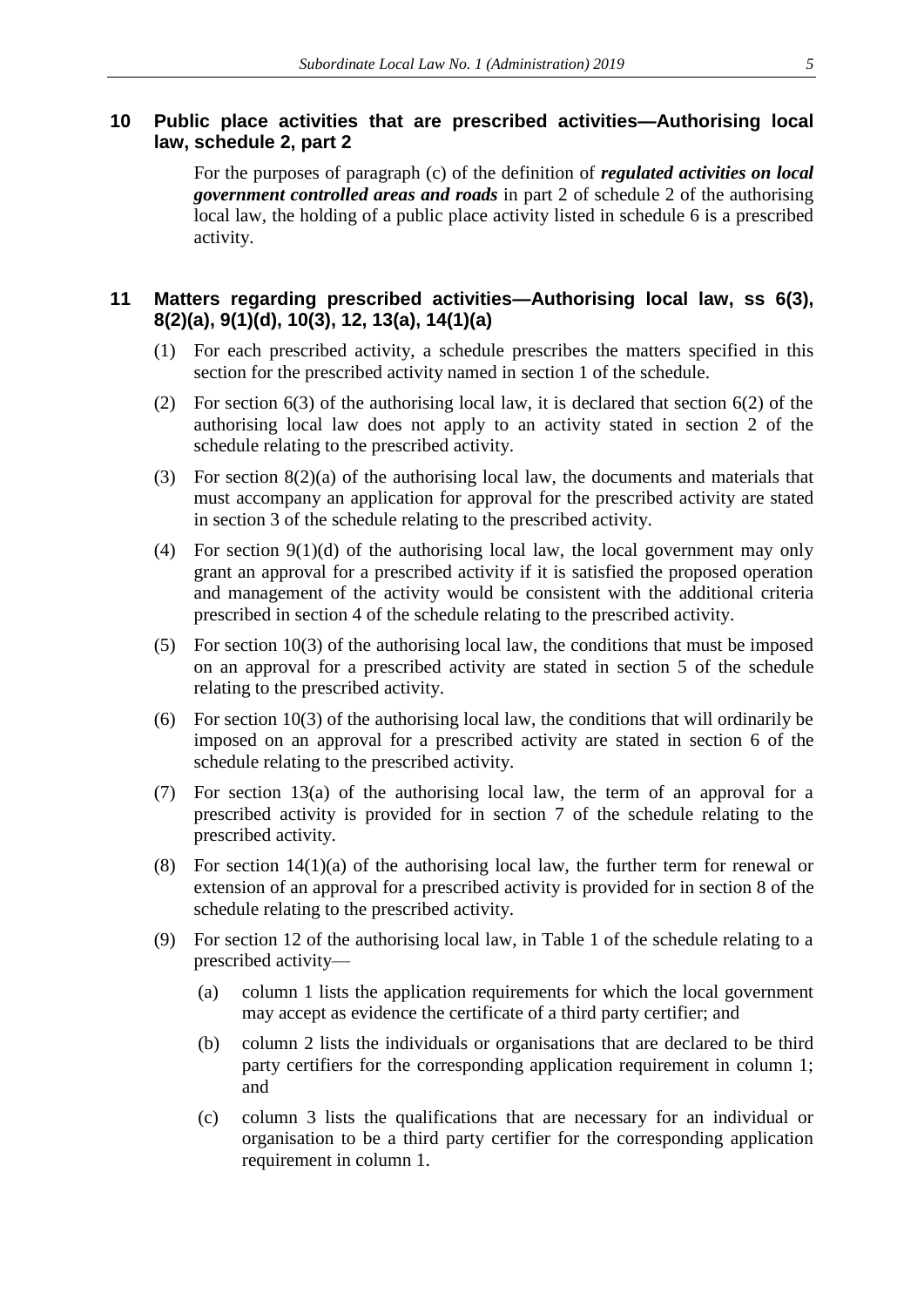# <span id="page-5-0"></span>**Part 3 Repeal Provision**

## <span id="page-5-1"></span>**12 Repeal of Subordinate Local Law No. 1 (Administration) 2013**

Torres Strait Island Regional Council *Subordinate Local Law No. 1 (Administration) 2013* is repealed.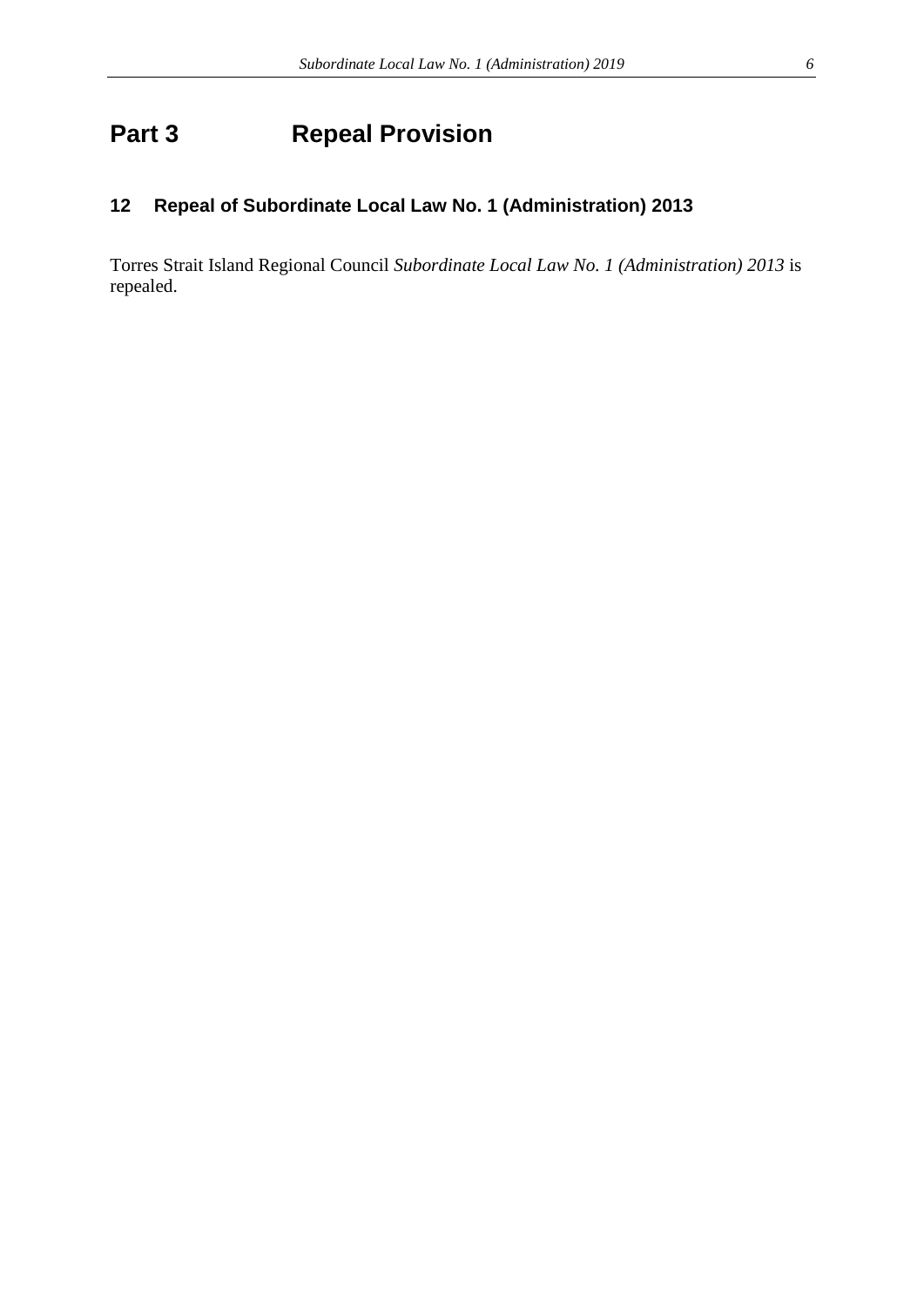# <span id="page-6-0"></span>**Schedule 1 Prescribed activities that do not require an approval under the authorising local law**

Section 5

*Intentionally left blank*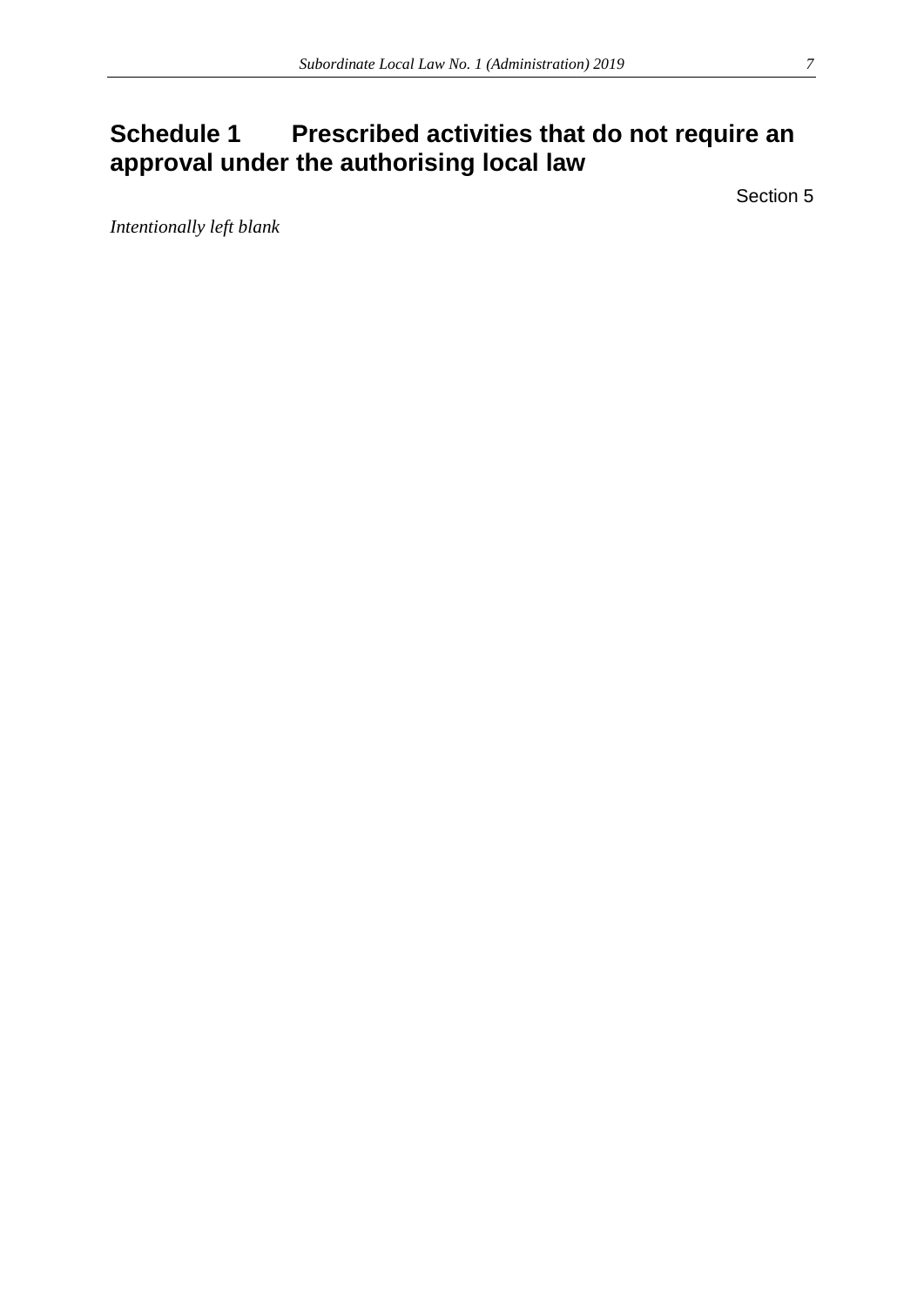# <span id="page-7-0"></span>**Schedule 2 Categories of prescribed activities for the purposes of maximum penalties**

Section 6

## **Part 1 Category 1 activities**

- 1. Alteration or improvement to local government controlled areas and roads
- 2. Commercial use of local government controlled areas and roads
	- a. general
	- b. landing and mooring approvals
- 3. Establishment or occupation of a temporary home
- 4. Installation of advertising devices
- 5. Keeping of animals
- 6. Undertaking regulated activities regarding human remains
- 7. Undertaking regulated activities on local government controlled areas and roads –
	- a. driving or leading of animals across a road
	- b. depositing goods and materials
	- c. holding of a public place activity

## **Part 2 Category 2 activities**

- 8. Operation of camping grounds
- 9. Operation of caravan parks
- 10. Operation of cemeteries
- 11. Operation of public swimming pools
- 12. Operation of shared facility accommodation
- 13. Operation of temporary entertainment events

## **Part 3 Category 3 activities**

Left intentionally blank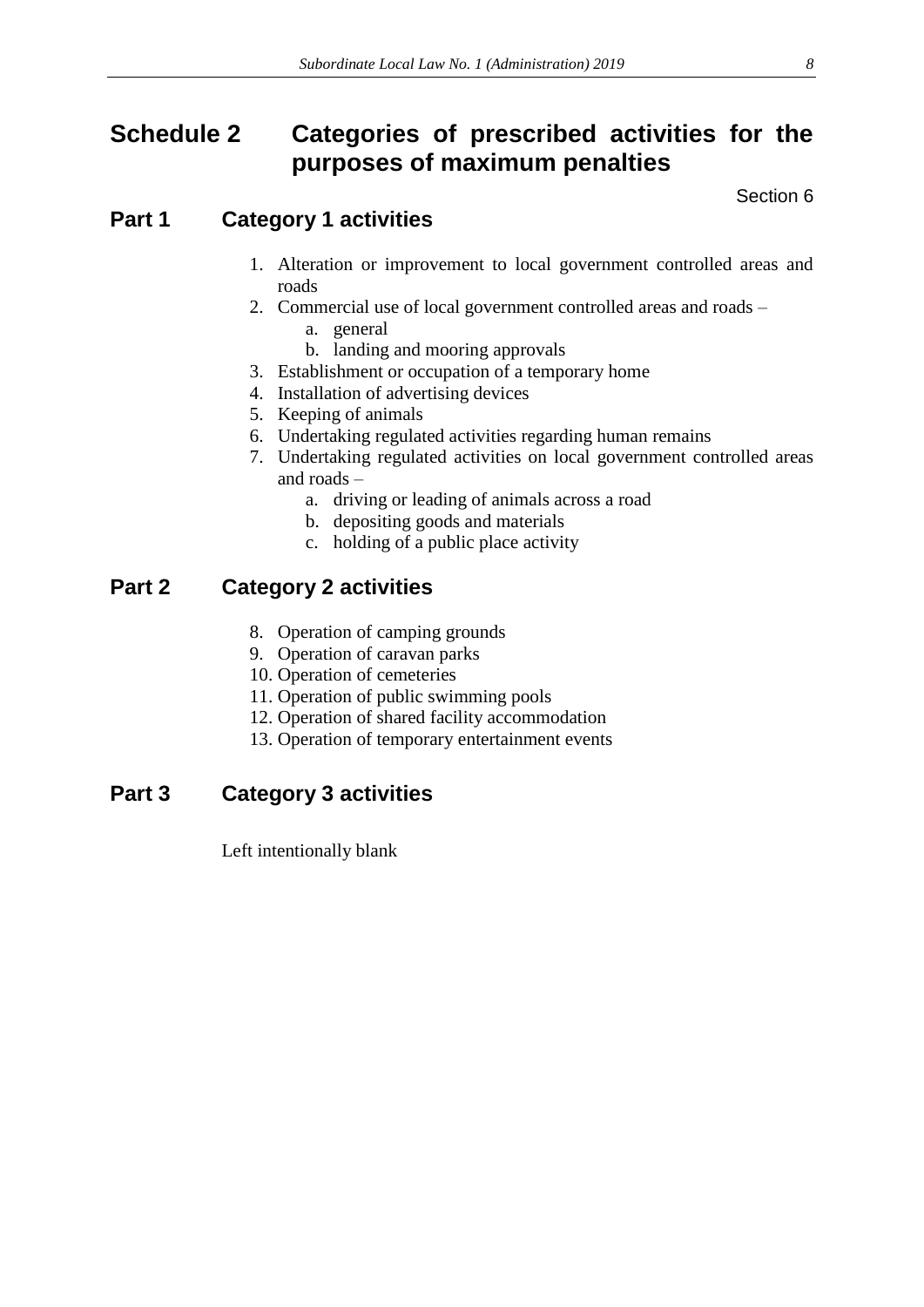# <span id="page-8-0"></span>**Schedule 3 Categories of approval that are nontransferable**

Section 7

- 1. Establishment or occupation of a temporary home
- 2. Keeping of animals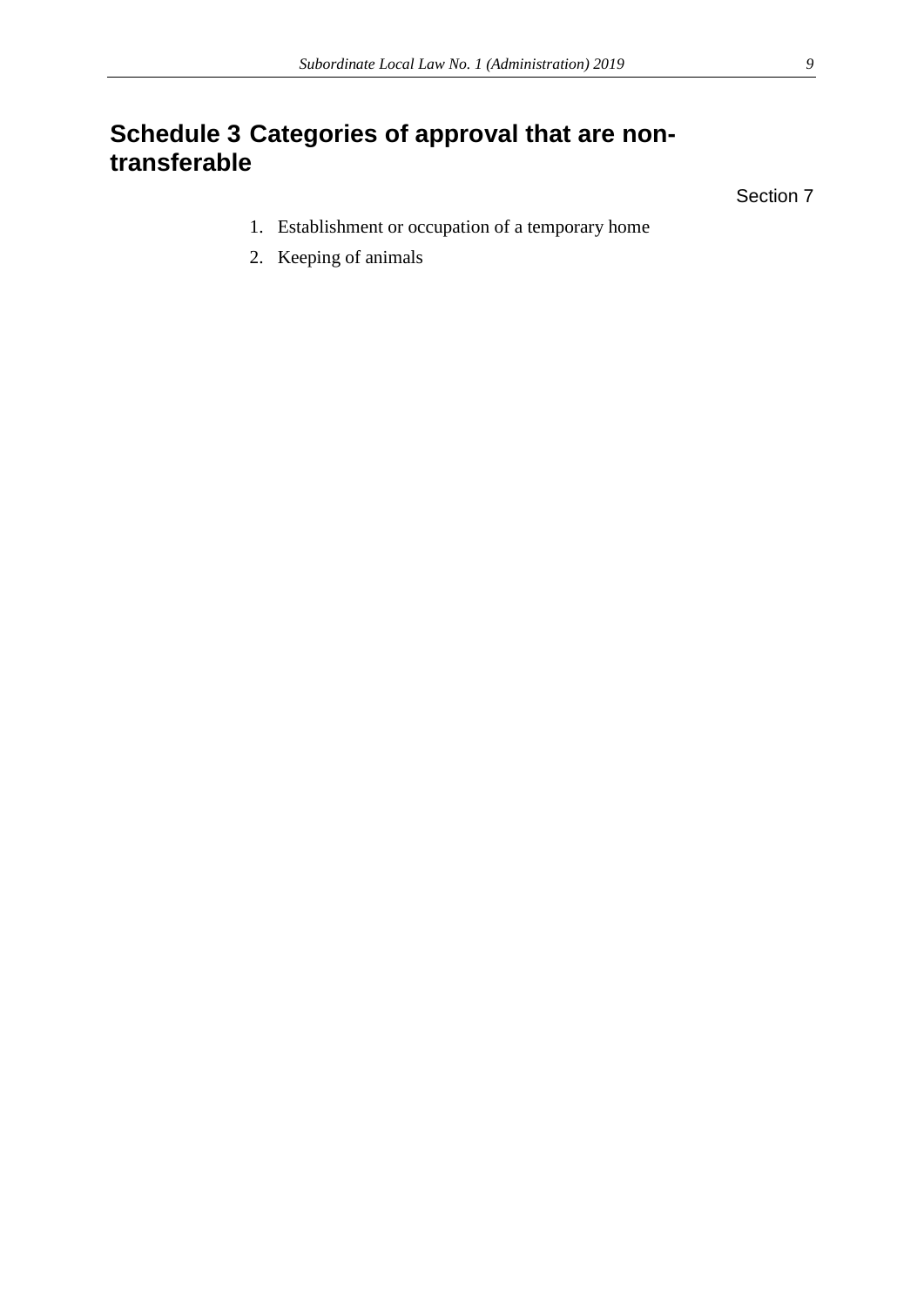# <span id="page-9-0"></span>**Schedule 4 Prescribed complementary accommodation**

Section 8

1. Demountable accommodation units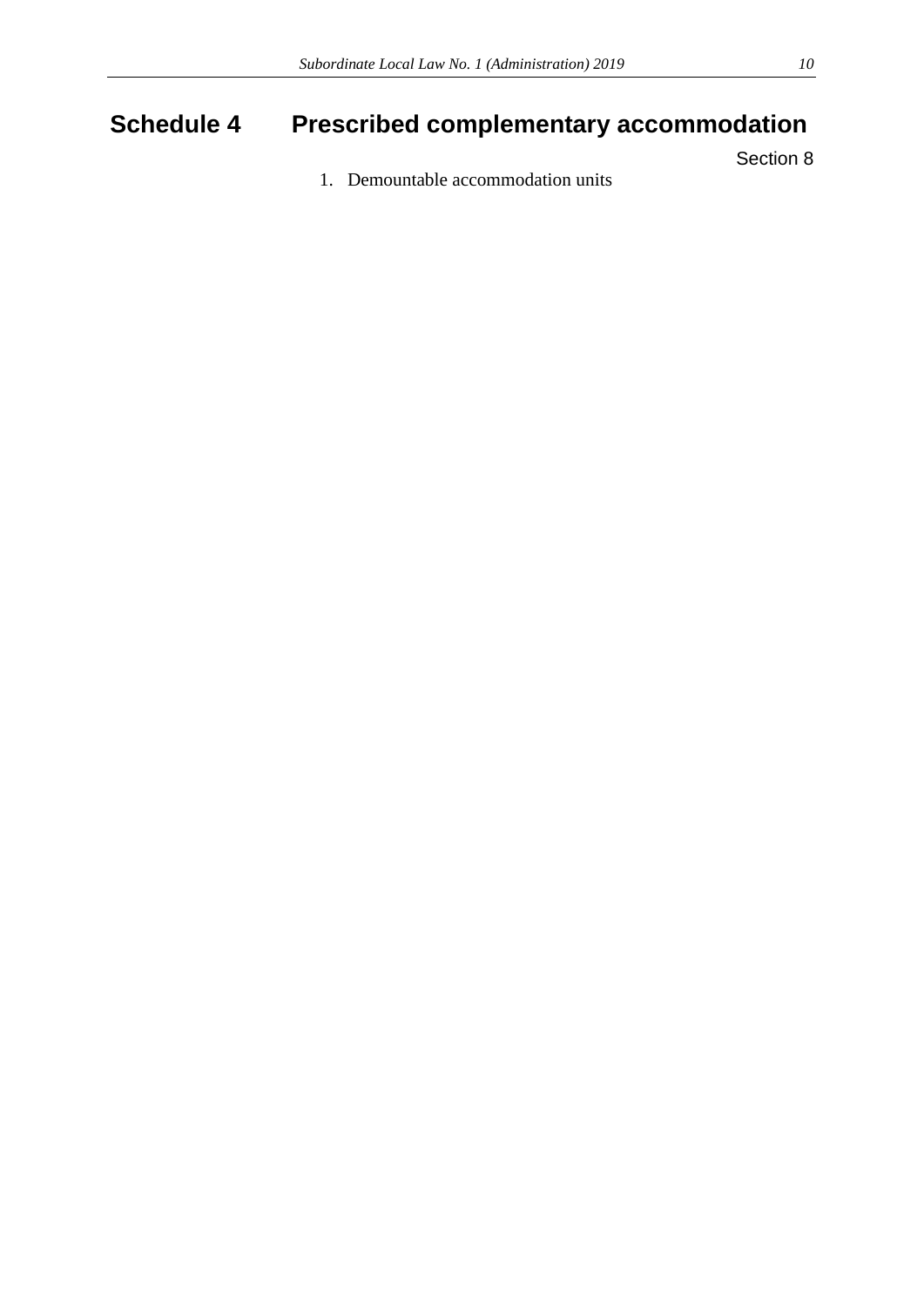# <span id="page-10-0"></span>**Schedule 5 State-controlled roads to which the local law applies**

Section 9

*Intentionally left blank*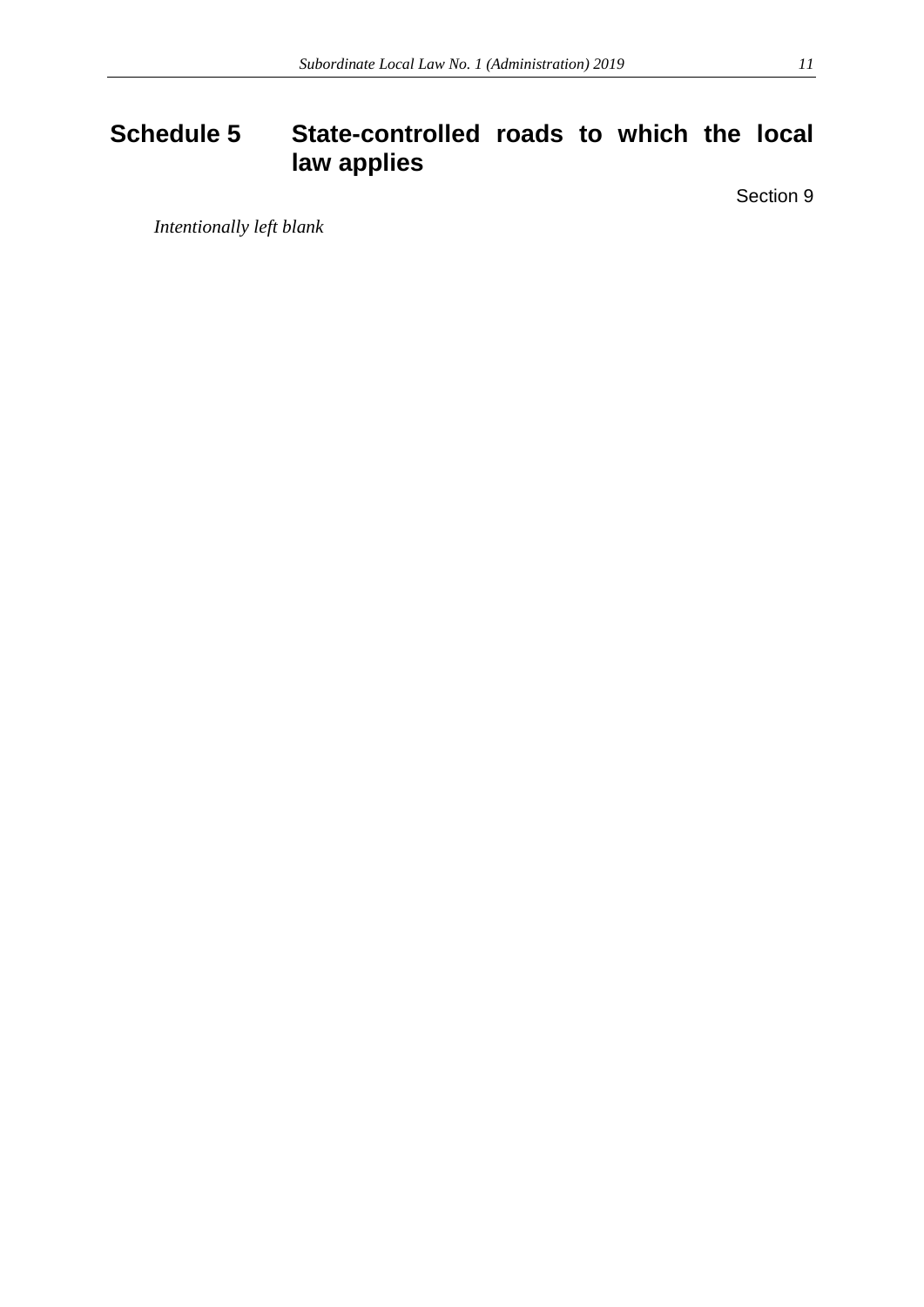## <span id="page-11-0"></span>**Schedule 6 Public place activities that are prescribed activities**

Section 10

An organised event attended by 10 or more persons, including but not limited to a ceremony, fundraising event, fete, training event, sporting meet, display, demonstration or information booth etc.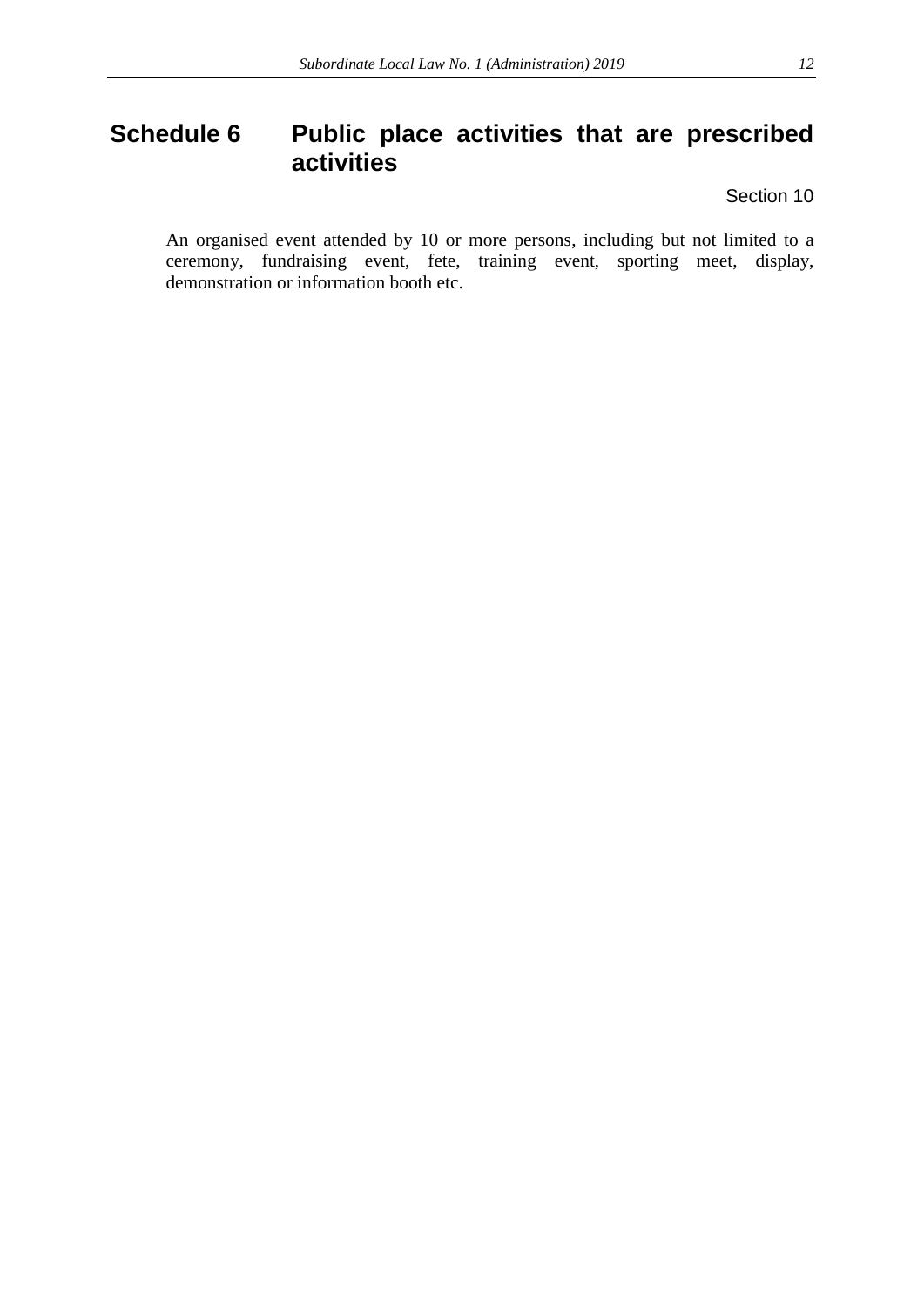# <span id="page-12-0"></span>**Schedule 7 Alteration or improvement to local government controlled areas and roads**

Section 11

## **1 Prescribed activity**

Alteration or improvement to local government controlled areas and roads.

## **2 Activities that do not require approval under the authorising local law**

- (1) An approval under the authorising local law is not required for the following activities—
	- (a) activities of a cultural nature undertaken in the course of celebration and/or acknowledgement of a cultural holiday; and
	- (b) those deemed by the local government to be a self assessable activity and which complies with the conditions of approval for the self assessable activity; and
	- (c) vegetation maintenance by a person of a nature strip immediately adjacent to the person's property provided the maintenance is not likely to create a risk to the safety of pedestrian and vehicular traffic; and
	- (d) vegetation maintenance by a person of an area of up to 1.5 metres from the person's side or rear property boundary, provided no vegetation greater than 2 metres in height is interfered with; and
	- (e) interference with landscaping or planting constructed or installed by the local government where there is an immediate danger to person or property.
- (2) In this section—

*cultural nature* means activities undertaken in accordance with recognised traditional and cultural practice of the Torres Strait Islander and/or Aboriginal community in which it is practiced and/or acknowledged.

*cultural holiday* means a holiday formally gazetted under the *Holidays Act 1983*  (Qld) for the Division(s) of the local government area seeking to celebrate and/or acknowledge a culturally-significant event, and shall not include holidays of noncultural significance.

*vegetation maintenance* means mowing, slashing or edging of grass, weeding or watering.

## **3 Documents and materials that must accompany applications for approval**

An application for approval must be accompanied by  $-$ 

(a) the prescribed fee; and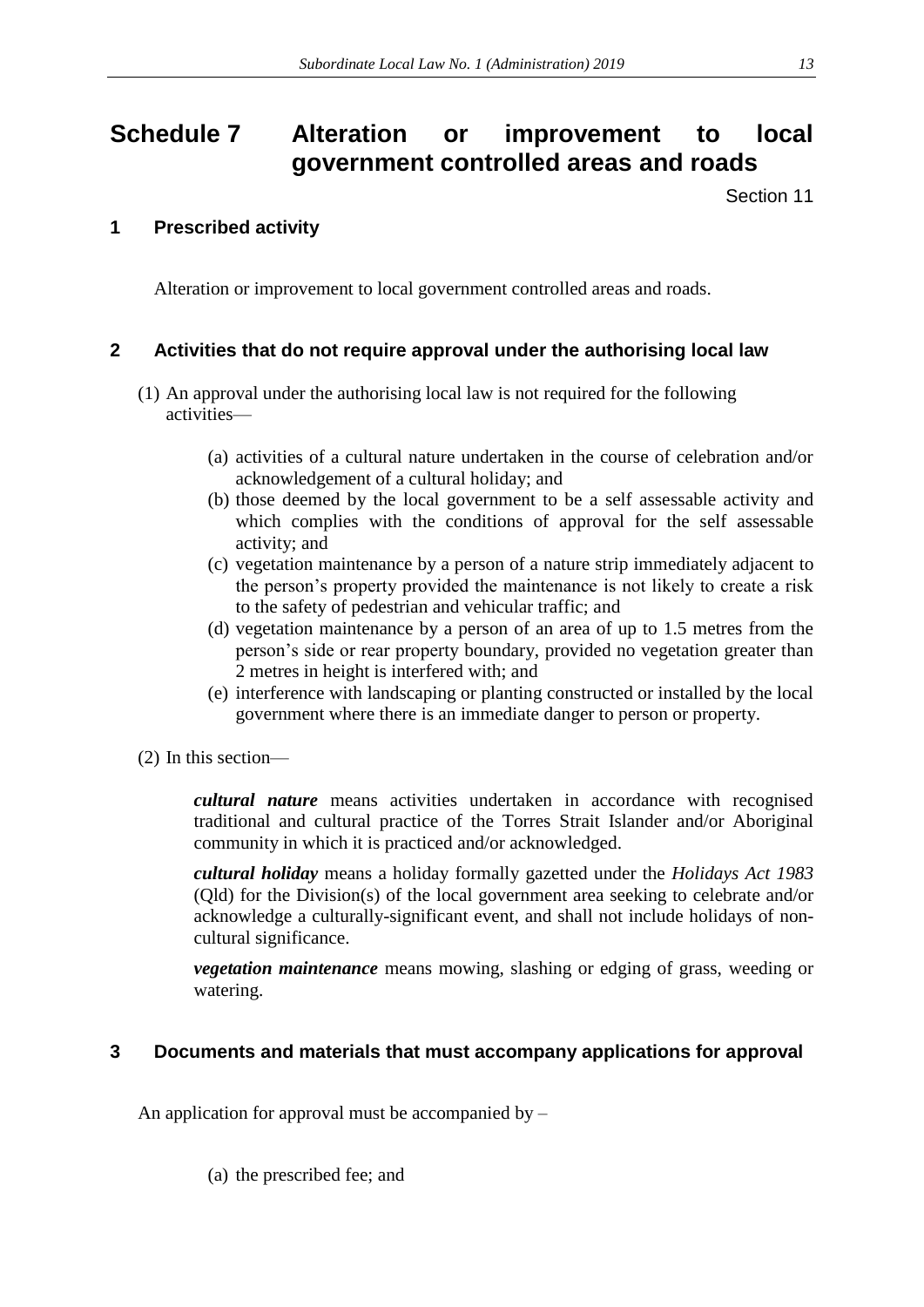- (b) evidence of compliance with the standard public liability insurance condition; and
- (c) full details of all proposed alterations and/or improvements; and
- (d) all applicable building plans and applicable approvals required under another law for the proposed alterations or improvements; and
- (e) schedule of timeframes for the project to practical completion; and
- (f) details of builders engaged or proposed to be engaged to undertake the prescribed activity; and
- (g) potential impacts on environment, use of or amenity of the area, Cultural Heritage and/or Native Title; and
- (h) details of community engagement (if any) held in the division of the local government in which the prescribed activity is to be undertaken and outcome; and
- (i) any other documentation or materials requested by the local government in writing.

#### **4 Additional criteria for the granting of approval**

For all approvals, the additional criteria are –

- (a) that the alteration or improvement would not unduly interfere with the usual use of the area or the amenity of the area; and
- (b) the physical suitability of the site for the proposed activity; and
- (c) the suitability of any proposed structure including satisfactory compliance with relevant standards of the local government and/or any applicable Industry or Australian Standard(s); and
- (d) the alteration or improvement will not prejudice the safety of pedestrian or vehicular traffic; and
- (e) the alteration or improvement will not prejudice or interfere with the proper maintenance of existing infrastructure, the construction of future infrastructure within or adjacent to a local government area or road; and
- (f) that community engagement has occurred in the Division in which the proposed alteration or improvement is to be undertaken in the local government area, and that the land-owner has given its consent to the proposed alteration or improvement; and
- (g) that the proposed alteration or improvement is valid under the *Native Title Act 1993 (Cth)* (if applicable); and
- (h) any other criteria the local government considers relevant to determine the application.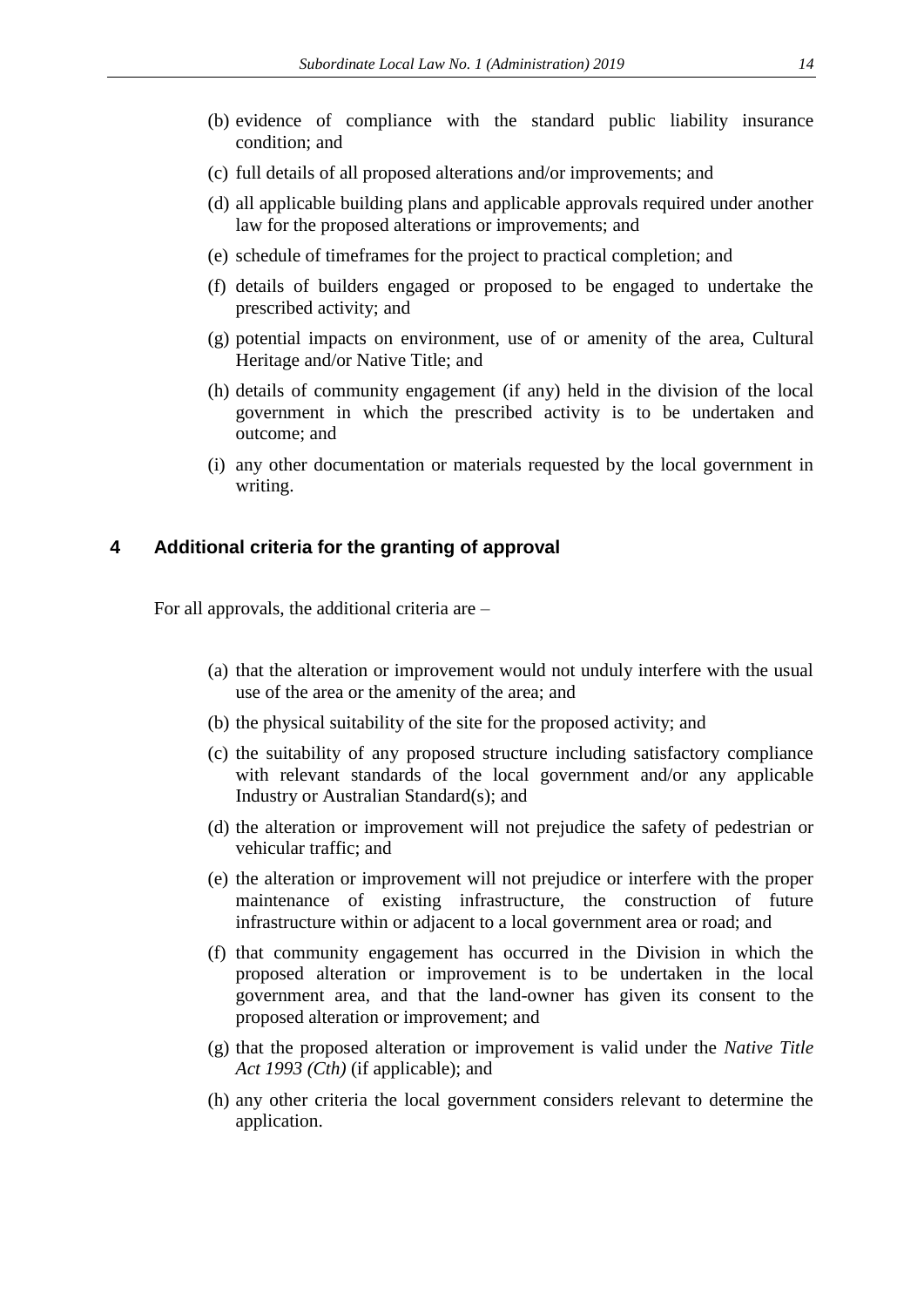#### **5 Conditions that must be imposed on approvals**

Conditions that must be imposed on approvals are –

- (a) require compliance with specified safety requirements; and
- (b) require the approval holder to comply with standard public liability insurance condition; and
- (c) if the approval holder or the holder's employee or agent damages the local government controlled area, facility or road or any public infrastructure within the local government controlled area, facility or road, it must: -

(i) take immediate steps to make the area safe and maintain the area in a safe condition until all necessary repairs are effected; and

(ii) report damage to the local government; and

(iii) provide payment to the local government to have all damage rectified or with the local government's prior approval, carry out repairs at its own expense to the satisfaction of the local government; and

- (d) require the approval holder must maintain structures erected or installed, or vegetation planted, under the approval to the satisfaction of the local government; and
- (e) require the approval holder to be responsible for all costs associated with the design and construction of any alteration or improvement; and
- (f) require that the approval holder ensure a copy of the approval is held on site during the prescribed hours of operation under the approval and must be produced for viewing upon request by an authorised person; and
- (g) require the approval holder to comply with the approved dates and hours of operation as stated in the approval; and
- (h) require that the alteration or improvement shall not unduly obstruct pedestrian and/or vehicular traffic; and
- (i) require the approval holder to ensure the safety of pedestrians and vehicular traffic by providing and maintaining appropriate signage and barrier protection, in accordance with relevant Industry and Australian Standards; and
- (j) require that the approval holder provide adequate warning of the presence of works on the local government controlled area or road –

(i) between sunset and sunrise which shall at least consist of a barrier with warning lights and a reflectorized warning sign on each side of the approved road works; and

(ii) between sunrise and sunset which shall at least consist of a barrier with warning flags or a warning sign on each side of the approved works; and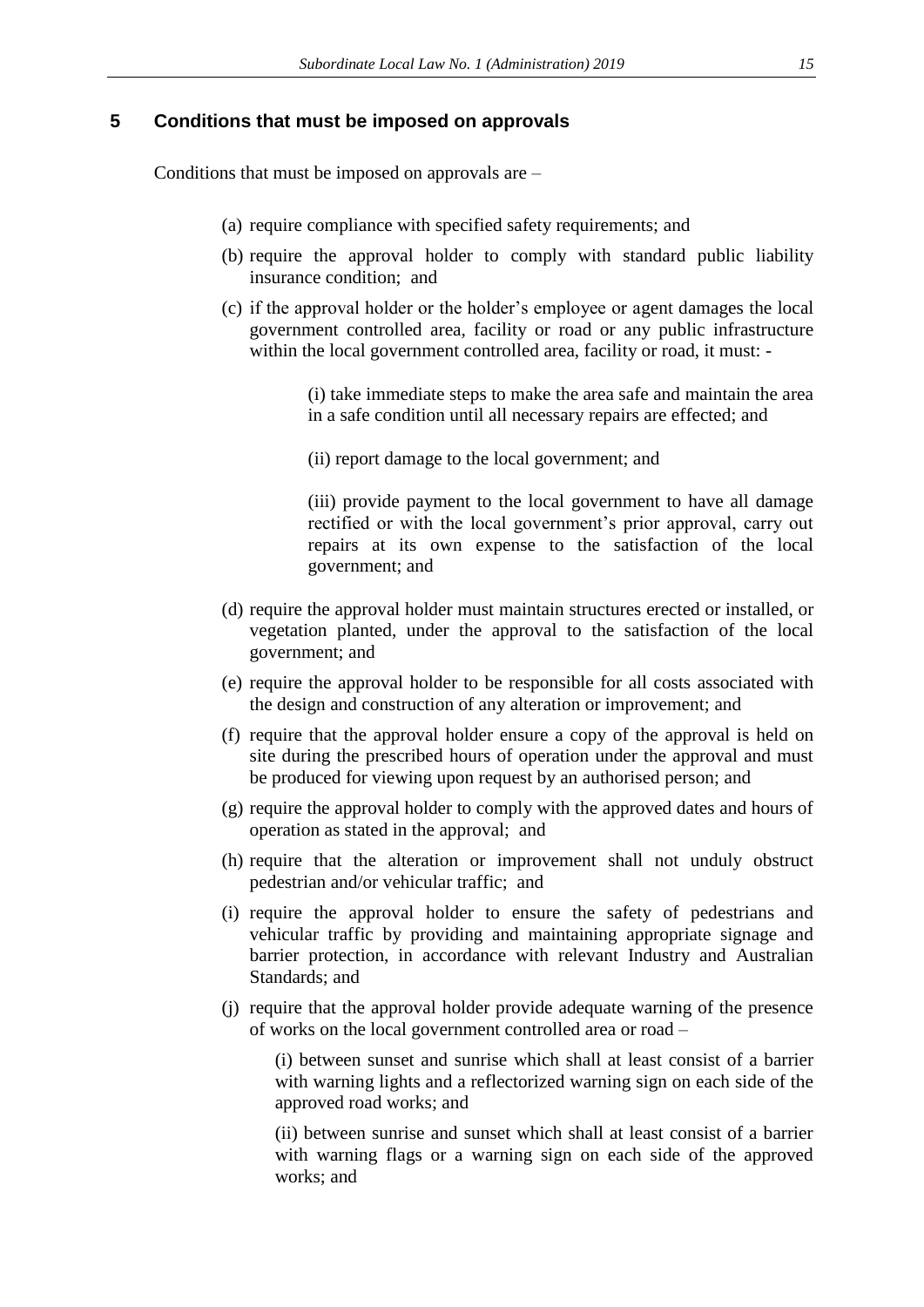- (k) require the approval holder to take all steps necessary for the protection of the public at the approval holder's cost; and
- (l) ensure the approved works must be made safe at the end of each working day to allow the safe movement of vehicular and pedestrian traffic and other users of the local government controlled area and/or road; and
- (m)ensure that any excavation, hole or opening shall be backfilled, consolidated and the surface reinstated upon completion of the opening works, or before the approval expires, whichever is the sooner, and to the satisfaction of the local government; and
- (n) ensure any subsidence or other damage which occurs within 3 months and is attributable to the work done under this approval, must be repaired by the approval holder or agent within 7 days of receiving notice to do so by an authorised person; and
- (o) ensure no environmental damage is caused; and
- (p) ensure that within 30 days of completion of the works–

(i) all wastes (including surplus oil, earth, and other materials) generated by the approved works are lawfully disposed of as directed by the local government; and

(ii) remove all rubbish skips or containers; and

(iii) make good the structure of the local government area or road to the satisfaction of the local government; and

- (q) require the approval holder to comply with the permitted use of the underlying tenure upon which the alteration or improvement is constructed; and
- (r) require the approval holder to comply with all Native Title consents (if applicable); and
- (s) require the alteration or improvement will not unreasonably obstruct traffic; and
- (t) require that the alteration or improvement will not detrimentally affect the amenity of the local government area; and
- (u) require that the alteration or improvement has been approved under the local government's Planning Scheme or equivalent planning process; and
- (v) require acknowledgement from the approval holder that the use of the area is subject to any additional requirements that the local government may impose from time to time in the event of construction, alteration, or other improvement works to or adjacent to the local government controlled area or road.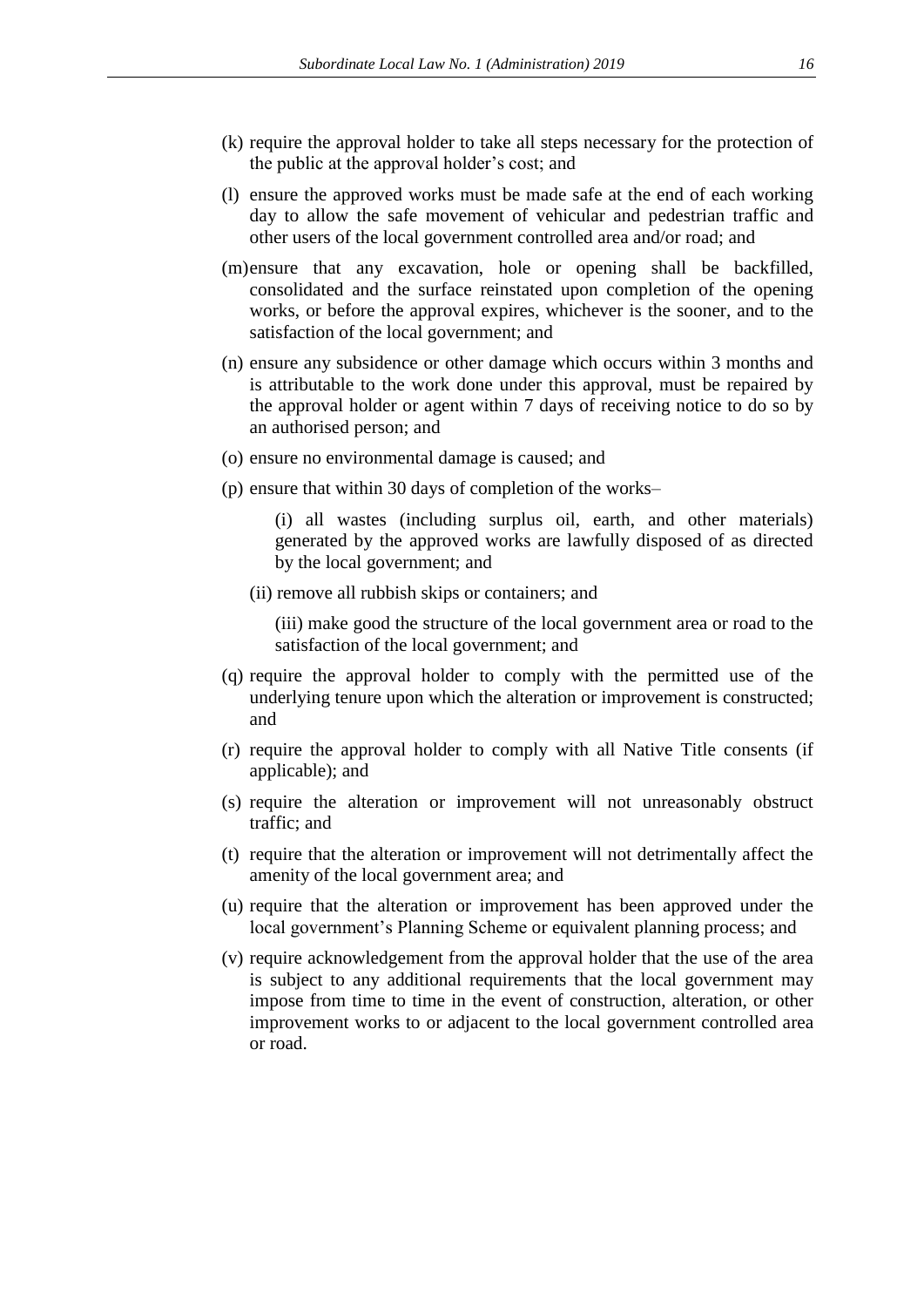### **6 Conditions that will ordinarily be imposed on approvals**

Conditions that will ordinarily be imposed on approvals are –

- (a) require the approval holder to provide monetary guarantee to secure the cost to the local government of having to remove any alteration or improvement and restore the area to the satisfaction of the local government; and
- (b) require the approval holder to remove a structure erected or installed under the approval at the end of a stated period; and
- (c) require the approval holder to maintain the structure of that portion of the local government controlled area or road immediately adjacent to the alteration or improvement without defect, for a period of 12 months after the completion of the alteration or improvement, to the satisfaction of the local government.

## **7 Term of approval**

The term of the approval shall be the term stated in the approval.

#### **8 Term of renewal of approval**

The term of the renewal of the approval shall be the term stated in the renewal.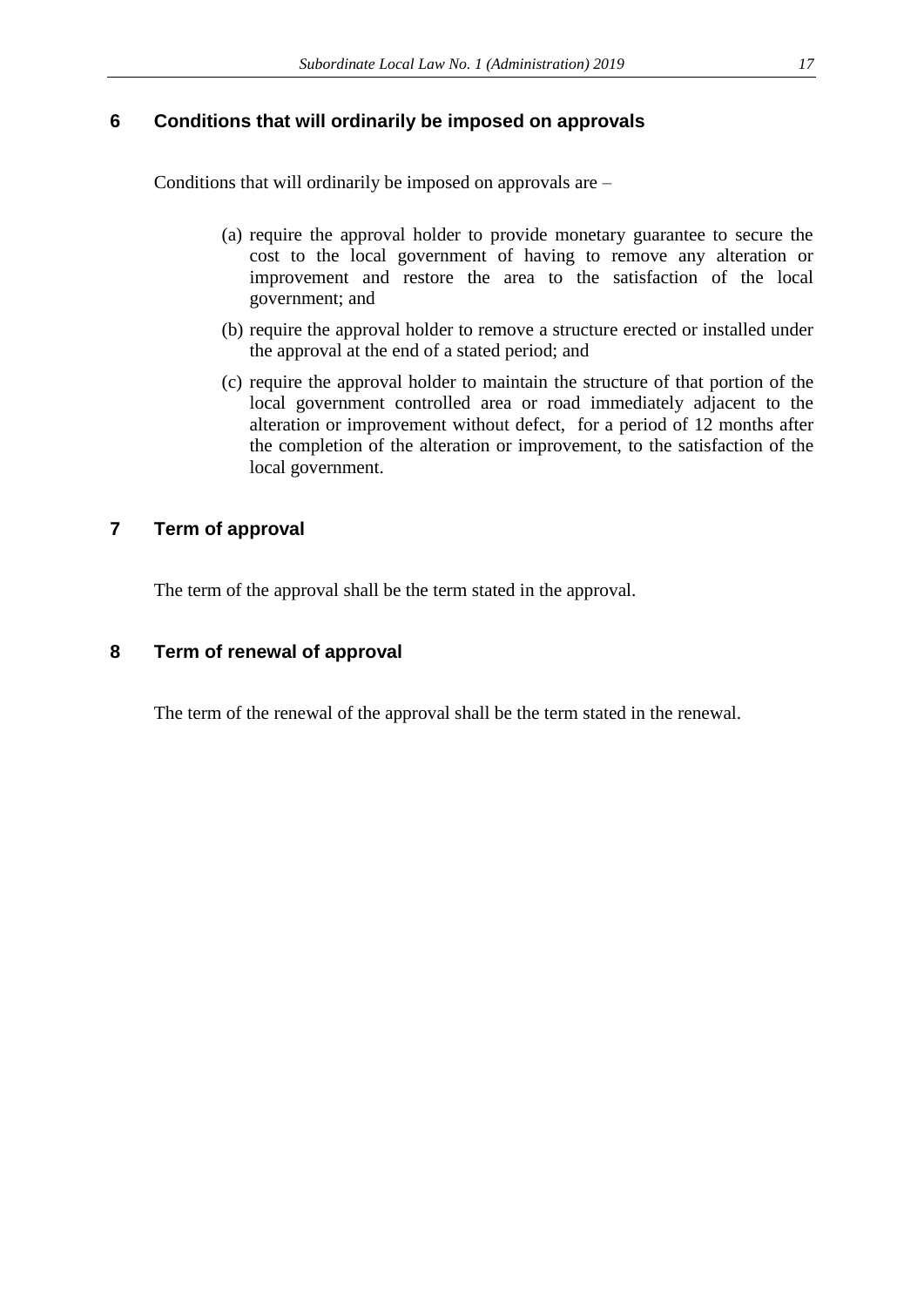# <span id="page-17-0"></span>**Schedule 8 Commercial use of local government controlled areas and roads – (a) general**

Section 11

## **1 Prescribed activity**

Commercial use of local government controlled areas and roads  $-$  (a) general.

## **2 Activities that do not require approval under the authorising local law**

- (1) An approval under the authorising local law is not required where the activity is a public purpose activity.
- (2) In this section—

*public purpose activity* means an activity undertaken for primarily public or charitable purposes (e.g. fundraising events for a community sporting team or church or provision of volunteer ferry services to facilitate resident travel to and from a community event etc).

## **3 Documents and materials that must accompany applications for approval**

An application for approval must be accompanied by  $-$ 

- (a) the prescribed fee; and
- (b) details of the nature, time and place of the proposed activity for which the approval is sought; and
- (c) if the applicant wants to use a particular part of a road for serving food or drink or for other business purposes—a plan showing the relevant part of the road; and
- (d) if applicable, copies of all relevant liquor licenses or permits authorising commercial sale of liquor under the *Liquor Act 1992 (Qld),* or its successor; and
- (e) details of the type of signage which is intended to be displayed and the method intended to be used to ensure stability of the signage; and
- (f) details of any temporary structures to be erected; and
- (g) a certified copy of any other registration, license, permit, or approval required for the activity under any other law; and
- (h) if the activity is to operate from a vehicle  $-$  a full description of the vehicle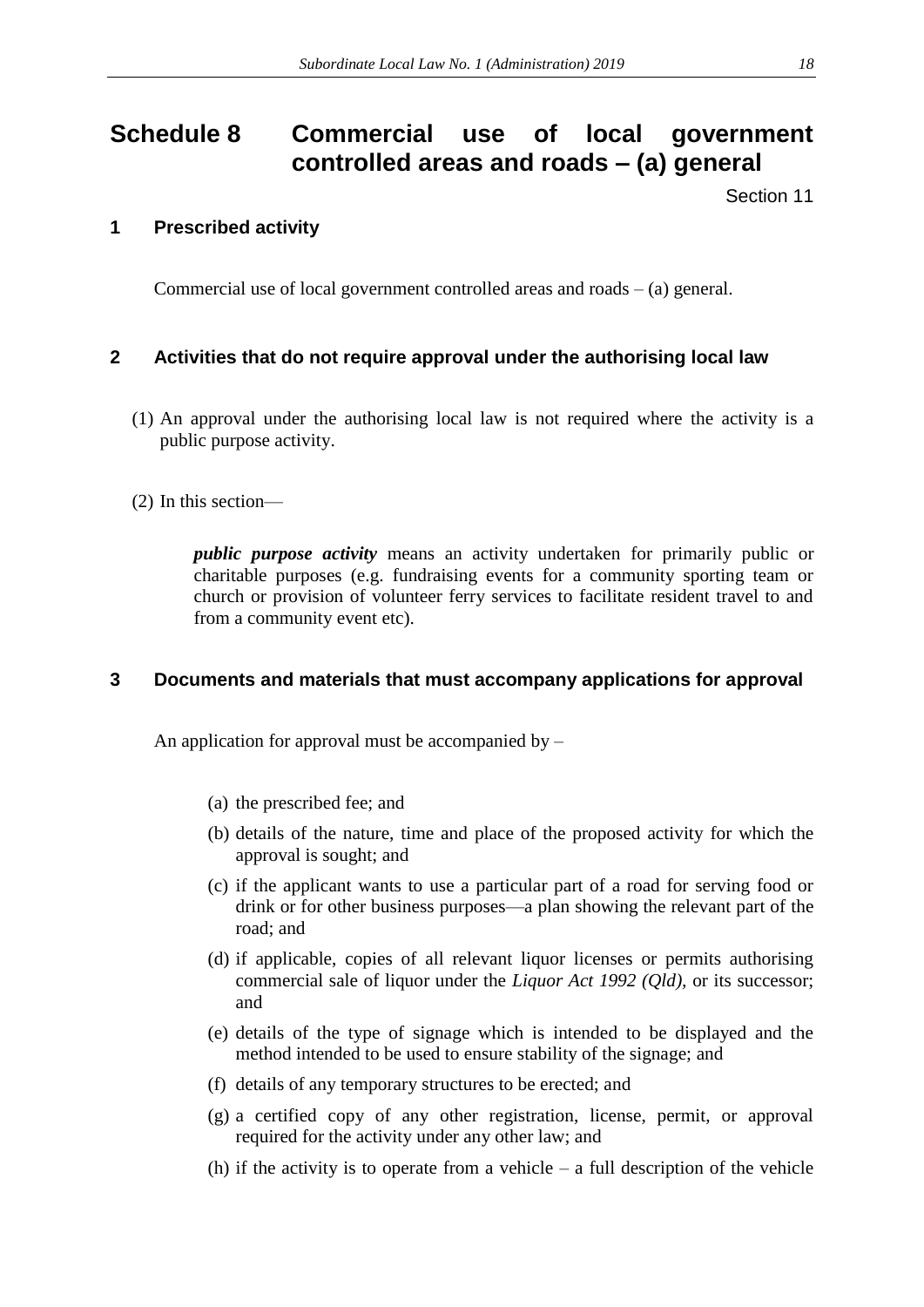and its registration number; and

(i) any other documentation or materials requested by the local government in writing.

## **4 Additional criteria for the granting of approval**

For all approval, the additional criteria are –

- (a) the physical suitability of the area or road for the proposed use; and
- (b) the activities for which the approval is sought would not unduly interfere with the proper use of a road; and
- (c) the activities would not cause nuisance, inconvenience or annoyance to the occupiers of adjoining land; and
- (d) the activities would not adversely affect the amenity of the surrounding area; and
- (e) the likely effect on the local environment and any risk of pollution or other environmental damage; and
- (f) the proximity of the activities to other existing commercial businesses; and
- (g) the appropriateness, quality and condition of equipment to be used in the activity; and
- (h) the likely impact on the ability of the general public to use the site concurrently with the proposed activity; and
- (i) the applicant's proposals regarding the provision of shade and shelter to protect against environmental conditions; and
- (j) whether the applicant's proposed waste management strategy makes provision for the satisfactory collection, storage and removal of all waste generated by the proposed activity.

## **5 Conditions that must be imposed on approvals**

*Intentionally left blank*

## **6 Conditions that will ordinarily be imposed on approvals**

- (1) For all approvals, the conditions that will ordinarily be imposed on an approval are that the approval holder must –
	- (a) permit access to local government staff or contractors at all times to inspect or service facilities; and
	- (b) carry out the activity in accordance with any standards of the local government applicable at the time of the approval; and
	- (c) conduct the activity only on the days and times, and at the specific locations or areas, specified in the approval; and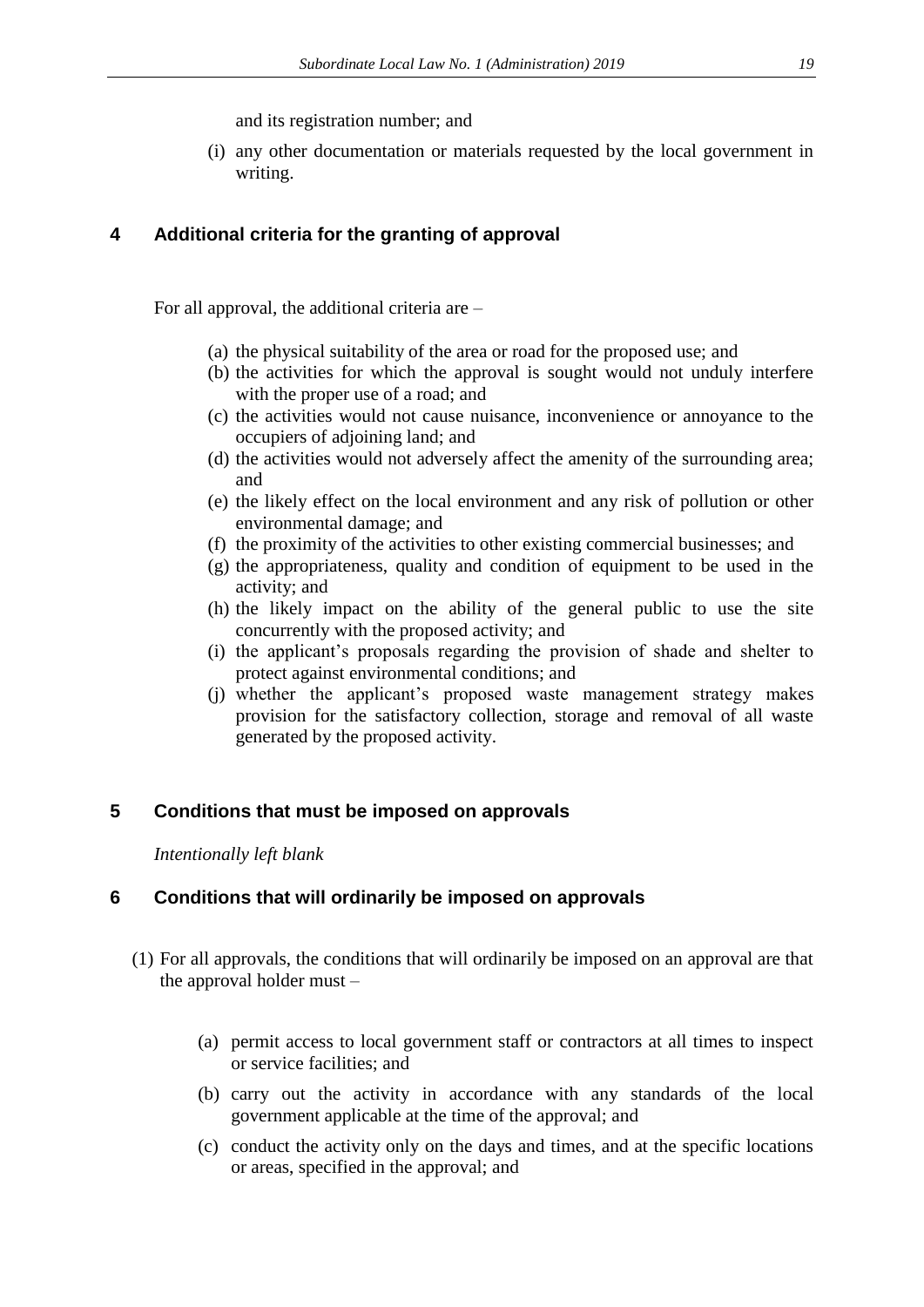- (d) display the approval in the ways stated in the approval and produce the approval for inspection on demand by an authorised person; and
- (e) comply with the measures specified in the approval to protect the safety of persons who may be involved in, or affected by, the activities authorised by the approval; and
- (f) comply with measures specified in the approval to ensure that the activities authorised by the approval do not cause nuisance; and
- (g) comply with a requirement to submit the business, vehicle or premises to be inspected by an authorised person; and
- (h) maintain a defined access point for emergency vehicles at all times; and
- (i) if the approval authorised the approval holder to use a specified part of a local government controlled area or road for carrying on a business –

(i) pay rental specified in the approval to the local government at specified intervals; and

(ii) maintain the area where the activity takes place in clean, tidy and orderly condition; and

(j) seek written authorisation from an authorised person prior to playing amplified music.

### **7 Term of approval**

The term of the approval shall be the term stated in the approval.

#### **8 Term of renewal of approval**

The term of the renewal of the approval shall be the term stated in the renewal.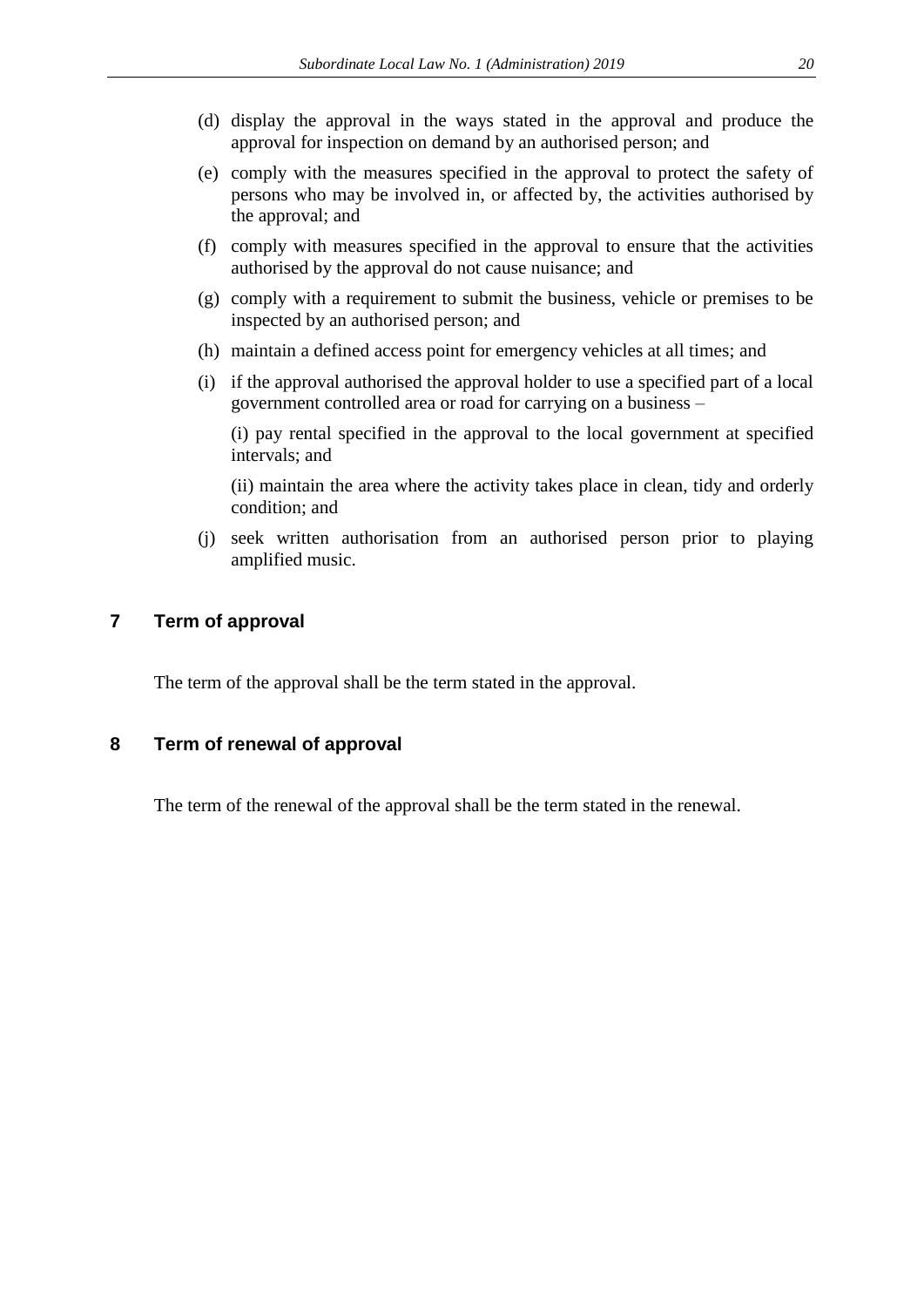## <span id="page-20-0"></span>**Schedule 8 Commercial use of local government controlled areas – (b) landing and mooring approvals**

Section 11

## **1 Prescribed activity**

Commercial use of local government controlled areas – (b) landing and mooring approvals.

## **2 Activities that do not require approval under the authorising local law**

- (a) Recreational use of local government controlled landings, jetties and ramps.
- (b) Use of local government controlled landings, jetties and ramps by the holder of a current traditional inhabitant fishing boat licence under the *Torres Strait Fisheries Act 1984*.

## **3 Documents and materials that must accompany applications for approval**

- (1) An application for approval must be accompanied by  $-$ 
	- (a) payment of the prescribed fee; and
	- (b) a copy of the Registration Certificate of any vehicle and registration details of any vessel used in the approved business within the local government area; and
	- (c) evidence of current Marine Board Survey Certificates; and
	- (d) evidence of a compliance with the standard public liability insurance condition; and
	- (e) photographs of the vessels listed on the application; and
	- (f) a business plan (for timetabled and charter services).
- (1) The applicant must, if the local government so requires, furnish any further information or documents that the local government may require to decide the application.

## **4 Additional criteria for the granting of approval**

(1) The following criteria are matters about which the local government must be satisfied before granting an approval –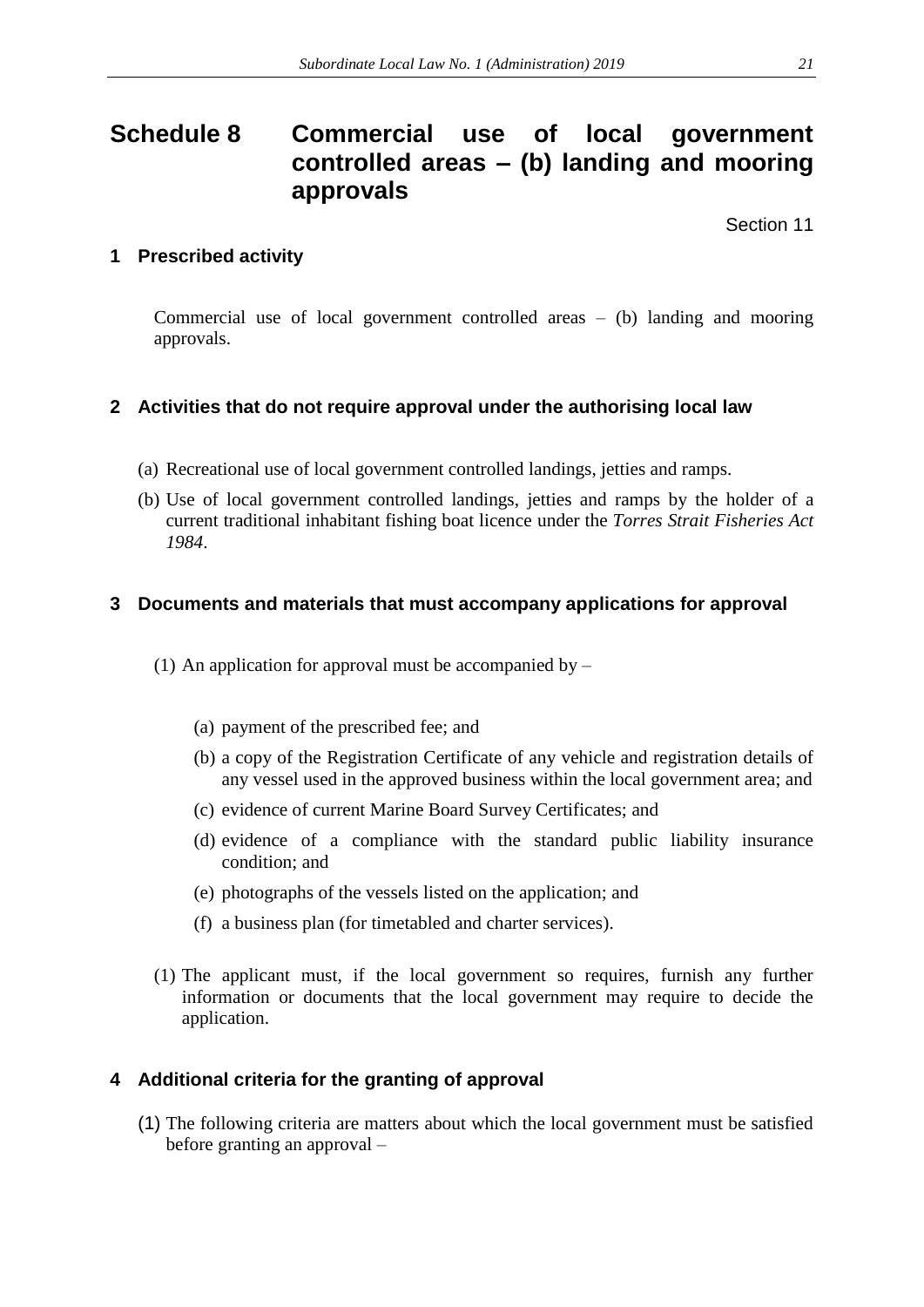- (a) Proposed landing times and frequency; and
- (b) Proposed location of mooring; and
- (c) Possible environmental or amenity impacts; and
- (d) Suitability of the nominated ramp or jetty; and
- (e) Gross tonnage; and
- (f) Length and beam of vessel/s; and
- (g) Minimum and maximum draft of vessel/s; and
- (h) Passenger seating capacity; and
- (i) Cargo capacity or vehicle cargo capacity; and
- (j) Navigational limits; and
- (k) Fuel type used (LP, gas, petrol, diesel or other); and
- (l) Refuelling and fuel storage locations; and
- (m)Fuel storage license details.

#### **5 Conditions that must be imposed on approvals**

- (1) Conditions that must be imposed on an approval are
	- (a) the landing approval must be displayed in a prominent place and available at all times for inspection by an authorised person; and
	- (b) the commercial use of local government controlled jetties, boat ramps and landing places is approved only for the landing places, services and times specified in the approval; and
	- (c) the operator must pay all prescribed fees stipulated in the approval; and
	- (d) compliance with the standard public liability insurance condition; and
	- (e) if the approval holder or the holder's employee or agent damages the landing, jetty or boat ramp, or any public infrastructure associated with these structures, it must: -
		- (i) take immediate steps to make the area safe and maintain the area in a safe condition until all necessary repairs are effected;
		- (ii) report damage to the local government; and
		- (iii) provide payment to the local government to have all damage rectified or with the local government's prior approval, carry out repairs at its own expense to the satisfaction of the local government; and
	- (f) the approval holder must not adversely obstruct the movement of vehicles, vessels and pedestrians; and
	- (g) operators must not engage in conduct which for the purpose of, or which has the effect of, preventing or hindering any user of marine facilities, including but not limited to –
		- (i) occupying a landing or ramp for a period of time that is unreasonable given the size of the vessel and the number of people embarking r disembarking from the vessel; and
		- (ii) otherwise preventing or hindering access to the facility by vessels, vehicles, persons or animals; and
	- (h) the approval holder must ensure that the activity (including any disposal of waste water as part of the activity) does not cause danger or nuisance to neighbouring residents or users of the landing, jetty or boat ramp; and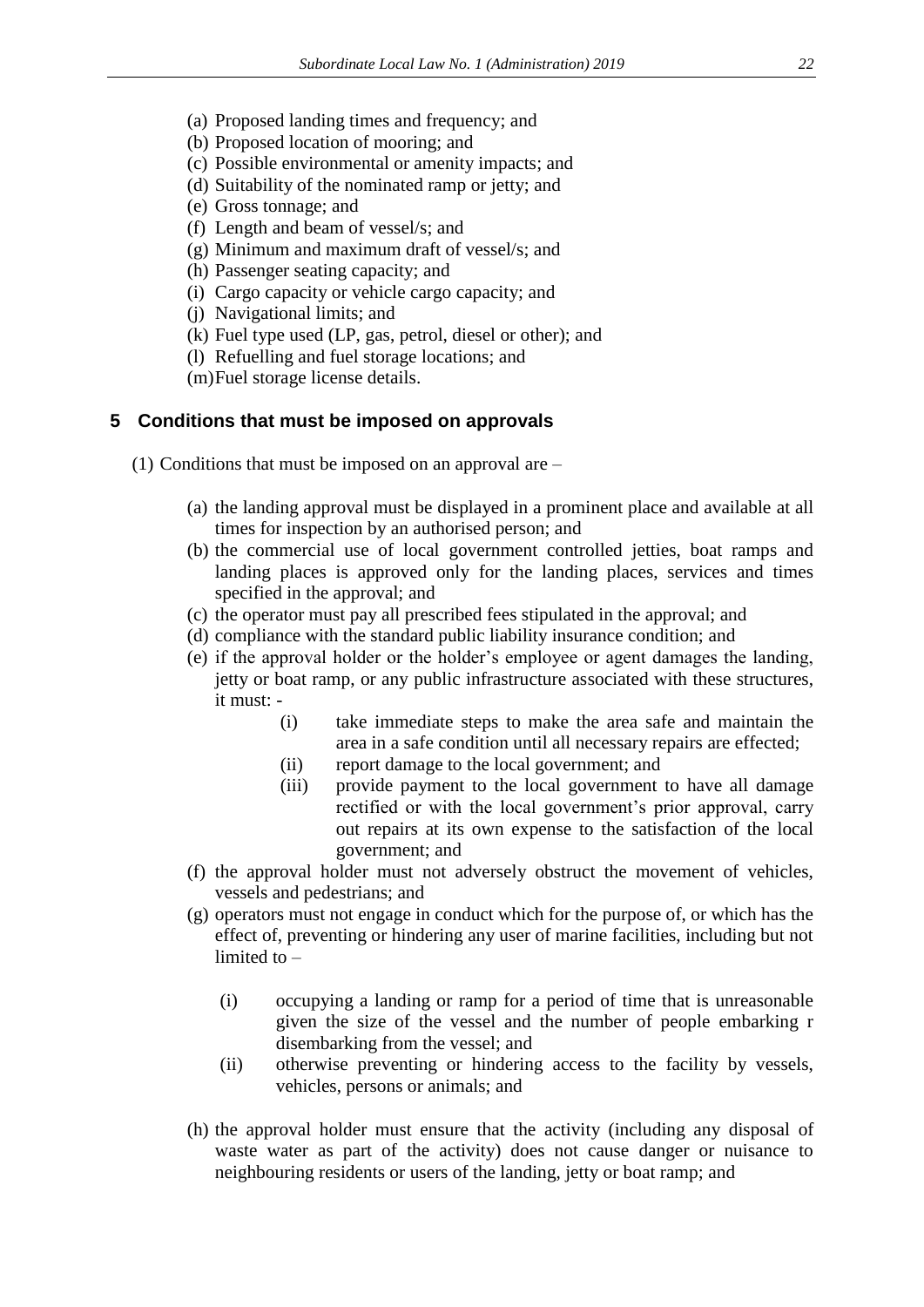- (i) the undertaking of the approved business must not cause an odour, noise or smoke nuisance which causes unreasonable adverse effect on the amenity of the surrounding area; and
- (j) a contaminant must not be released to the environment as part of the undertaking of the approved business if the release may cause an environmental harm unless such release is specifically authorised by the *Environmental Protection Act 1994 (Old)*; and
- (k) adequate storage must be provided for all hazardous materials stored or used as part of the undertaking of the approved business; and
- (l) all hazardous materials must be stored and used in a safe manner as part of the undertaking of the business; and
- (m)all waste, including waste water, generated as a result of the undertaking of the approved business must be disposed of in accordance with the *Environmental Protection Act 1994* (Qld) and the *Plumbing and Drainage Act 2002* (Qld); and
- (n) all waste generated as a result of the undertaking of the approved business must be disposed of in a manner which maintains the undertaking of the approved business and its surrounds in clean, tidy, sanitary, and hygienic conditions; and
- (o) all waste water generated during or from the undertaking of the approved business must be discharged safely to the sewage system or on-site sewage facility; and
- (p) human waste from the undertaking of the approved business must be disposed of at a dedicated sanitary facility, sewage system or on-site sewage facility; and
- (q) trade waste from the undertaking of the approved business must be disposed of in accordance with an approval under the *Water Act 2000* (Qld); and
- (r) waste water from the approved business must be collected and released to
	- (i) a discharge point approved by the local government; or
	- (ii) in such a way that it will not enter the storm water system or waterways; and
- (s) waste generated as part of the undertaking of the business must not be disposed of so as not to attract pests; and
- (t) all access ways and other areas to which the public has access within the approved business must be maintained in a clean, safe, tidy and sanitary condition at all times; and
- (u) the approval holder must not interfere with the existing public infrastructure located in, on, over or surrounding a landing, jetty, or boat ramp; and
- (v) operators must not tout for business.

#### **6 Conditions that will ordinarily be imposed on approvals**

- (1) Conditions that will ordinarily be imposed on an approval are
	- (a) a twenty minute waiting and loading period is applicable to all local government controlled landing places unless stipulated differently in the approval; and
	- (b) operators are required to ensure that all masters and crew persons employed to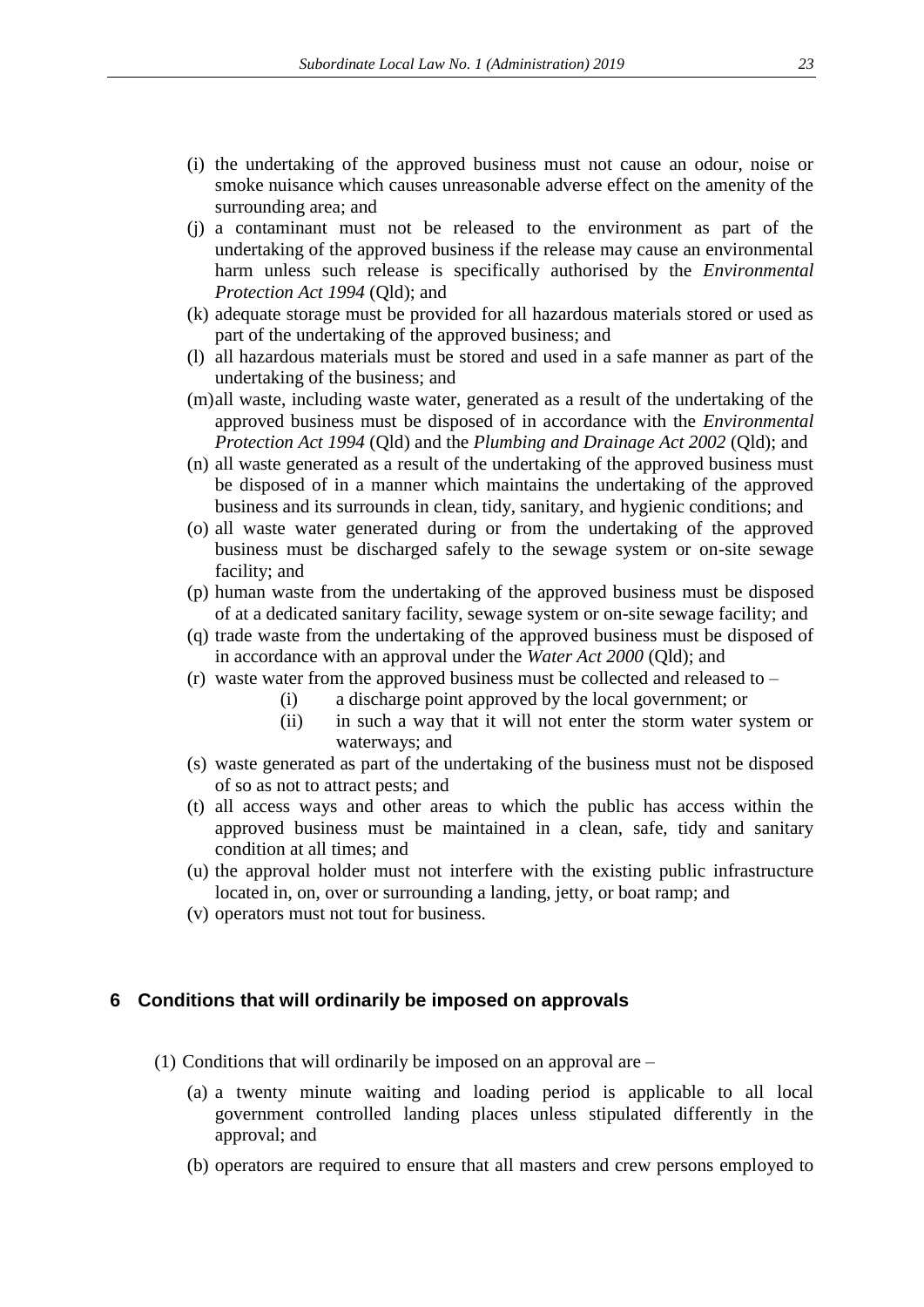operate vessels on the service shall hold a commercial license issued by or accepted by Maritime Safety Queensland in accordance with the requirements of the *Transport Operations (Maritime Safety) Regulation 1995* (Qld); and

- (c) all crew employed to operate the service must have a thorough knowledge of the route and time tables for the service; and
- (d) all masters of the vessel/s must comply with the requirements of the *Transport Operations (Maritime Safety) Act 1994* (Qld) and subordinate legislation at times.

### **7 Term of approval**

The term of the approval shall be the term stated in the approval.

#### **8 Term of renewal of approval**

The term of the renewal of the approval shall be the term stated in the renewal.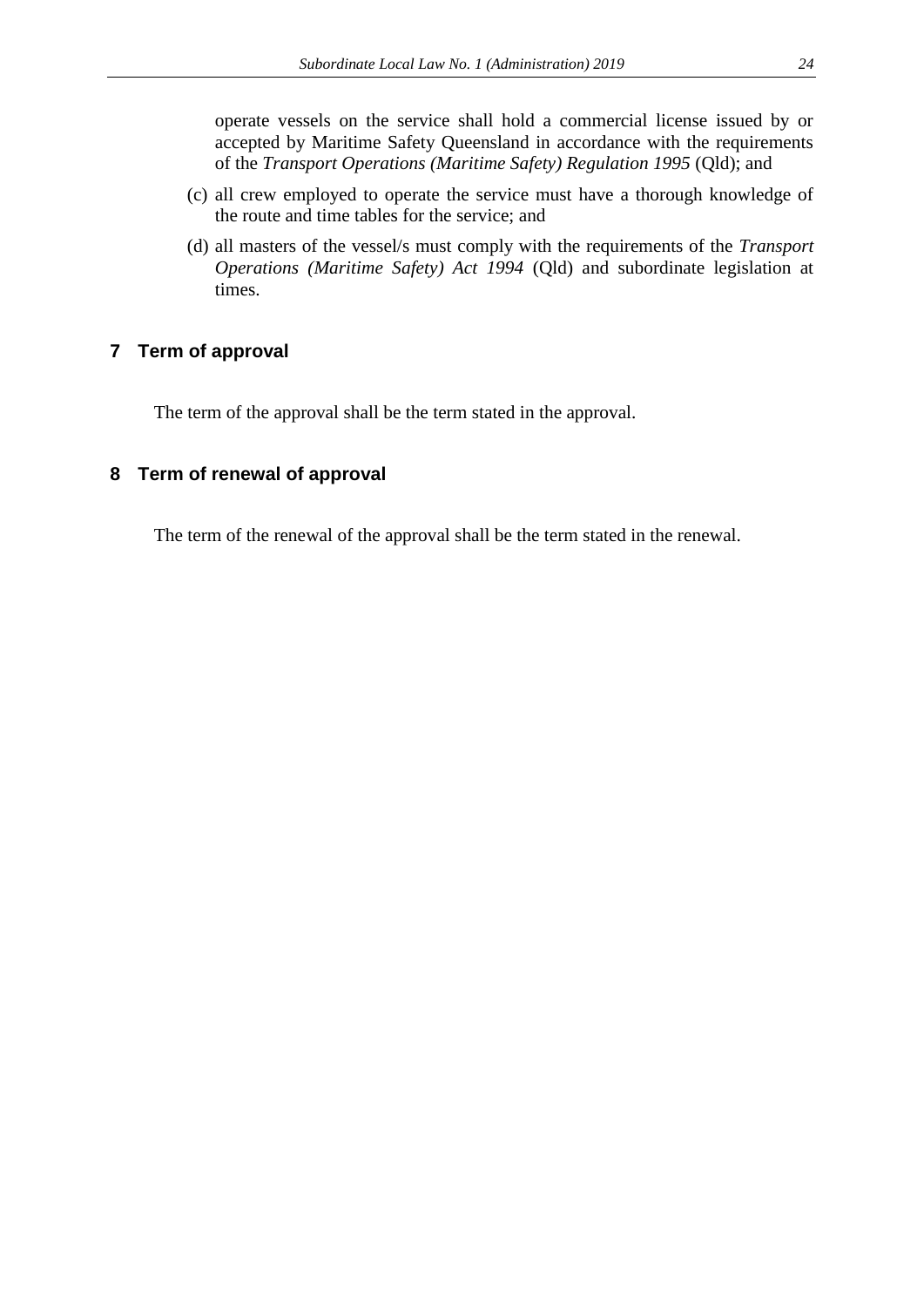## <span id="page-24-0"></span>**Schedule 9 Establishment or occupation of a temporary home**

Section 11

## **1. Prescribed activity**

Establishment or occupation of a temporary home.

## **2. Activities that do not require approval under the authorising local law**

*Intentionally left blank*

## **3. Documents and materials that must accompany applications for approval**

An application for an approval must be accompanied by  $-$ 

- (a) the prescribed fee; and
- (b) a drawing showing the design and dimensions of the proposed temporary home; and
- (c) details of the materials out of which the temporary home is (or is to be) constructed and other structural details of the temporary home; and
- (d) details of the location of the temporary home; and
- (e) details of the builder engaged or proposed to be engaged to undertake the construction works; and
- (f) a copy of the development approval for the permanent residence, together with the expected date of completion; and
- (g) the intended duration of occupancy of the temporary home, including a progress chart or similar timetable showing milestones during the construction process; and
- (h) details of the names of persons who are to occupy the temporary home; and
- (i) if the applicant is not the owner of the land on which the temporary home is (or is to be) located—the written consent of the owner; and
- (j) if the land upon which the temporary home is to be established is subject to Native Title, the written consent of the Native Title holder(s); and
- (k) any other documentation or materials requested by the local government in writing.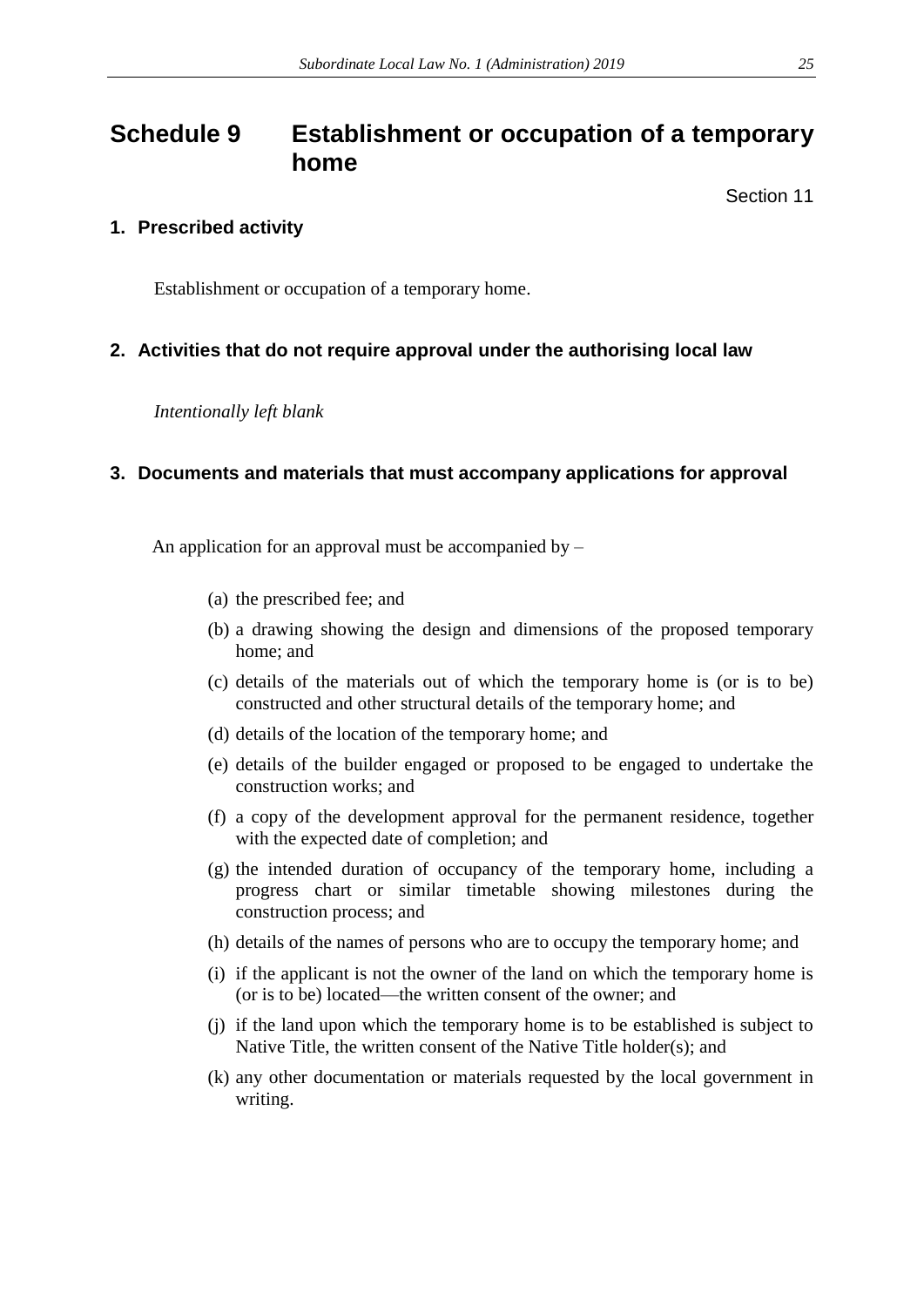## **4. Additional criteria for the granting of approval**

For all approvals, the additional criteria are –

- (a) the temporary home will not be occupied as a place of residence permanently or for an indefinite period; and
- (b) the applicant holds a current development permit for the erection of, or conversion of an existing building or structure into, a permanent residence; and
- (c) the applicant proposes, within the period for which the approval is granted to erect, or convert an existing structure into, a permanent residence or to carry out building work on a permanent residence that will make the residence temporarily unfit for occupation as a place of residence; and
- (d) adequate source of water will be available to the proposed temporary home; and
- (e) adequate means of waste disposal and sanitation will exist to ensure that reasonable standards of health and hygiene can be maintained; and
- (f) the temporary home is located in such a way as to not impact adversely on the amenity of an adjoining owner; and
- (g) that reasonable grounds exist to justify the need to establish and occupy a temporary home, including special consideration where a natural disaster or emergency situation has the existing dwelling house unsuitable for habitation.

## **5. Conditions that must be imposed on approvals**

The conditions that must be imposed on an approval are that the approval holder must –

- (a) compliance with the public liability insurance condition; and
- (b) not cease construction of the permanent residence for a period greater than three (3) calendar months; and
- (c) require the provision of specified facilities for personal hygiene and sanitation, and for washing and drying clothes; and
- (d) provide specified equipment, or take specified action, to ensure that the temporary home is adequately supplied with water; and
- (e) keep the temporary home in good order and repair; and
- (f) ensure that the temporary home is not unsightly or unhygienic.

## **6. Conditions that will ordinarily be imposed on approvals**

The conditions that will ordinarily be imposed on an approval are that the approval holder must –

(a) dismantle and remove the temporary home within one (1) month of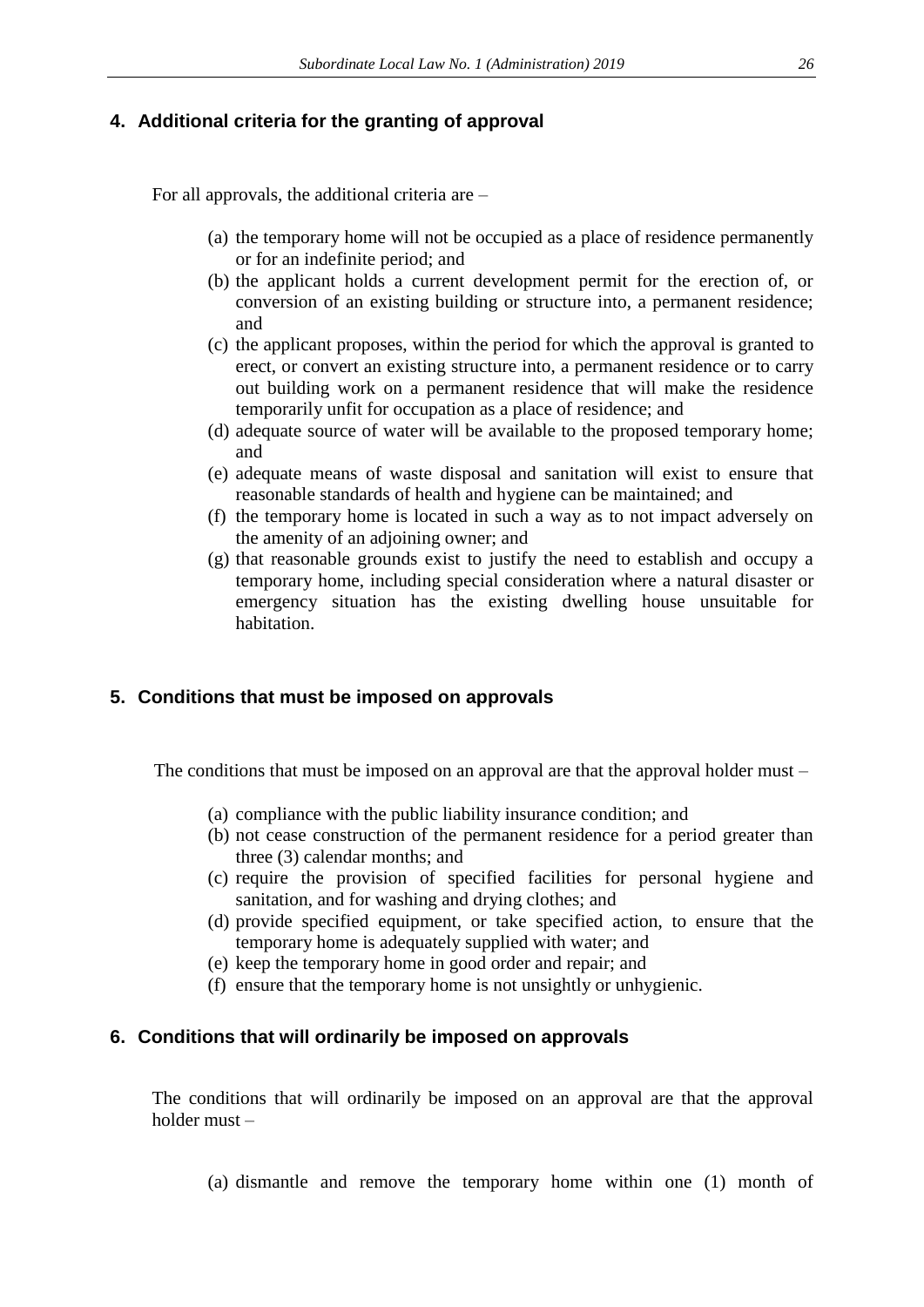occupation of the permanent residence or the expiry of the approval; and

(b) connect all plumbing and drainage facilities to the temporary home as soon as practicable or within 3 months of initial occupation of the temporary home so as to reasonably comply with plumbing and drainage regulations.

## **7. Term of approval**

The approval commences on the day it is issued and concludes on the sooner of –

- (a) the expiry date, not exceeding 18 months from the date of issue, stated in the approval; or
- (b) the date that the permanent residence or proposed permanent residence becomes fit for occupation as a place of residence.

## **8. Term of renewal of approval**

The term of a renewal of the approval will be term stated in the renewal but must not extend beyond the expected completion date of the permanent residence unless exceptional personal circumstances exist.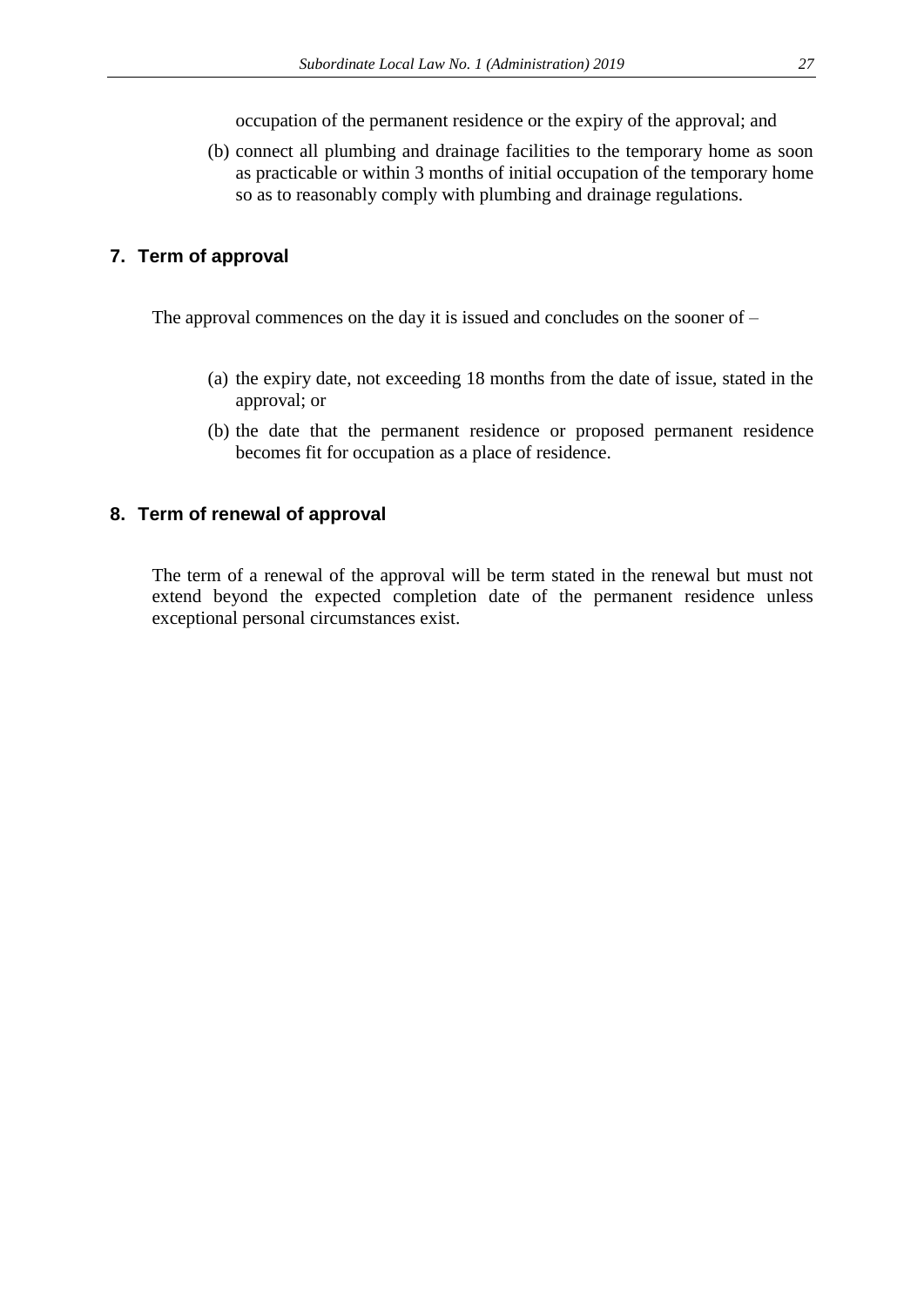## <span id="page-27-0"></span>**Schedule 10 Installation of advertising devices**

Section 11

## **9. Prescribed activity**

Installation of advertising devices.

## **10.Activities that do not require approval under the authorising local law**

- (1) An approval under the authorising local law is not required for
	- (a) a temporary advertising device that has been authorised as part of an approval for another prescribed activity under the authorising local law; or
	- (b) an under-awning sign that does not exceed 2400mm long and 200mm wide; or
	- (c) signs displayed by the Commonwealth, State or local governments or charitable/ not for profit organisations; or
	- (d) official election signage approved in accordance with a Commonwealth, State or local government election.

### **11.Documents and materials that must accompany applications for approval**

An application for an approval must be accompanied by –

- (a) the prescribed fee; and
- (b) details of the advertising device including the dimensions, colour, content, materials and construction; and
- (c) details of where the device is to be located and how it is to be affixed; and
- (d) an engineer's certification of the structural adequacy of the device with reference to wind velocity loadings; and
- (e) for election signs, particulars of the signs, details of where the signs are to be located and when they will be erected and removed; and
- (f) any other documentation or materials requested by the local government in writing.

## **12.Additional criteria for the granting of approval**

The additional criteria are that –

- (a) the proposed advertising device is structurally sound; and
- (b) the device will not obstruct or distract traffic in an unsafe manner; and
- (c) the device will not unreasonably obstruct views; and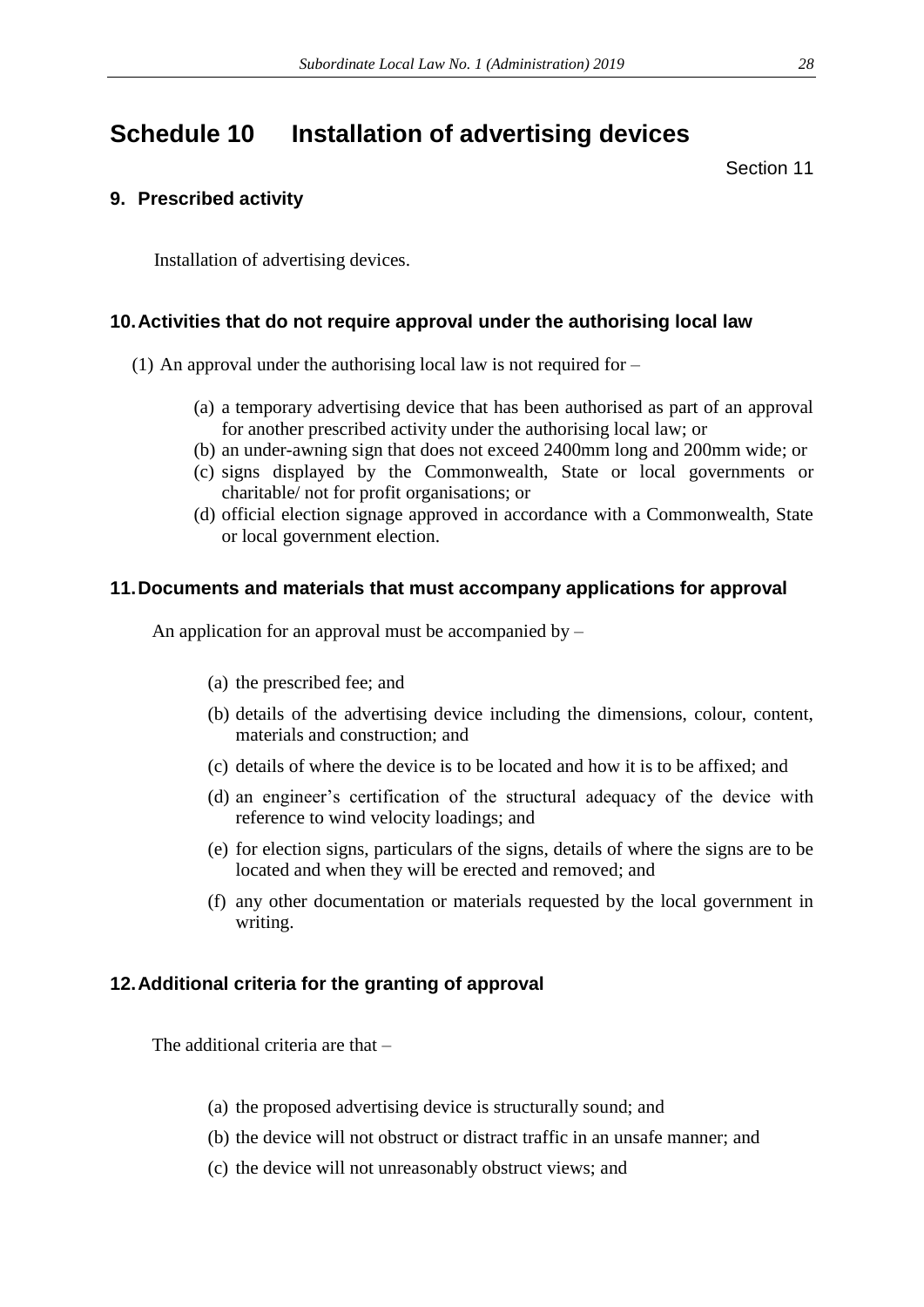- (d) the effect on amenity will not be detrimental; and
- (e) the device is consistent with surrounding buildings and environment.

#### **13.Conditions that must be imposed on approvals**

*Intentionally left blank.* 

#### **14.Conditions that will ordinarily be imposed on approvals**

For all approvals, the conditions that will ordinarily be imposed are that –

- (a) comply with the public liability insurance condition; and
- (b) the device does not interfere with any underground utilities; and
- (c) the device does not interfere with the road or its operation; and
- (d) no portion of the sign projects over a road or any surface used by motor vehicles; and
- (e) the device is not located in a place that is likely to distract motorists, restrict sight distances on approaches to intersections, restrict the visibility of other authorised signs, or otherwise impact on safety; and
- (f) the device is not located in a place that is likely to cause a safety hazard to other traffic (for example, pedestrians or cyclists); and
- (g) the device is not fastened to trees or road infrastructure (for example, signs or guardrails); and
- (h) the device is not made of frangible material that is designed to be easily broken; and
- (i) the device is not left in place in the event of extreme weather; and
- (j) the device does not contain explicit, inappropriate, offensive or irrelevant content.

#### **15.Term of approval**

The term of the approval shall be the term stated in the approval.

#### **16.Term of renewal of approval**

The term of the renewal of the approval shall be the term stated in the renewal.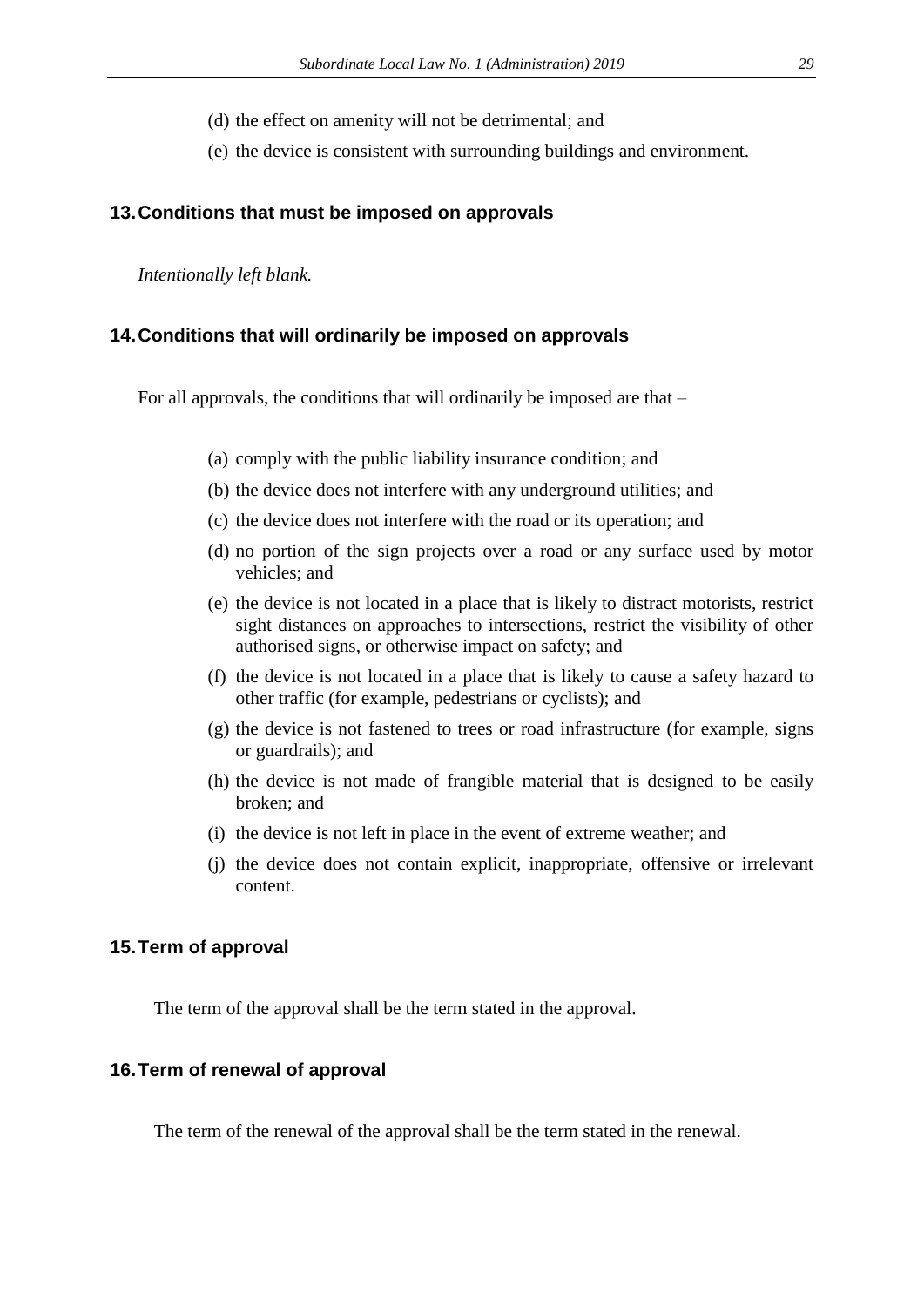## <span id="page-29-0"></span>**Schedule 11 Keeping of animals**

Section 11

## **1. Prescribed activity**

Keeping of animals.

## **2. Activities that do not require approval under the authorising local law**

As per *Subordinate Local Law No. 2 (Animal Management) 2010*.

### **3 Documents and materials that must accompany applications for approval**

An application for approval must be accompanied by –

- (a) the prescribed fee; and
- (b) a description of the species, breed, age and gender of the animal or each of the animals for which the approval is sought; and
- (c) evidence of current registration of each animal if required to be registered with the local government; and
- (d) evidence of current micro chipping (if required); and
- (e) copy of any declared animal approval (if applicable); and
- (f) evidence of a current membership from a recognised breeder association (if applicable); and
- (g) a description of the number of animals to be kept; and
- (h) reasons why the applicant requires more animals than the threshold amount allowed under *Local Law No. 2 (Animal Management) 2010* without approval; and
- (i) a description of the area, or part of the area, in which the animal or animals are to be kept; and
- (j) a description of the nature of the premises in which the animal or animals are to be kept; and
- (k) any other documentation or materials requested by the local government in writing.

## **4 Additional criteria for the granting of approval**

For all approvals, the additional criteria are that –

- (a) the land is physically suitable for the keeping of the animals; and
- (a) the enclosures in which the animals are to be kept are structurally suitable as required by *Subordinate Local Law No. 2 (Animal Management) 2011;* and
- (b) the animals are not likely to cause undue nuisance, inconvenience, or annoyance to the occupiers of adjoining land; and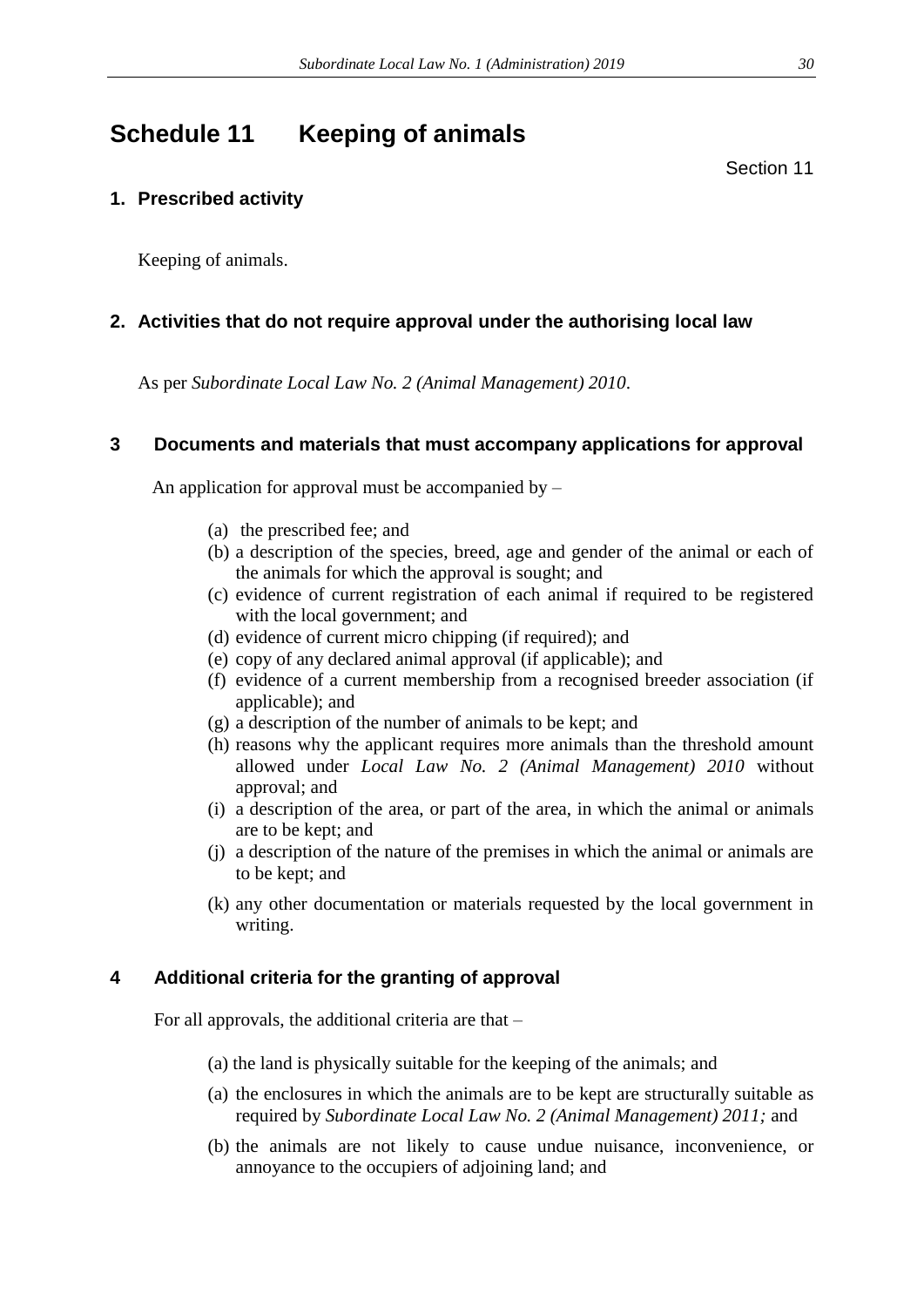- (c) that the animals will not have a significant detrimental effect on the amenity of the surrounding area; and
- (d) that the animals will not have a significant detrimental effect on the local environment or cause pollution or other environmental damage.

#### **5 Conditions that must be imposed on approvals**

*Intentionally left blank*

#### **6 Conditions that will ordinarily be imposed on approvals**

The conditions that will ordinarily be imposed on an approval are that the approval holder must–

- (a) be at least 17 years of age; and
- (b) comply with the minimum standards for animals as defined in the *Subordinate Local Law No. 2 (Animal Management) 2011*; and
- (c) care for the animals in accordance with appropriate standards; and
- (d) keep the animals in enclosures that complies with specified structural requirements; and
- (e) comply with specified standards of hygiene; and
- (f) not keep more that any maximum number of animals specified in the approval; and
- (g) ensure registration of the animals to which this approval relates, unless otherwise exempted by local law; and
- (h) ensure that the animal wears or displays an appropriate identifying tag as long as this is not inconsistent with requirements of the *Animal Management (Cats and Dogs) Act 2008* (Qld); and
- (i) ensure the animal is micro chipped (if applicable); and
- (j) take specified action to protect against possible harm to the local environment; and
- (k) comply with specific requirements as identified by an authorised person.

### **7 Term of approval**

Term of the approval shall be the term stated in the approval.

#### **8 Term of renewal of approval**

The term of the renewal shall be the term stated in the renewal.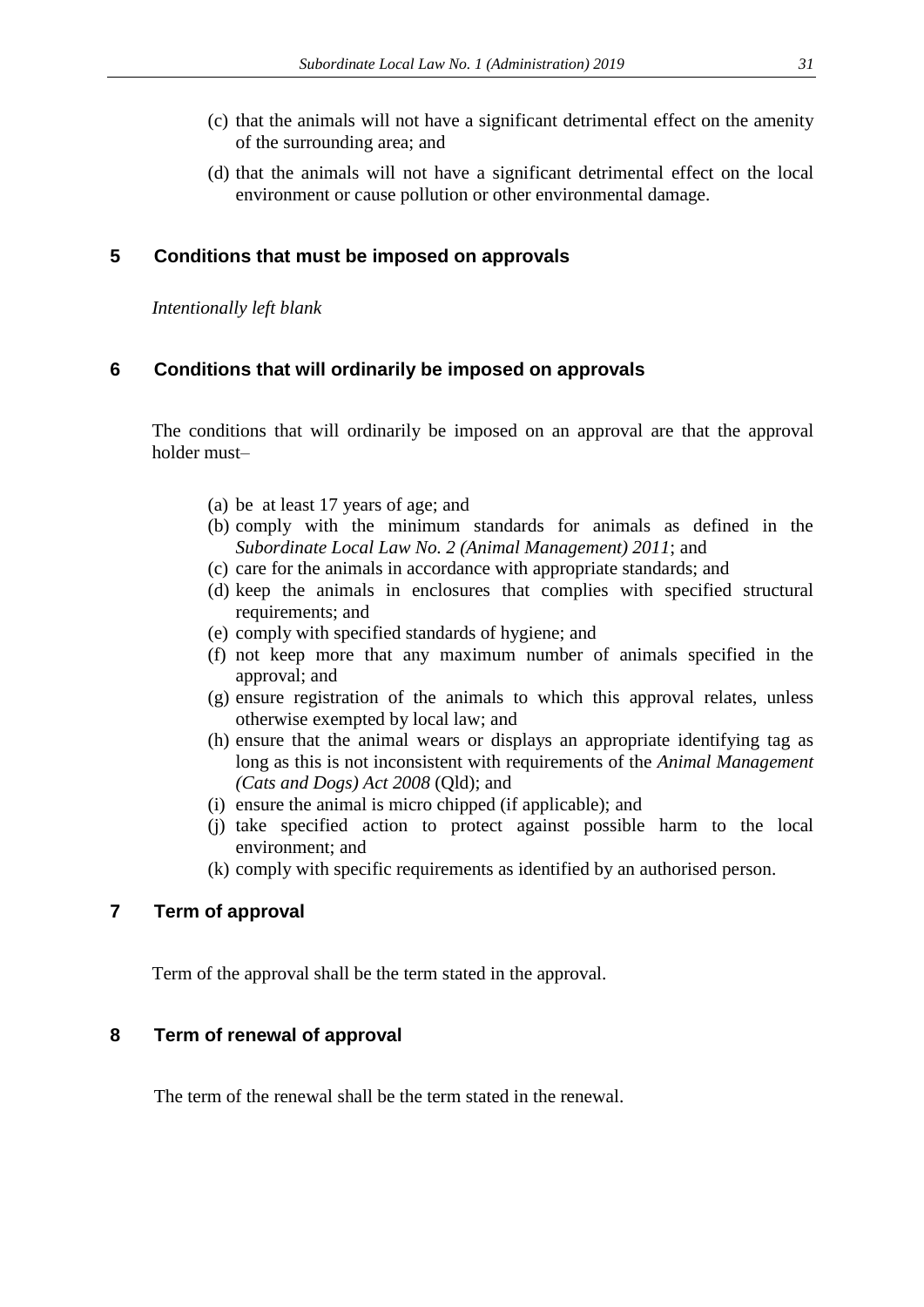## <span id="page-31-0"></span>**Schedule 12 Operation of camping grounds**

Section 11

### **1 Prescribed activity**

Operation of camping grounds.

### **2 Activities that do not require approval under the authorising local law**

*Intentionally left blank*

#### **3 Documents and materials that must accompany applications for approval**

An application for approval must be accompanied by –

- (a) the prescribed fee; and
- (b) evidence of compliance with the standard public liability insurance condition; and
- (c) a plan showing the boundaries of the camping ground and the division of the camping ground into camping sites; and
- (d) if the applicant is not the owner of the land on which the camping ground is situated—the written consent of the owner to the application; and
- (e) details of the facilities on the land which will be provided for use by the campers; and
- (f) details of public consultation had in the division to which the camping ground is proposed; and
- (g) if applicable, Native Title consent and land-owner consent; and
- (h) details of water quality, reticulation and drainage; and
- (i) details of waste management systems; and
- (j) projected average and maximum duration of stay of occupants; and
- (k) details of a cleaning and maintenance schedule that specifies the frequency with which camping ground facilities are to be cleaned and maintained; and any other documentation or materials requested by the local government in writing.

## **4 Additional criteria for the granting of approval**

The additional criteria for the granting of the approval are –

- (a) the suitability of the number of persons that will be camping on the land; and
- (b) whether the grant of the approval will cause or be likely to have a negative impact on the amenity of the area; and
- (c) whether the facilities on the land are of an acceptable standard or can be brought to an acceptable standard for use by the intended occupants; and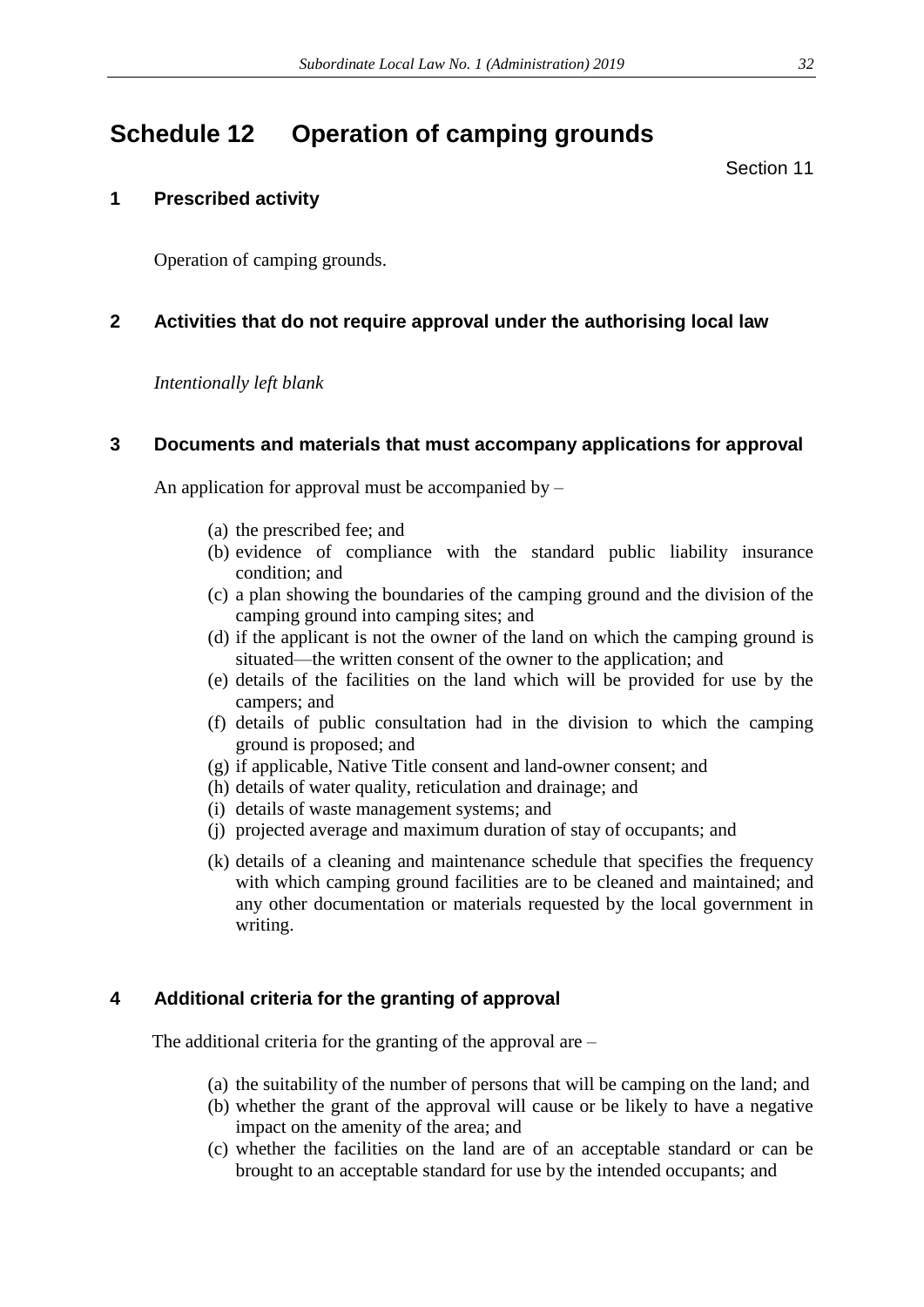- (d) cultural significance of the site; and
- (e) environmental capacity of the site to accommodate the scale and intensity of the proposed activity; and
- (f) the camping ground can be operated in a way which will not cause nuisance, inconvenience or annoyance to the occupiers of adjoining land.

## **5 Conditions that must be imposed on approvals**

The conditions that must be imposed on an approval are that the approval holder must –

- (a) comply with the standard public liability insurance condition; and
- (b) keep of a register of campers and vehicles; and
- (c) maintain all buildings, structures and facilities provided by the operator on the camping ground in good and serviceable condition; and
- (d) keep the camping ground (including all camping sites) clean and tidy; and
- (e) if applicable, maintain Native Title consent and land-owner consent; and
- (f) ensure the camping ground is kept free of pests; and
- (g) provide adequate water supply, toilets, showers and waste facilities; and
- (h) ensure any supplied bedding is kept in a clean and sanitary conditions and changed whenever the occupier changes.

#### **6 Conditions that will ordinarily be imposed on approvals**

The conditions that will ordinarily be imposed on an approval are that the approval holder must –

- (a) limit the number of persons occupying a camping site to any number specified in the approval; and
- (b) limit the period of the stay to a maximum of 14 days; and
- (c) ensure that campers comply with the conditions of their camping permit; and
- (d) provide satisfactory amenities to cater for the occupants of the camping ground; and
- (e) maintain adequate supply of water to all toilet, bathroom, laundry and drinking water facilities that form part of the camping ground; and
- (f) maintain an adequate supply of hot water to all bathroom and laundry facilities that form part of the operation of the camping ground; and
- (g) ensure that the water supply for drinking and ablutionary purposes is potable water; and
- (h) notify the local government of any modification to the water supply system (for example, installation of a tank for the supply of water).

## **7 Term of approval**

The term of an approval shall be a period of 12 months, or part thereof.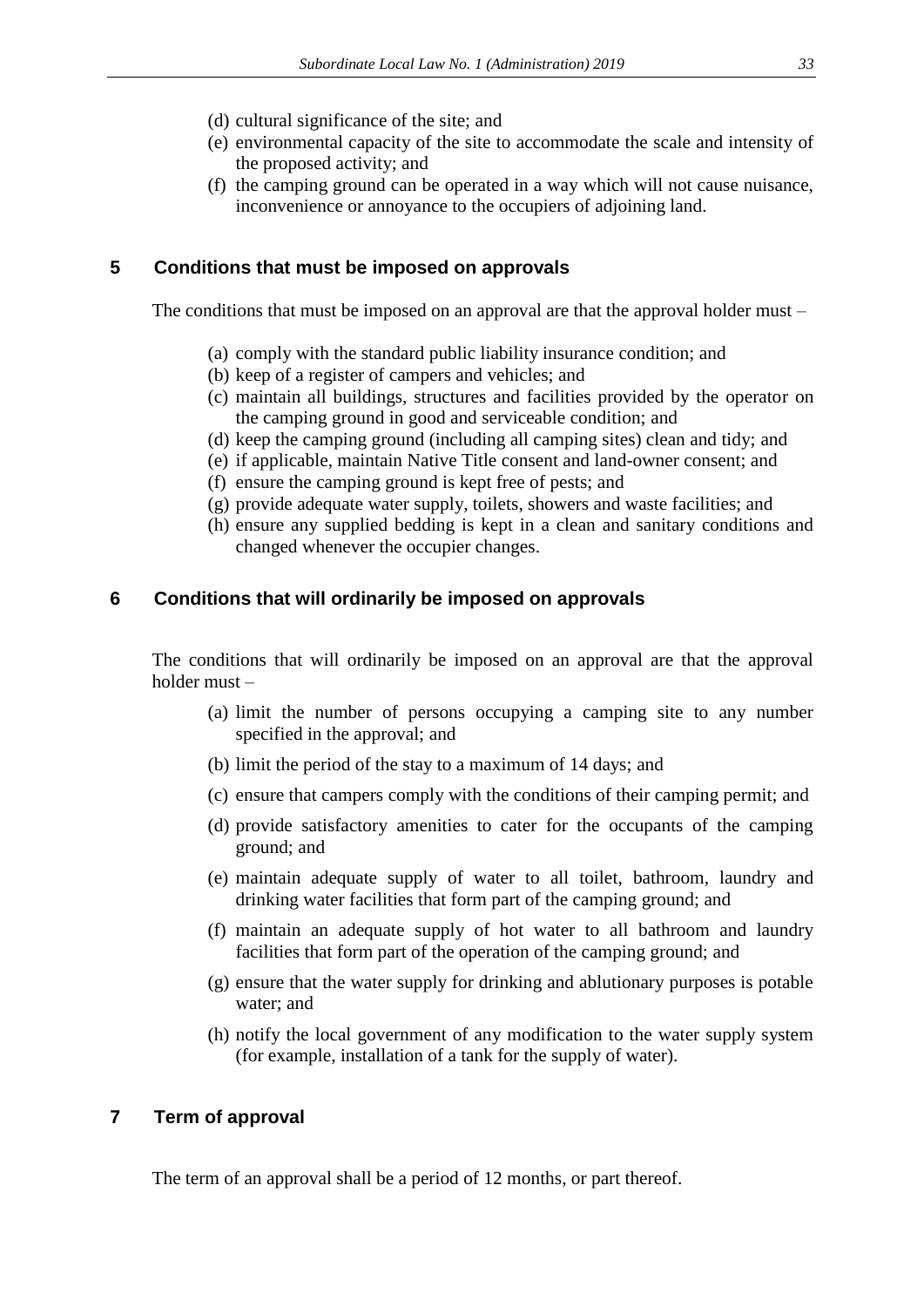## **8 Term of renewal of approval**

The term of a renewal shall be a period of 12 months, or part thereof.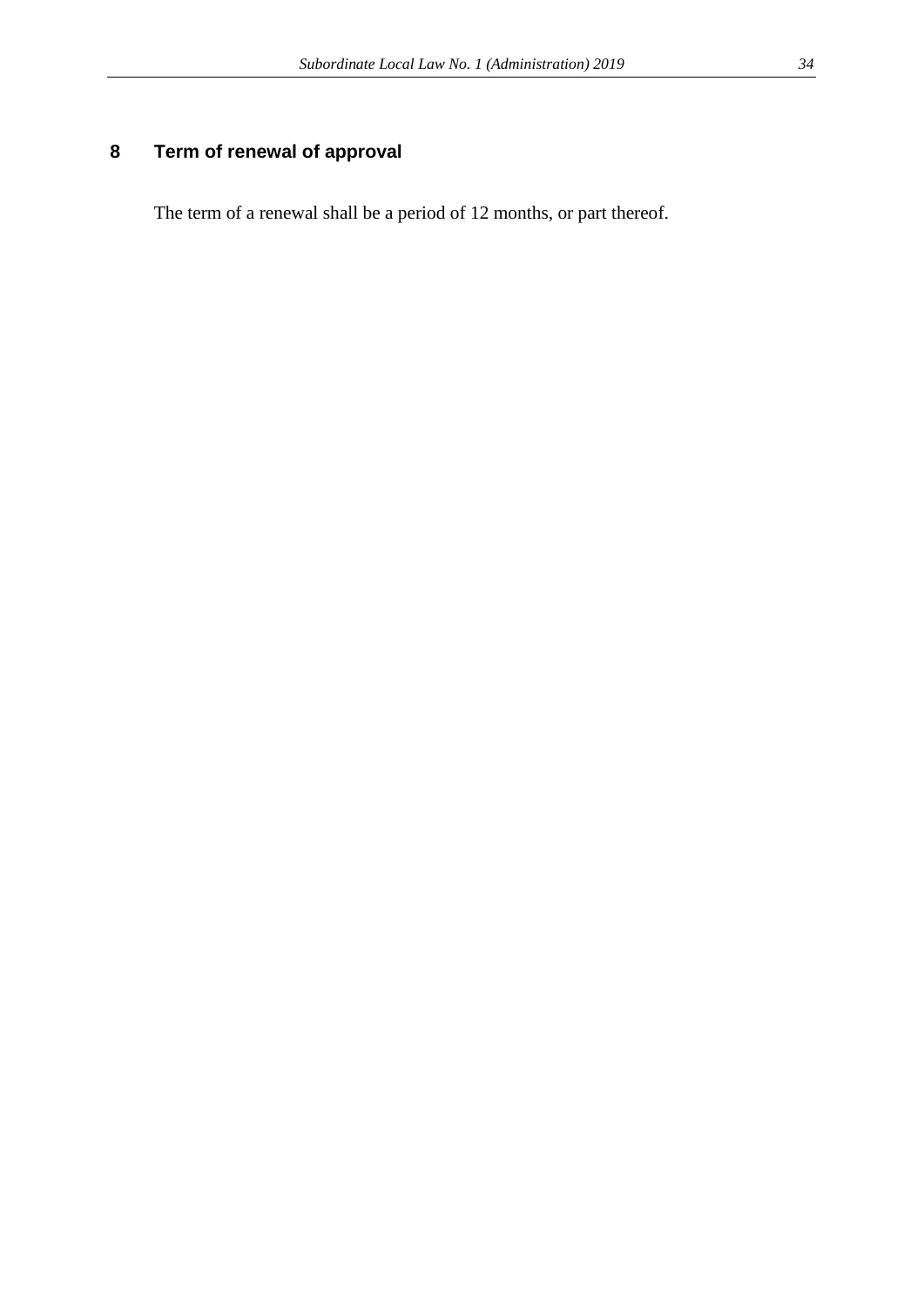# <span id="page-34-0"></span>**Schedule 13 Operation of cane railways**

Section 11

*Intentionally left blank.*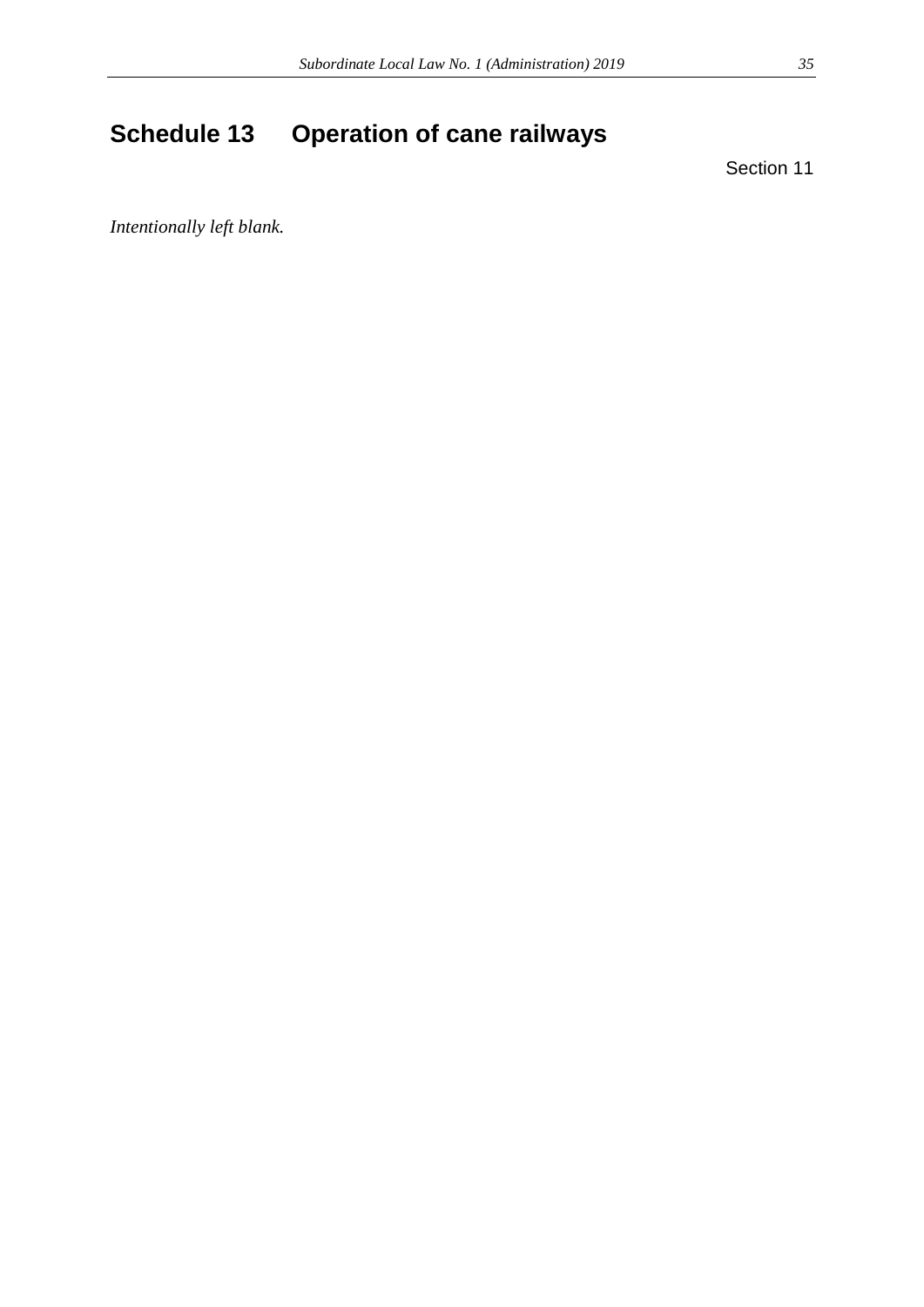## <span id="page-35-0"></span>**Schedule 14 Operation of caravan parks**

Section 11

## **1. Prescribed activity**

Operation of caravan parks.

## **2. Activities that do not require approval under the authorising local law**

*Intentionally left blank*

## **3. Documents and materials that must accompany applications for approval**

An application for approval must be accompanied by –

- (a) the prescribed fee; and
- (b) evidence of compliance with the standard public liability insurance condition; and
- (c) if the applicant is not the owner of the land on which the caravan park is situated—the written consent of the owner to the application; and
- (d) details of public consultation held in the division in which the caravan park is proposed; and
- (e) if applicable, Native Title consent and land-owner consent; and
- (f) details of the proposed resident manager of the caravan park; and
- (g) the plan of the proposed caravan park showing the location, the sanitary conveniences, the ablutionary facilities and the details of each site; and
- (h) maximum number of persons who can be accommodated in the caravan park; and
- (i) any other documentation or materials requested by the local government in writing.

## **4. Additional criteria for the granting of approval**

The additional criteria for the granting of an approval are that –

(a) the proposed resident manager is a suitable person to be manager of a caravan park; and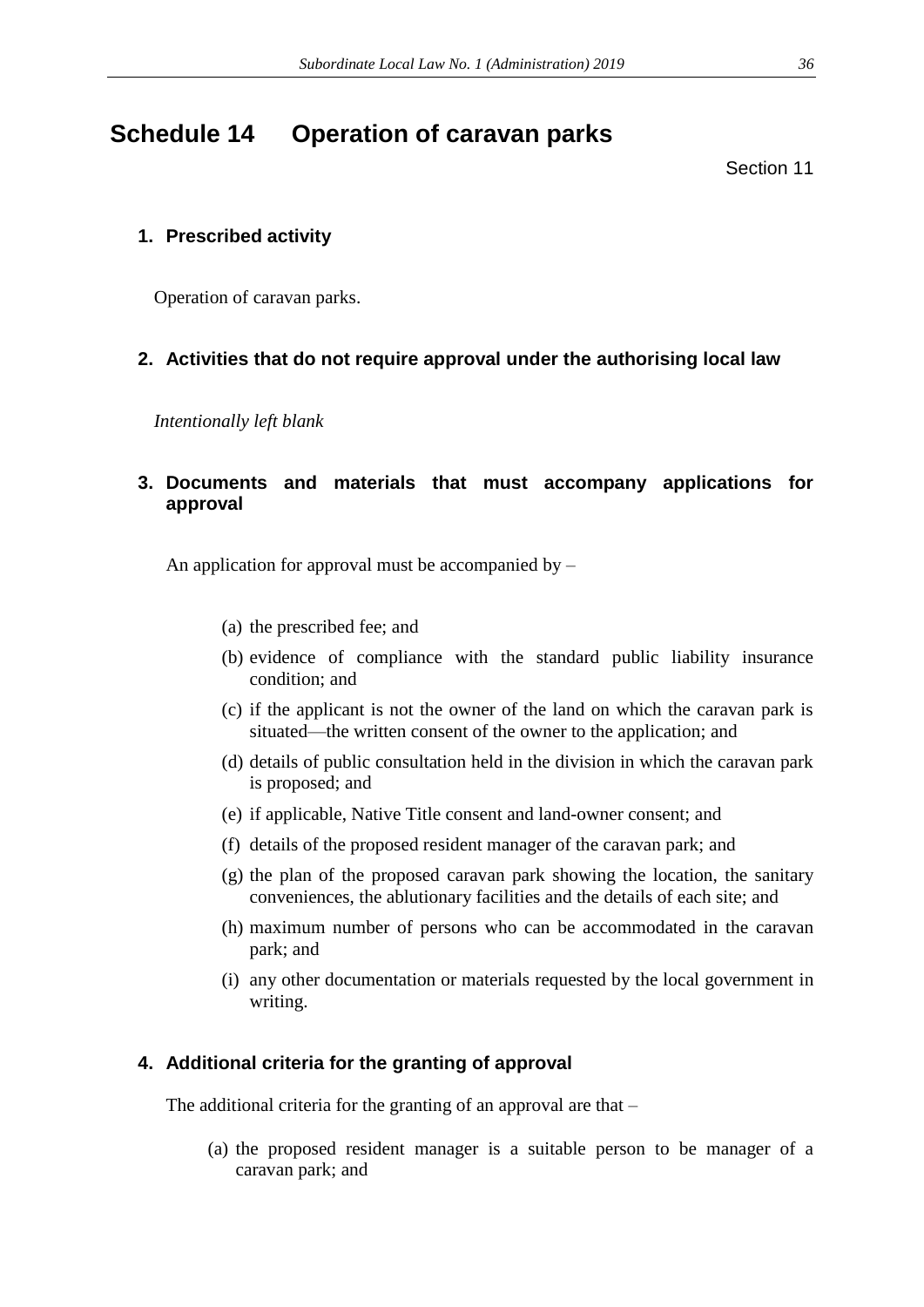- (b) the caravan park can be operated in a way which will not cause nuisance, inconvenience or annoyance to the occupiers of adjoining land; and
- (c) all facilities in the caravan park are at an acceptable standard or can be brought to acceptable standard for use by residents.

#### **5. Conditions that must be imposed on approvals**

A condition that must be imposed on an approval is that the approval holder must comply with the standard public liability insurance condition.

#### **6. Conditions that will ordinarily be imposed on approvals**

(1) the conditions that will ordinarily be imposed on an approval are that the approval holder must –

(2)

- (a) ensure that the manager resides in the caravan park; and
- (b) ensure the resident manager can be contacted at all times; and
- (c) ensure the resident manager and private owners of rented caravans have access to a copy of the *Residential Tenancies and Rooming Accommodation Act 2008* (Qld), the *Manufactured Homes (Residential Parks) Act 2003* (Qld), and sections 595-595 of the *Police Powers and Responsibilities Act 2000* (Qld), or relevant successors; and
- (d) keep a register of persons using the caravan park; and
- (e) not to hire out part of caravan park for separate occupation; and
- (f) maintain buffer zones between accommodation sites and roads, external boundaries, or facilities on the caravan park; and
- (g) ensure the limitation of the number of persons occupying a site or complementary accommodation; and
- (h) if applicable, maintain Native Title consent and tenure; and
- (i) maintain all buildings, structures and facilities provided by the operator of the caravan park in good and serviceable condition; and
- (j) ensure the operator keeps the caravan park (including all sites) clean and tidy; and
- (k) provide adequate water supply, toilets, showers and waste facilities; and
- (l) ensure that potable water is at all times protected from contamination; and
- (m)ensure that, if water obtained from a particular water outlet in the park may be unsuitable for drinking, a sign is prominently displayed at the outlet stating "Unsuitable for Drinking"; and
- (n) ensure any supplied bedding is kept in a clean and sanitary conditions and changed whenever the occupier changes; and
- (o) not to change the sites or structures or facilities in the caravan park without agreement of the local government; and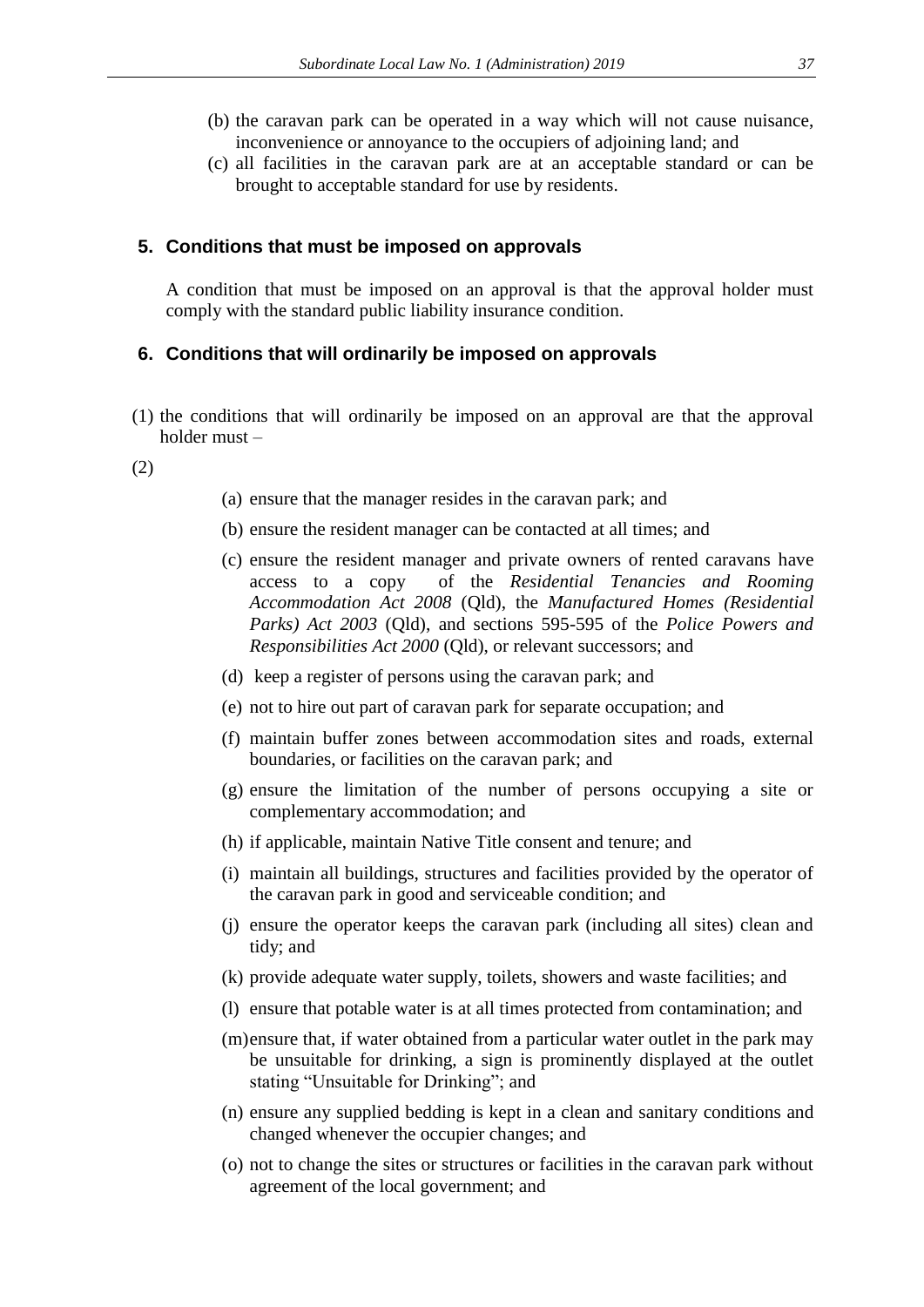- (p) ensure the operator does not to permit a person to bring onto a site a caravan or other type of accommodation that is not fit for human habitation; and
- (q) A requirement for the operator to maintain all applicable licences and Approvals to operate a caravan park.

# **7. Term of approval**

The term of an approval shall be for a period of 12 months.

# **8. Term of renewal of approval**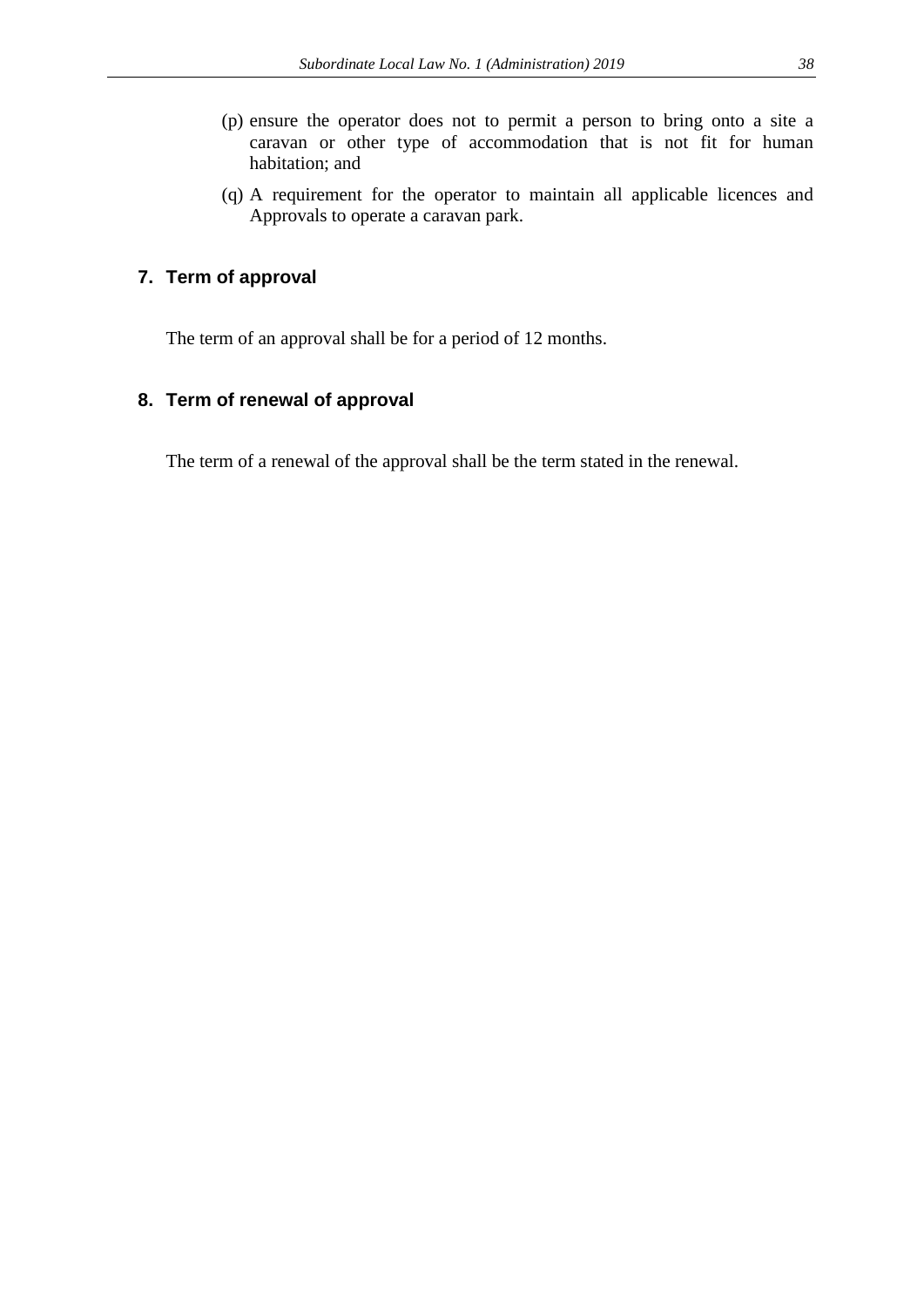# **Schedule 15 Operation of cemeteries**

Section 11

# **1 Prescribed activity**

Operation of cemeteries.

# **2 Activities that do not require approval under the authorising local law**

*Intentionally left blank*

# **3 Documents and materials that must accompany applications for approval**

An application for approval must be accompanied by –

- (a) the prescribed fee; and
- (b) evidence of compliance with the standard public liability insurance condition; and
- (c) details of the cemetery; and
- (d) a drawing showing the design and dimensions of the proposed cemetery; and
- (e) details of the materials out of which the cemetery is (or is to be) constructed and other structural details of the cemetery; and
- (f) details of the location of the cemetery; and
- (g) if the applicant is not the owner of the land on which the cemetery is located – written consent of the owner; and
- (h) a site plan showing the immediate area of the proposed cemetery and proposed burial plots, columbarium niches, walls or any associated structures, plots and layout; and
- (i) if applicable, Native Title consent and tenure; and
- (j) details of the proposed administration and management of the cemetery; and
- (k) any other documentation or materials requested by the local government in writing.

# **4 Additional criteria for the granting of approval**

*Intentionally left blank*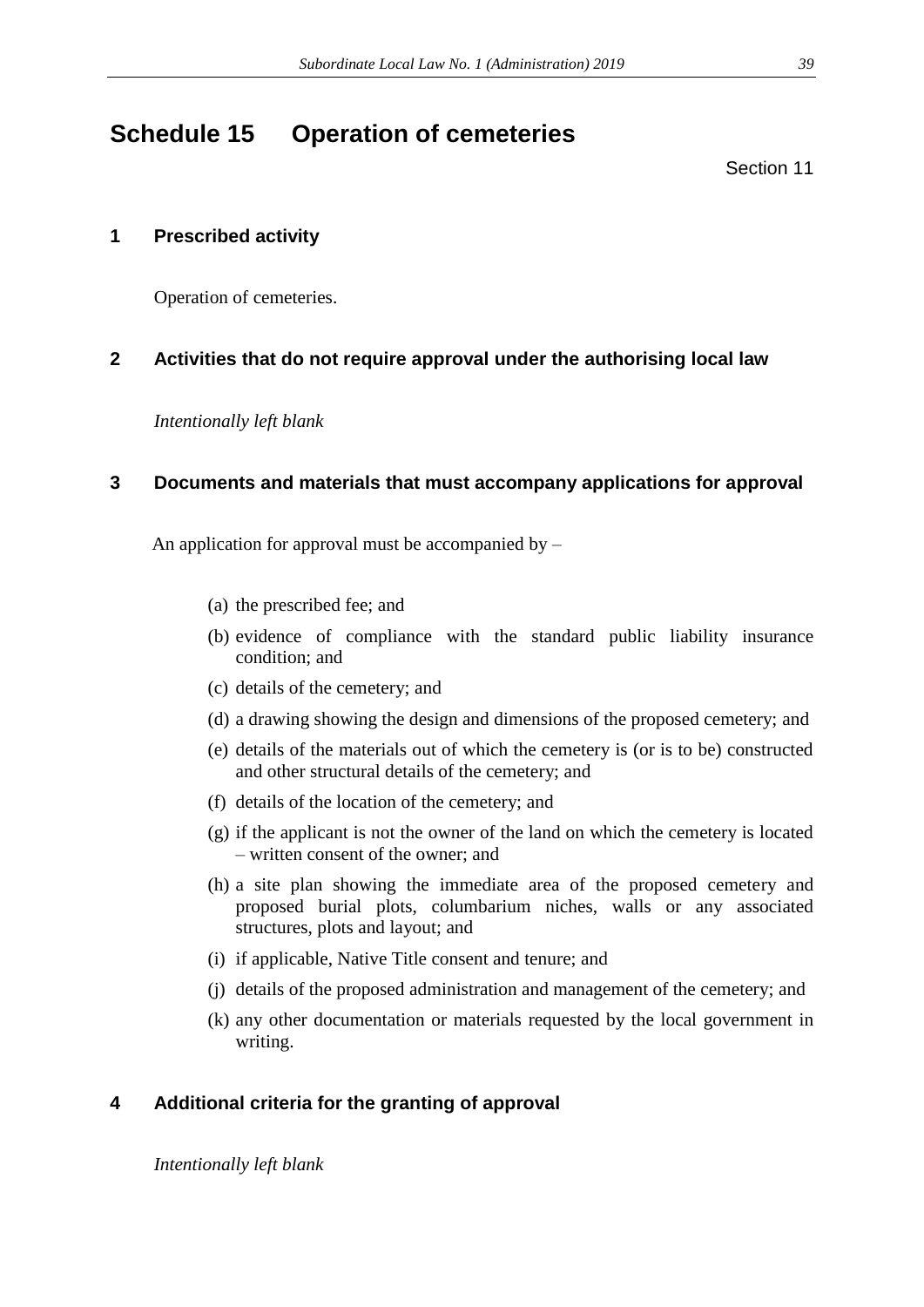### **5 Conditions that must be imposed on approvals**

A condition that must be imposed on an approval is that the approval holder must comply with the standard public liability insurance condition.

### **6 Conditions that will ordinarily be imposed on approvals**

The conditions that will ordinarily be imposed on an approval are that the approval holder must –

- (a) comply with specified hours when the cemetery may be open to the public (where not previously regulated by a development approval); and
- (b) comply with specified hours when a burial, cremation or disposal may take place in the cemetery (where not previously regulated by development approval); and
- (c) give notice to the local government prior to a burial, cremation or disposal; and
- (d) permit an authorised person to inspect a burial site at any time either before or after a burial; and
- (e) keep a publicly available register containing various information about burials and cremations at the cemetery; and
- (f) keep a record of all reserved sites or niches within the cemetery; and
- (g) properly maintain memorials and other buildings and structures in the cemetery; and
- (h) ensure records of burials and graves are not destroyed or otherwise disposed of without the written approval of the local government; and
- (i) keep records of burials and graves open to inspection at all times when the person responsible for the making and retaining thereof is ordinarily in attendance at the place where the records are kept; and
- (j) comply with the regulated size and position of grave sites; and
- (k) if applicable, maintain Native Title consent and tenure; and
- (l) not exceed the maximum number of bodies which may be buried in a single grave; and
- (m)minimum periods of leases of grave sites; and
- (n) the proper maintenance of memorials and other buildings and structures in the cemetery; and
- (o) the requirement for operators to have policies about matters such as the exhumation or disturbance of human remains.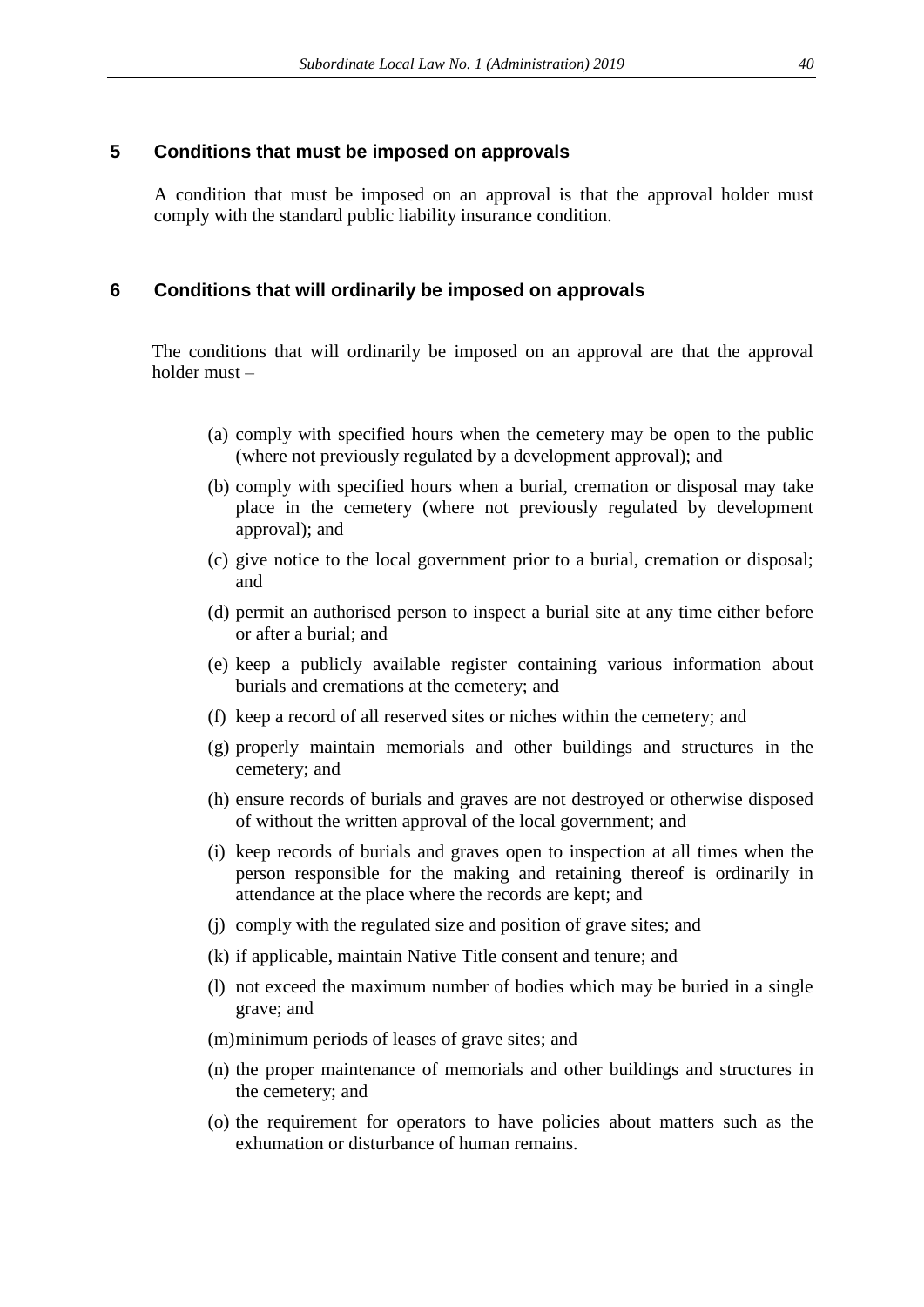# **7 Term of approval**

The term of an approval shall be a period of 12 months.

# **8 Term of renewal of approval**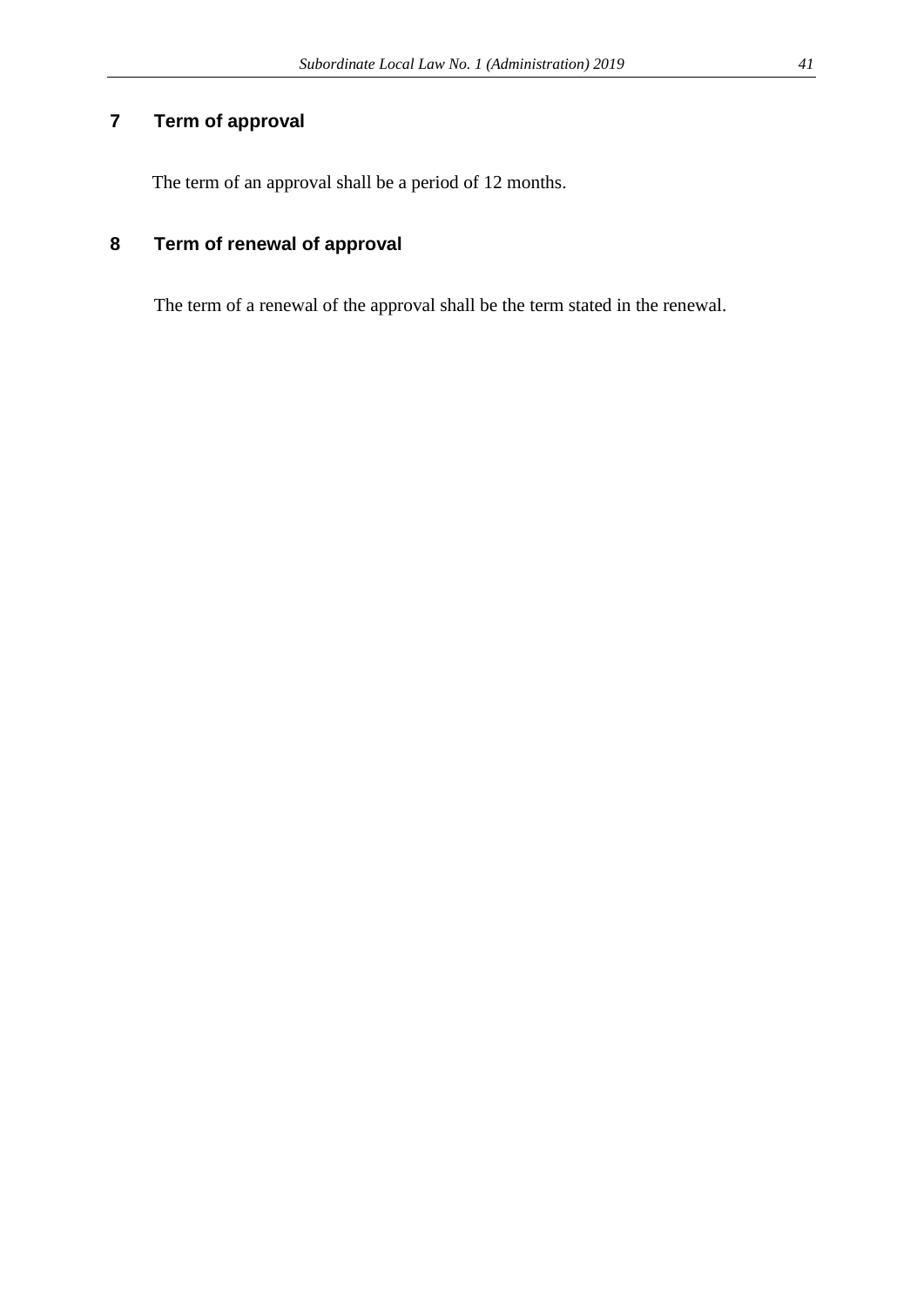# **Schedule 16 Operation of public swimming pools**

Section 11

# **1 Prescribed activity**

Operation of public swimming pools.

# **2 Activities that do not require approval under the authorising local law**

*Intentionally left blank*

## **3 Documents and materials that must accompany applications for approval**

An application for approval must be accompanied by –

- (a) the prescribed fee; and
- (b) evidence of compliance with the standard public liability insurance condition; and
- (c) a plan or other information identifying the swimming pool; and
- (d) the address of the swimming pool, including real property description; and
- (e) pool filtration unit details; and
- (f) pool pump details; and
- (g) pool chlorination equipment details; and
- (h) resuscitation notice details; and
- (i) details of backwash water discharge; and
- (j) details of the nature and extent of the public use that is proposed by the applicant; and
- (k) details of the proposed management and supervision of the swimming pool (including the qualifications and experience of proposed managers and supervisors); and
- (l) if the applicant is not the owner of the land on which the swimming pool is situated—the owner's consent to the application; and
- (m)if applicable, Native Title consent and land-owner consent; and
- (n) details of any public consultation in the division in which the public swimming pool is to be operated; and
- (o) any other documentation or materials requested by the local government in writing.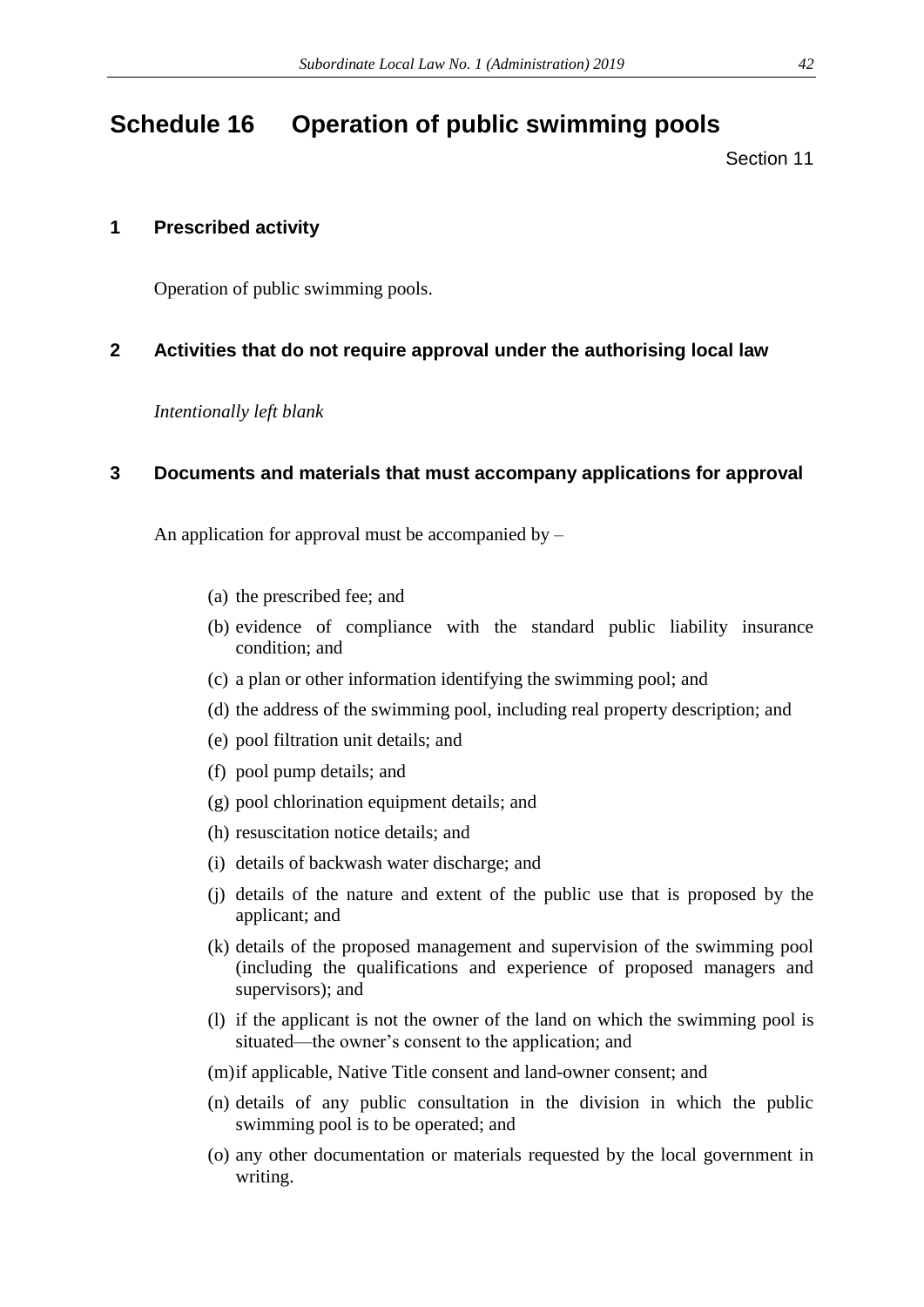# **4 Additional criteria for the granting of approval**

*Intentionally left blank.*

# **5 Conditions that must be imposed on approval**

A condition that must be imposed on an approval is that the approval holder must comply with the standard public liability insurance condition.

# **6 Conditions that will ordinarily be imposed on approvals**

The conditions that will ordinarily be imposed on an approval are that the approval holder must –

- (a) provide specified equipment for—
	- (i) emergency medical treatment and first aid; or
	- (ii) rescue of persons in difficulty; or
	- (iii)other aspects of public health and safety; and
- (b) erect and display notices—

(i) providing information about basic life saving, resuscitation and first aid techniques; or

- (ii) warning about possible dangers; and
- (c) regularly test the water to ensure that biological contaminants are kept within acceptable levels; and
- (d) if applicable, maintain Native Title consent and land-owner consent; and
- (e) install special equipment for filtering, purifying and recirculating the water; and
- (f) maintain dressing rooms and facilities for showering and sanitation.

# **7 Term of approval**

The term of an approval shall be for a period of 12 months.

# **8 Term of renewal of approval**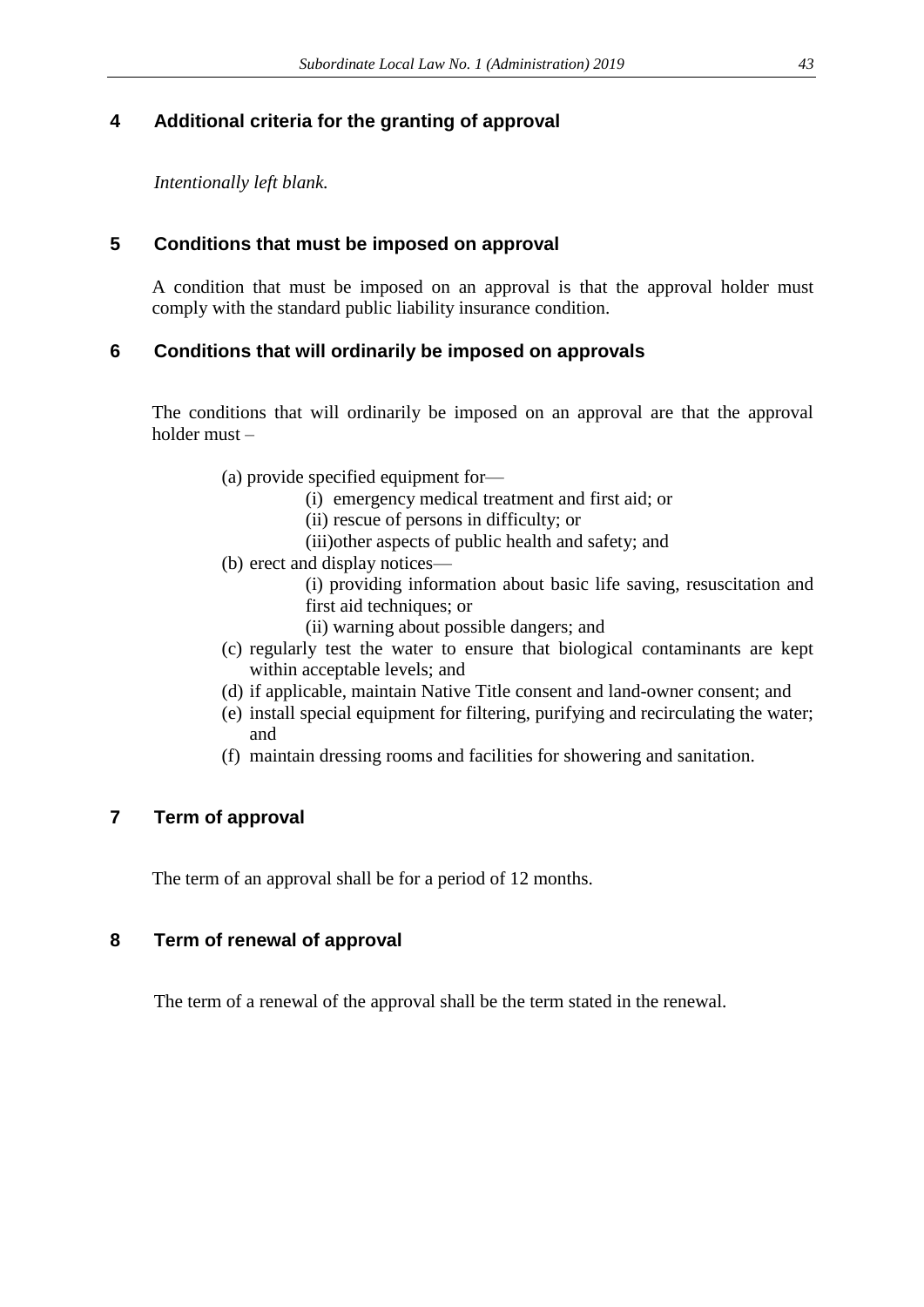# **Schedule 17 Operation of shared facility accommodation**

Section 11

## **1 Prescribed activity**

Operation of shared facility accommodation.

# **2 Activities that do not require approval under the authorising local law**

An approval under the authorising local law is not required for –

- (a) houses where accommodation is provided in accordance with a General Tenancy Agreement under the *Residential Tenancies and Rooming Accommodation Act 2008* (Qld); or
- (b) accommodation for family members in exchange for board payment; or

*Examples for paragraph (b) – Teenage or young children paying board to parents or aged parents living with and paying board to their adult children.* 

(c) accommodation at premises where professional health or welfare services are provided.

*Example for paragraph (c) – Hospitals, nursing homes, convalescent homes, retirement homes and other institutions providing treatment for persons with a disability.* 

### **3 Documents and materials that must accompany applications for approval**

An application for approval must be accompanied by –

- (a) the prescribed fee; and
- (b) evidence of compliance with the standard public liability insurance condition; and
- (c) A site plan of the premises; and
- (d) details of the facilities that are to be shared by persons for whom the accommodation is provided; and
- (e) details of any public consultation held in the division to which the shred facility accommodation is to be operated; and
- (f) where applicable, the most recent building work carried out in respect of the premises for which approval was obtained under the *Building Act 1975*  (Qld); and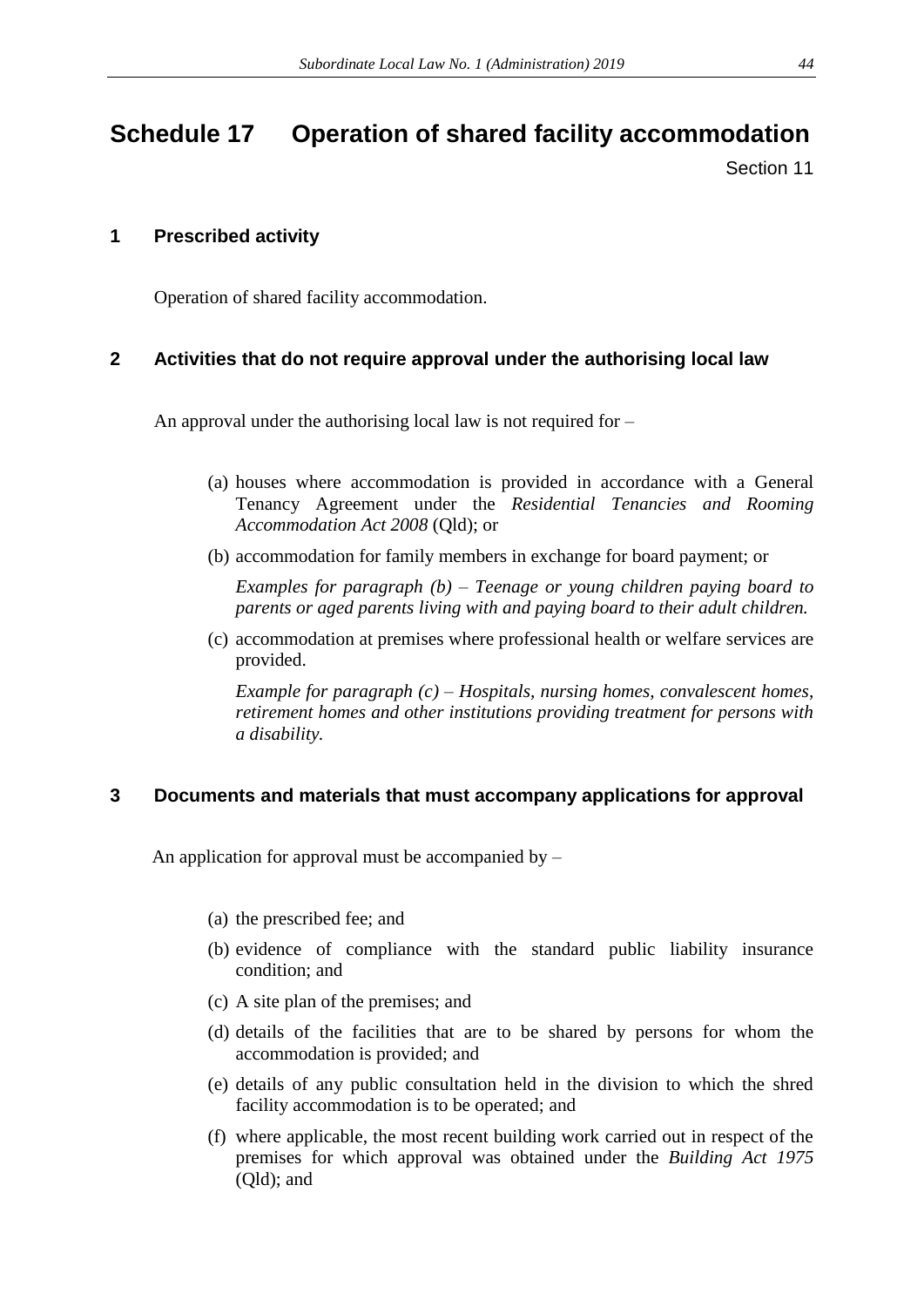- (g) a recent Certificate of Classification issued under the *Building Act 1975*  (Qld); and
- (h) a statement as to the number of sleeping rooms in the premises, information to identify which rooms are the sleeping rooms and the number of beds in each sleeping room; and
- (i) a statement that, to the best of the applicant's knowledge after having undertaken reasonable inquiries and investigations, the premises are structurally sound and in a state of good repair; and
- (j) details of when the premise were last treated for vermin and insect pests; and
- (k) if the applicant is not the owner of the premises for which the approval is sought—the written consent of the owner to the application; and
- (l) if applicable, Native Title consent and land-owner consent; and
- (m)any other documentation or materials requested by the local government in writing.

## **4 Additional criteria for the granting of approval**

*Intentionally left blank.* 

### **5 Conditions that must be imposed on approvals**

A condition that must be imposed on an approval is that the approval holder must comply with the standard public liability insurance condition.

#### **6 Conditions that will ordinarily be imposed on approvals**

The conditions that will ordinarily be imposed on an approval are that the approval holder must –

- (a) maintain Native Title consent and land-owner consent; and
- (b) ensure the operator does not to permit a person to sleep in a part of the premises to which the approval relates unless the relevant part of the premises is approved by the local government as a dormitory or a bedroom; and
- (c) limit the number of persons for whom accommodation may be provided in the premises, or a specified part, of the premises; and
- (d) ensure that specified modifications, or other specified building work related to the premises, be carried out within a specified period; and
- (e) ensure the regular maintenance of the premises (including internal and external paintwork); and
- (f) ensure that every room commonly accessible to all patrons in the premises is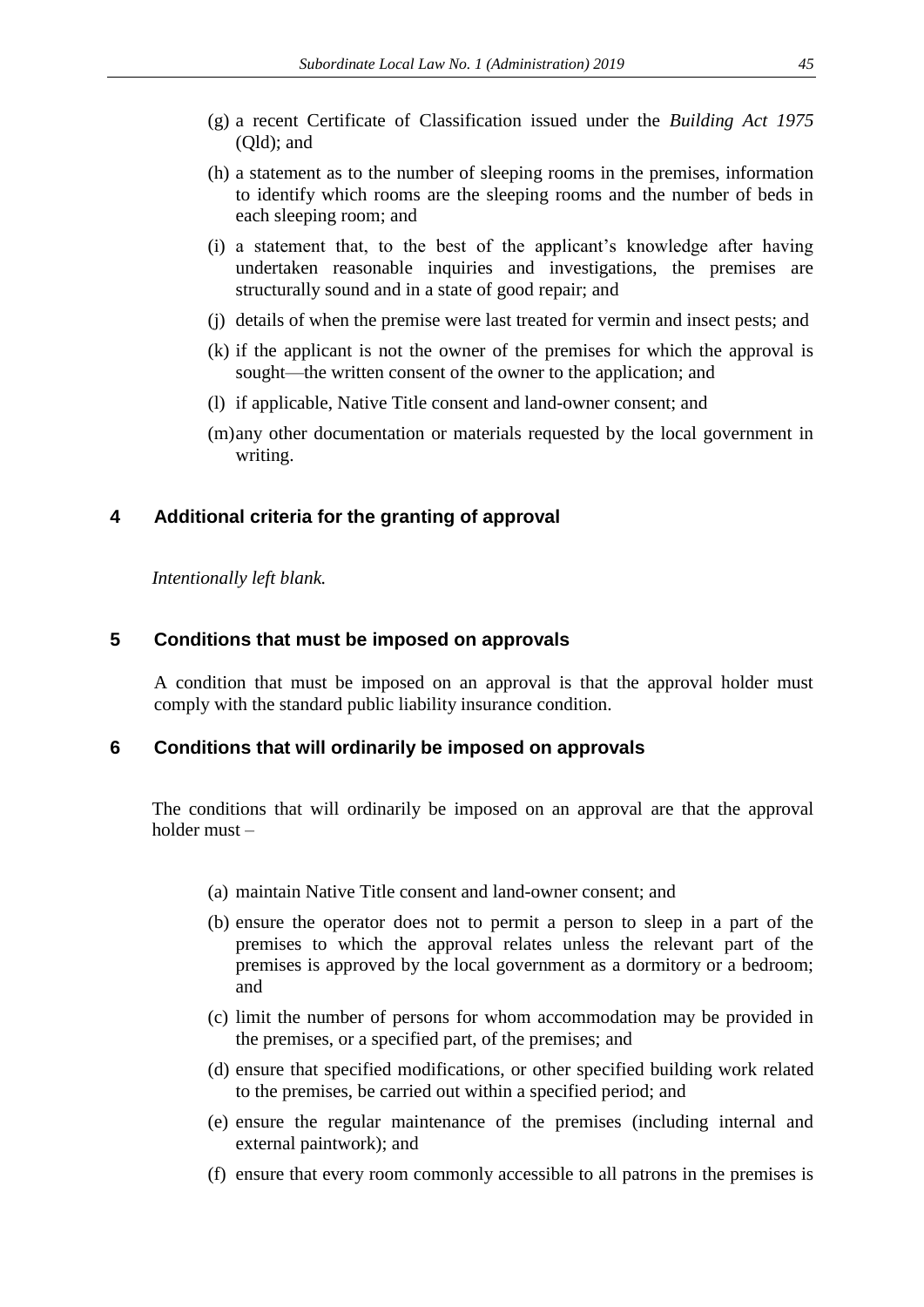situated so that any occupant can obtain access to it without passing through any sleeping room or other room which is not a common use room; and

(g) ensure that the premises are either –

(i) connected to the local government's reticulated water supply system; or

(ii) provided with an adequate water supply which complied with all relevant legislation relating to the minimum standards for drinking water; and

- (h) ensure an adequate and continuous supply of potable hot and cold water reticulated to shows, baths, hand basins and kitchen sinks; and
- (i) treat the premises for the control of vermin and insect pests on a yearly basis, or more often if required to do so by an authorised person; and
- (j) ensure the provision and maintenance of specified facilities; and
- (k) ensure the provision and maintenance of specified furniture and equipment; and
- (l) ensure the regular cleaning of the premises; and
- (m)if relevant to the type of accommodation provided—ensure the regular provision of clean linen and towels; and
- (n) ensure the provision of services of specified kinds for the persons using the accommodation; and
- (o) ensure that the operator or a representative of the operator approved by the local government resides on the premises; and
- (p) ensure the operator keeps specified records.

## **7 Term of approval**

The term of an approval shall be a period of 12 months, or part thereof.

### **8 Term of renewal of approval**

The term of a renewal shall be a period of 12 months, or part thereof.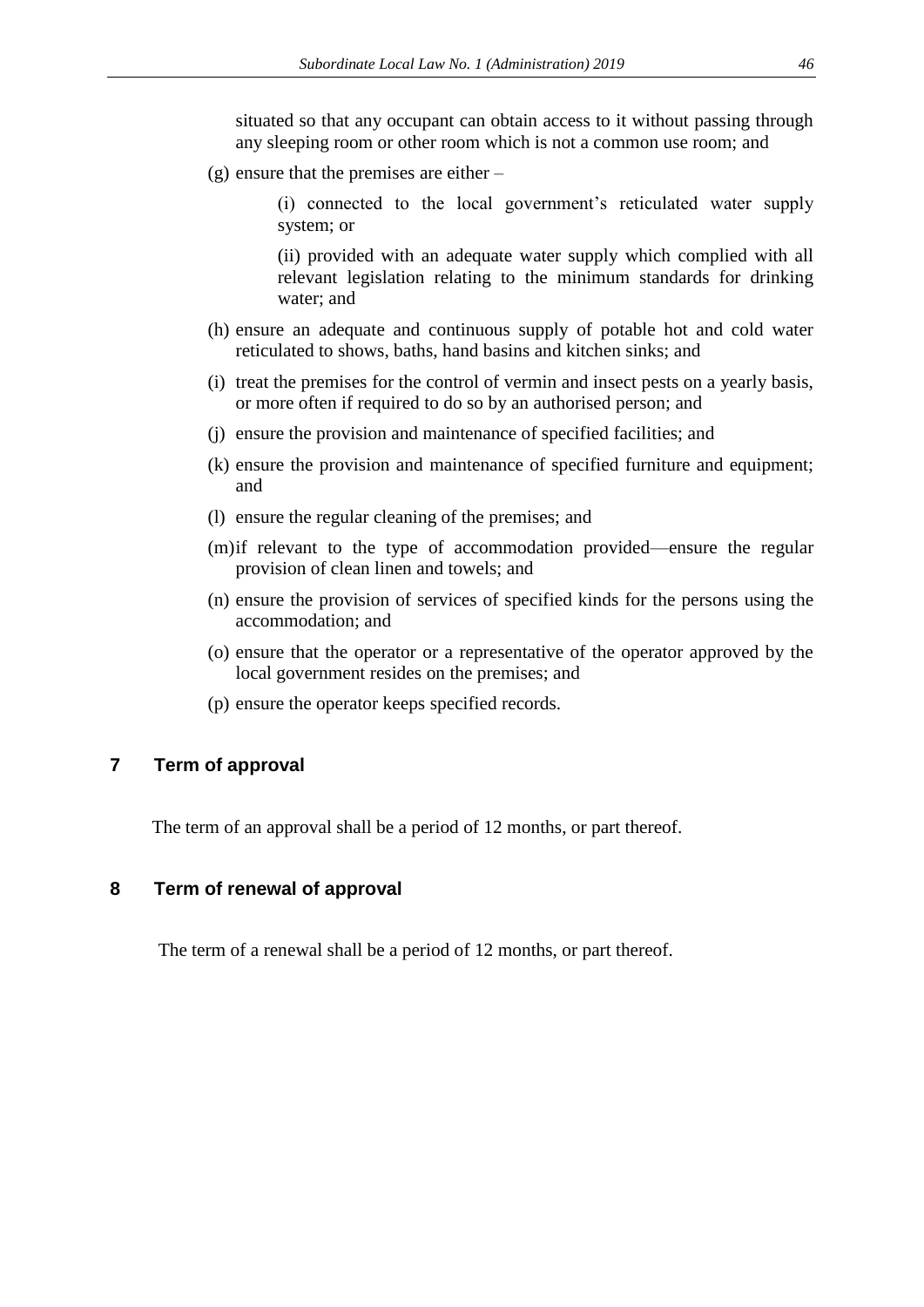# **Schedule 18 Operation of temporary entertainment events**

Section 11

# **1 Prescribed activity**

Operation of temporary entertainment events.

# **2 Activities that do not require approval under the authorising local law**

- (1) An approval under the authorising local law is not required for activities undertaken by way of cultural exchange.
- (2) In this section—

*cultural exchange* means activities undertaken in accordance with recognised traditional and cultural practice of Aboriginal and Torres Strait Islander people, which otherwise would be considered an "entertainment event" (eg. traditional dance or song etc).

# **3 Documents and materials that must accompany applications for approval**

An application for approval must be accompanied by  $-$ 

- (a) the prescribed fee; and
- (b) evidence of compliance with the standard public liability insurance condition; and
- (c) a copy of any registration, licence, permit or approval required under any other law; and
- (d) if the business or activity is to operate from a vehicle a full description of that vehicle and its registration number; and
- (e) a plan of the temporary entertainment event's venue; and
- (f) details and drawings of buildings and other structural elements of the temporary entertainment event's venue; and
- (g) if applicable, Native Title consent and land-owner consent; and
- (h) a detailed statement of the nature of the entertainment to be provided at the temporary entertainment event and when the event is to be open to the public; and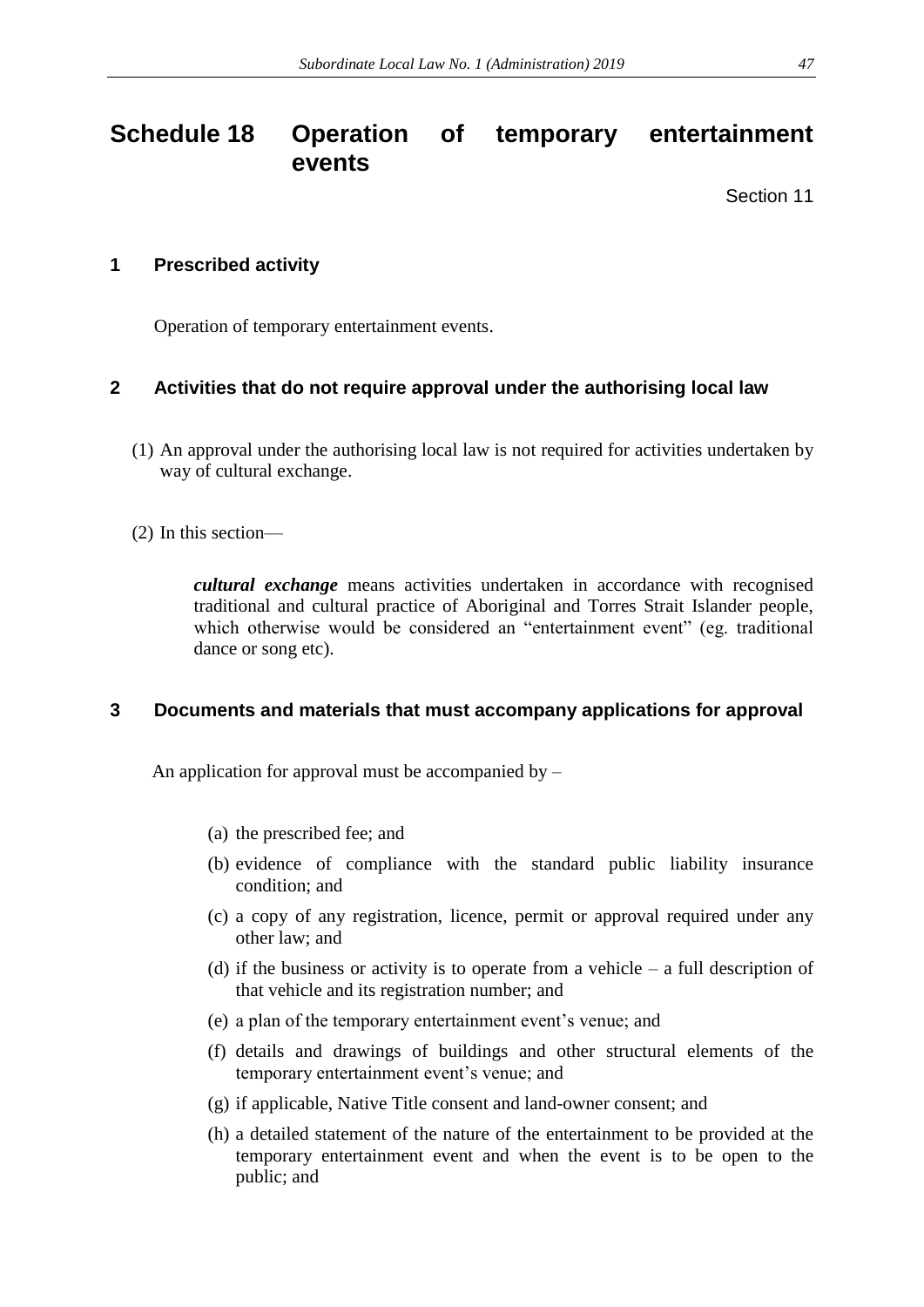- (i) if the applicant is not the owner of the temporary entertainment event's venue—the written consent of the owner; and
- (j) any other documentation or materials requested by the local government in writing.

## **4 Additional criteria for the granting of approval**

The additional criteria for approval are –

- (a) whether the application has been submitted more than 10 days prior to the event; and
- (b) the design and construction of the temporary entertainment event's venue is safe and appropriate to the nature of entertainment proposed and the number of people expected to attend the venue; and
- (c) entertainment of the proposed kind would not unreasonably detract from the amenity of the area in which the entertainment is situated; and
- (d) entertainment provided at the temporary entertainment event will not generate significant noise, dust or light pollution or other significantly adverse effects on the surrounding neighbourhood; and
- (e) there will be enough toilets and sanitary conveniences, complying with standards and requirements imposed by the local government, for the use of the public; and
- (f) the likely effect on the local environment and any possible pollution or other environmental damage; and
- (g) the likely impact on the ability of the general public to use the site concurrently with the proposed activity; and
- (h) the applicant's proposals regarding the provision of shade and shelter to protect against environmental conditions; and
- (i) adequate availability of resources (eg. no water restrictions); and
- (j) the proximity of the activities to other existing commercial businesses;
- (k) adequate provision will exist for the disposal of refuse generated by the conduct of the temporary entertainment event; and
- (l) adequate provision will exist for people and (if relevant) vehicles to enter and leave the temporary entertainment event.

### **5 Conditions that must be imposed on approvals**

A condition that must be imposed on an approval is that the approval holder must comply with the standard public liability insurance condition.

### **6 Conditions that will ordinarily be imposed on approvals**

For all approvals, the conditions that will ordinarily be imposed on an approval are that the approval holders must –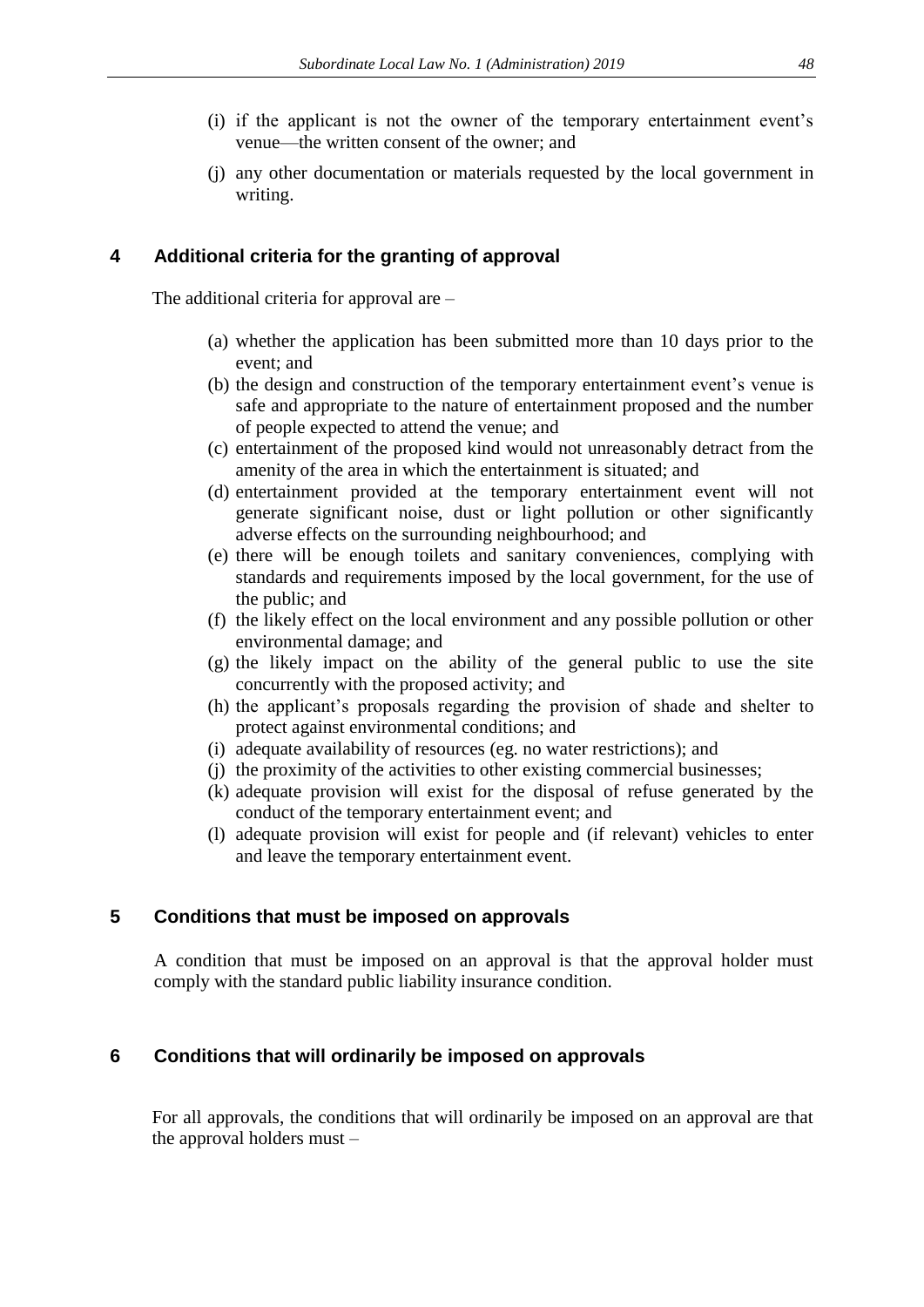- (a) permit access to local government staff and contractors at all times to inspect or service facilities; and
- (b) display the approval in the ways stated in the approval and produce the approval for inspection on demand by an authorised person; and
- (c) maintain a defined access point for emergency vehicles at all times; and
- (d) if the approval authorises the approval holder to use a specified part of a local government controlled area or road for the event –
	- (i) pay rental specified in the approval to the local government at specified intervals; and
	- (ii) maintain the area where the activity takes place in clean, tidy and orderly condition; and
- (e) maintain Native Title consent and tenure; and
- (f) ensure specified action is taken to maintain or improve the temporary entertainment event's venue; and
- (g) ensure that the operator provides specified equipment, and to take specified measures, for the safety of the public; and
- (h) ensure that the operator provides specified facilities and amenities; and
- (i) comply with the hours of operation of the temporary entertainment event; and
- (j) comply with the requirements for illumination of the temporary entertainment venue and light spillage from the temporary entertainment event's venue; and
- (k) comply with requirements for noise emission from the temporary entertainment event; and
- (l) ensure that the operator provides specified equipment, or takes specified measures, to reduce adverse effects of activities in the temporary entertainment event's venue on the surrounding neighbourhood to acceptable levels.

### **7 Term of approval**

The term of an approval shall be the term stated in the approval.

### **8 Term of renewal of approval**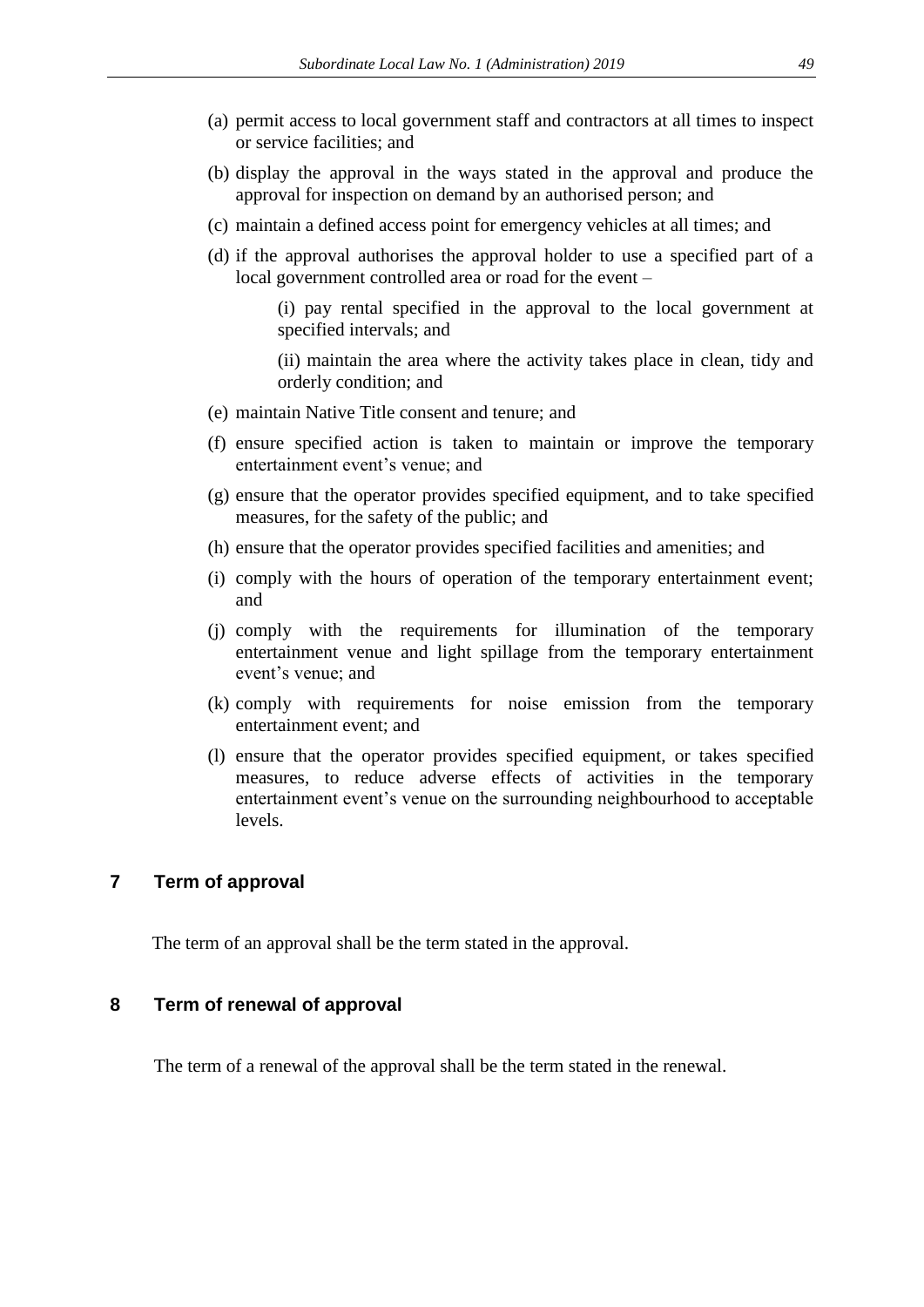# **Schedule 19 Undertaking regulated activities regarding human remains— (a) disturbance of human remains buried outside a cemetery**

Section 11

# **1 Prescribed activity**

Undertaking regulated activities regarding human remains— (a) disturbance of human remains buried outside a cemetery.

# **2 Activities that do not require approval under the authorising local law**

An approval under the authorising local law is not required for disturbance of human remains on the order of a coroner or other lawful authority.

# **3 Documents and materials that must accompany applications for approval**

An application for approval must be accompanied by  $-$ 

- (a) the prescribed fee; and
- (b) details of the proposed disturbance of human remains; and
- (c) an explanation of the applicant's relationship to the deceased (if any); and
- (d) a copy of the death certificate or medical certificate of cause of death for the deceased; and
- (e) written consent from the nearest living relative in accordance with Ailan Kastom; and
- (f) written confirmation from a recognised undertaker that he/she is prepared to carry out the exhumation; and
- (g) in the case of exhumation for the purpose of reinterment details of the new burial place where reinterment is to take place; and
- (h) in the case of exhumation for the purposes of cremation a completed declaration in accordance with the provisions of the *Cremations Act 2003*  and the written approval of Queensland Health; and
- (i) if applicable, written consent of the State government; and
- (j) any other documentation or materials requested by the local government in writing.

# **4 Additional criteria for the granting of approval**

The additional criteria for approval are –

(a) the nearest living relative consents to the disturbance of the human remains;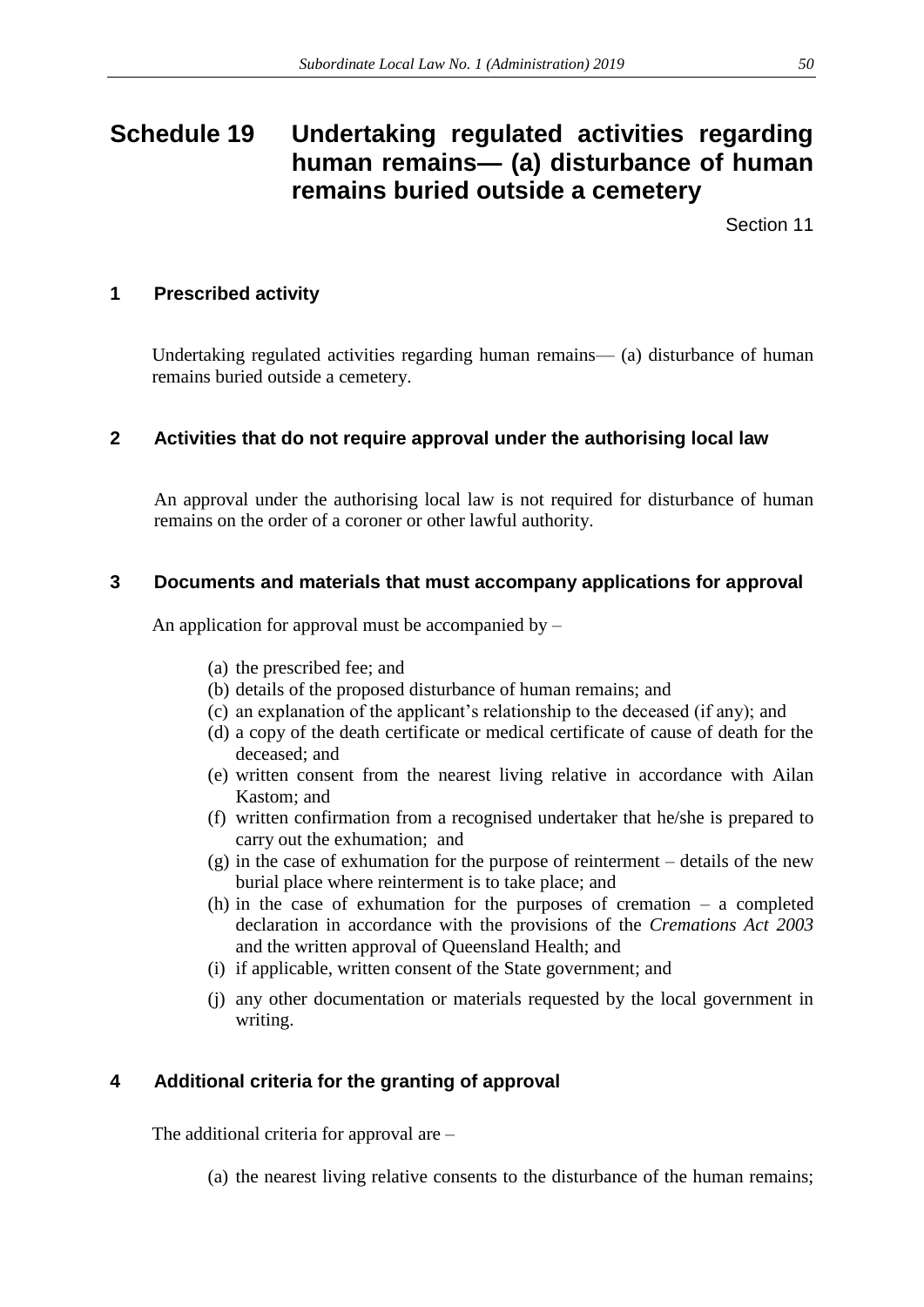and

(b) there is no public health risk involved.

# **5 Conditions that must be imposed on approvals**

For an approval for exhumation for the purposes of reinterment, a condition that must be imposed on all approvals are that the approval holder must place the remains of the deceased in a sealed plastic bag encased in a hermetically sealed coffin and enclosed in a wooden outer shell or coffin.

# **6 Conditions that will ordinarily be imposed on approvals**

*Intentionally left blank*

# **7 Term of approval**

The term of the approval shall be the term stated in the approval.

# **8 Term of renewal of approval**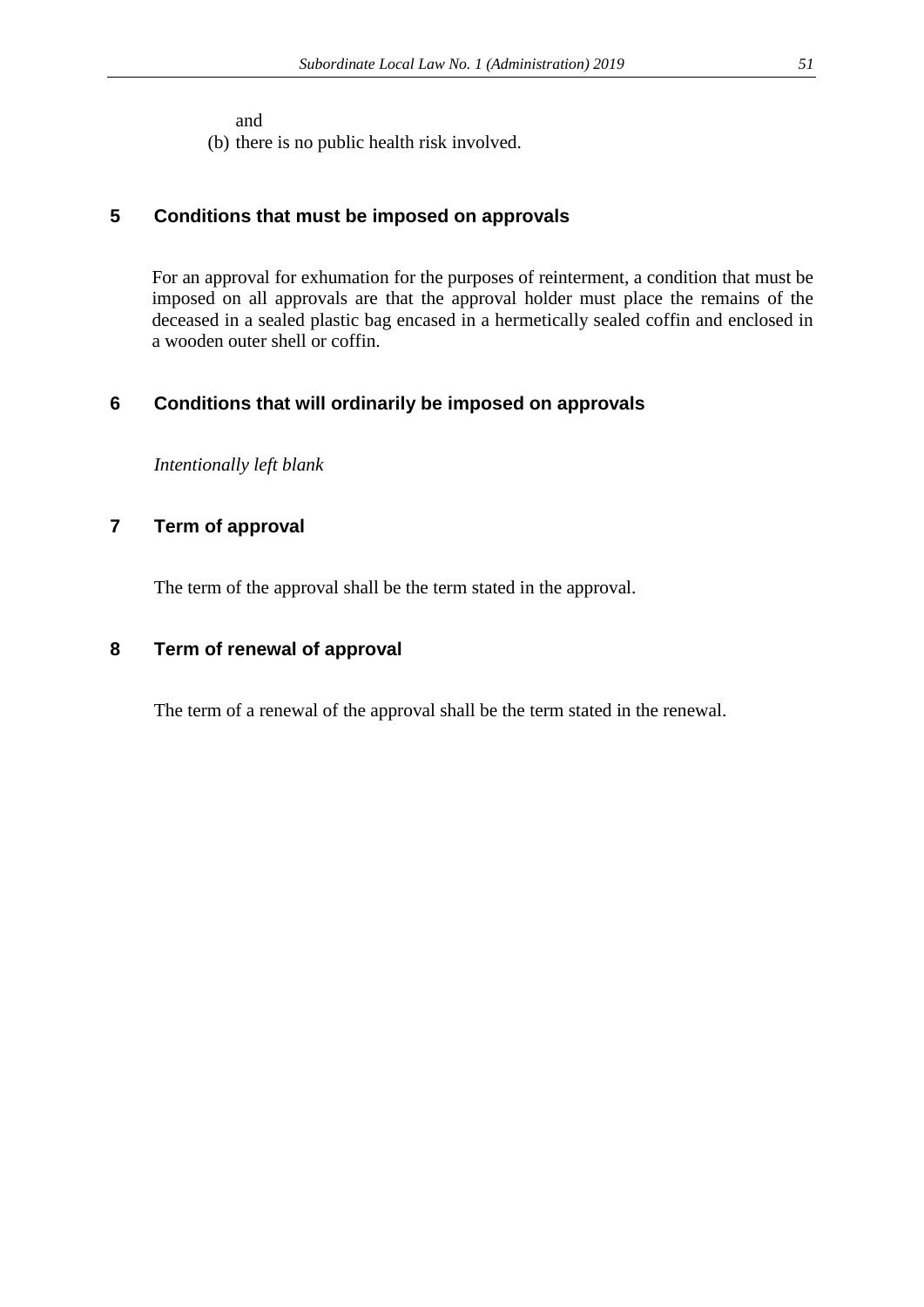# **Schedule 20 Undertaking regulated activities regarding human remains— (b) burial or disposal of human remains outside a cemetery**

Section 11

# **1 Prescribed activity**

Undertaking regulated activities regarding human remains— (b) burial or disposal of human remains outside a cemetery.

# **2 Activities that do not require approval under the authorising local law**

*Intentionally left blank*

# **3 Documents and materials that must accompany applications for approval**

An application for approval must be accompanied by –

- (a) the prescribed fee; and
- (b) details of the location and nature of the burial site or other place in which the remains are to be buried or placed; and
- (c) details of when and how the remains are to be disposed of; and
- (d) if applicable, written consent of the State government; and an explanation of the applicant's relationship to the deceased (if any); and
- (e) a copy of the death certificate or medical certificate of cause of death for the deceased; and
- (f) written consent from the nearest living relative in accordance with Ailan Kastom; and
- (g) any other documentation or materials requested by the local government in writing.

# **4 Additional criteria for the granting of approval**

The additional criteria for approval are that –

- (a) the grant of the approval is justified by—
	- (i) special family, personal or historical association between the deceased person and the place in which the remains are to be buried or placed; or
	- (ii) some other special reason; and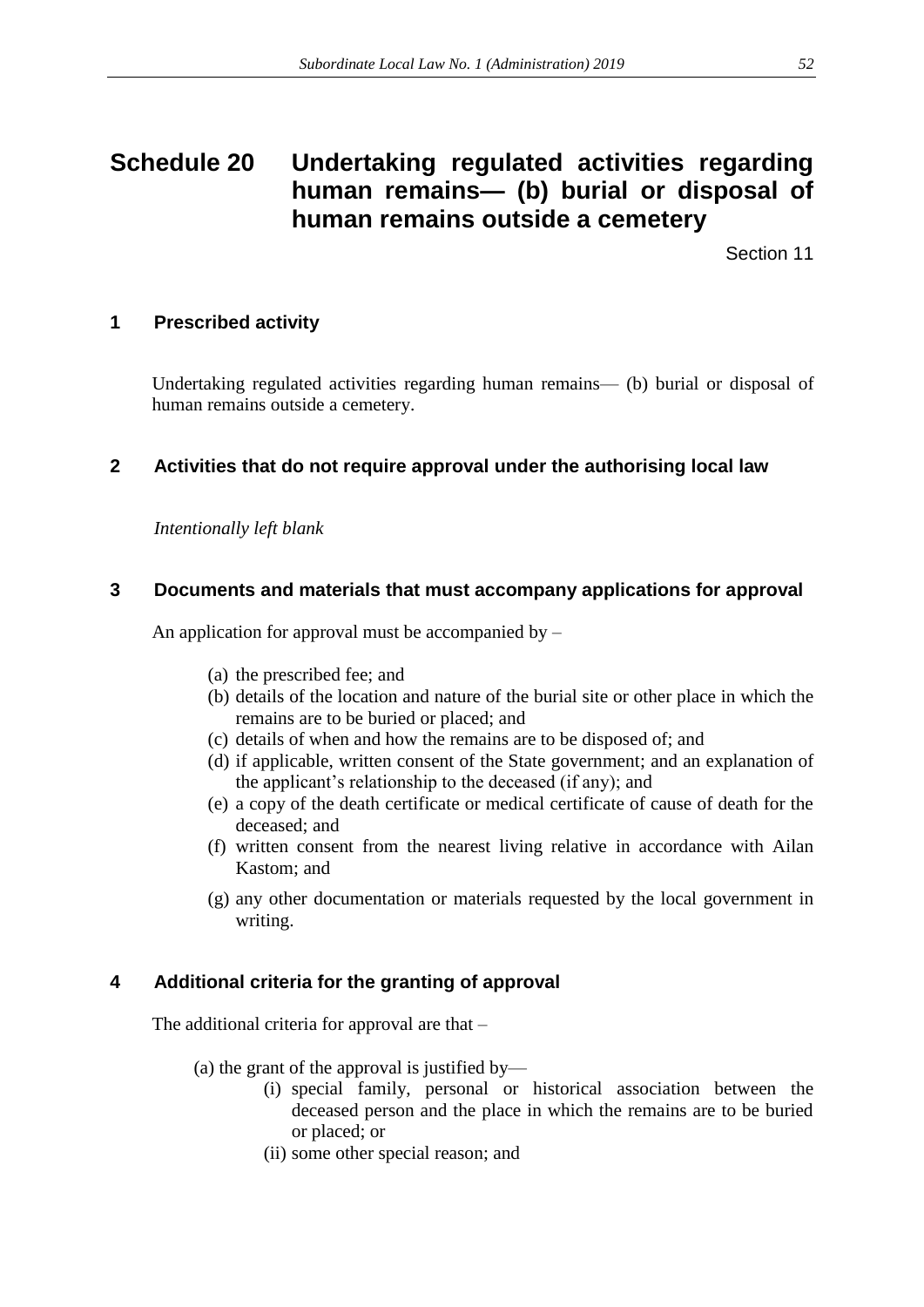- (b) the implementation of the proposal—
	- (i) will not create a risk to health or other nuisance; and
	- (ii) will not cause reasonable offence to others.
- (c) consent has been given by the owner of the land and anyone else with a registered interest in the land on which the remains are to be buried or placed; and
- (d) is authorised by the living family of the deceased.

### **5 Conditions that must be imposed on approvals**

*Intentionally left blank.* 

### **6 Conditions that will ordinarily be imposed on approvals**

The conditions that will ordinarily be imposed on an approval are that the approval holder must –

- (a) ensure the preparation of a grave and allow an authorised person to inspect the grave before burial of human remains in the grave; and
- (b) dispose of the human remains a particular time or within a particular period; and
- (c) ensure the erection or installation of a memorial or marker to identify a site in which human remains have been buried.

# **7 Term of approval**

The term of the approval shall be the term stated in the approval.

### **8 Term of renewal of approval**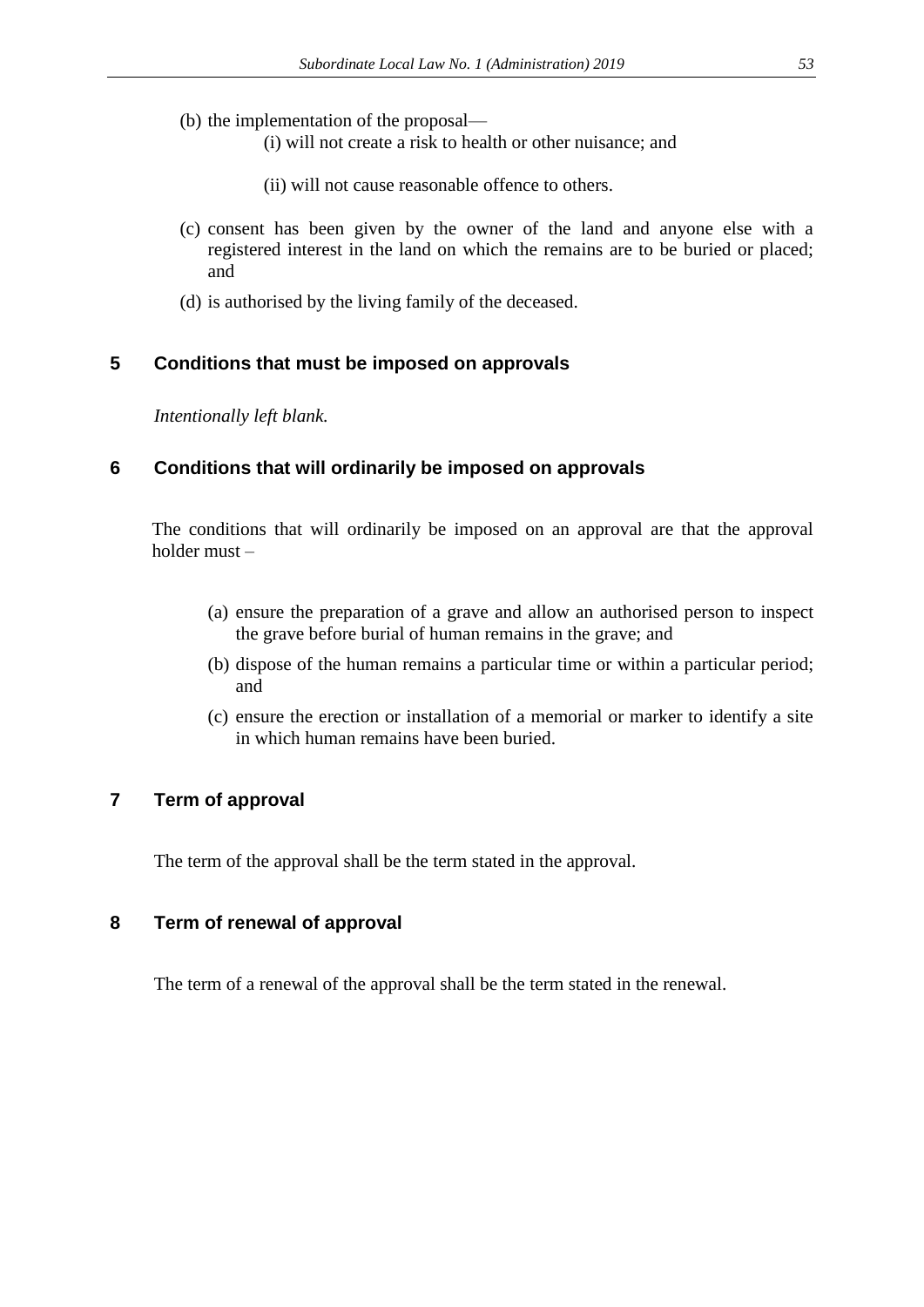# **Schedule 21 Undertaking regulated activities regarding human remains— (c) disturbance of human remains in a local government cemetery**

Section 11

# **1 Prescribed activity**

Undertaking regulated activities regarding human remains— (c) disturbance of human remains in a local government cemetery.

# **2 Activities that do not require approval under the authorising local law**

*Intentionally left blank*

# **3 Documents and materials that must accompany applications for approval**

An application for approval must be accompanied by  $-$ 

- (a) the prescribed fee; and
- (b) details of the proposed disturbance of the remains; and
- (c) an explanation of the applicant's relationship to the deceased (if any); and
- (d) written confirmation from a recognised undertaker that he or she is prepared to carry out the disturbance; and
- (e) a copy of the death certificate or medical certificate of cause of death for the deceased; and
- (f) written consent from the nearest living relative; and
- (g) written confirmation from a recognised undertaker that he/she is prepared to carry out the exhumation; and
- (h) if applicable, consent of the State government; and
- (i) any other documentation or materials requested by the local government in writing.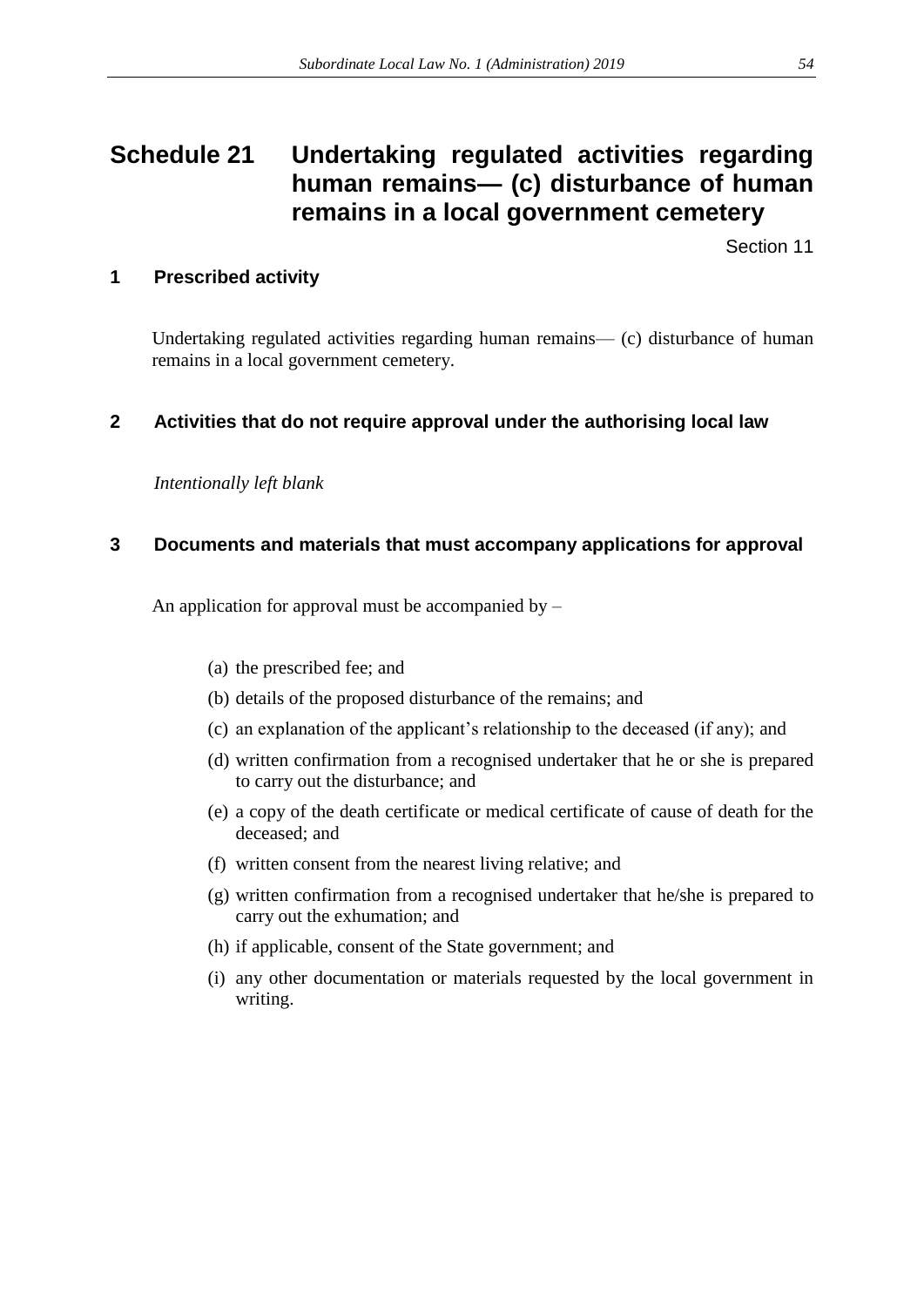# **4 Additional criteria for the granting of approval**

The additional criteria for approval are –

- (a) the nearest living relative consents to the disturbance of the human remains; and
- (b) there is no public health risk involved.

# **5 Conditions that must be imposed on approvals**

For an approval for exhumation for the purposes of reinterment, a condition that must be imposed on all approvals are that the approval holder must place the remains of the deceased in a sealed plastic bag encased in a hermetically sealed coffin and enclosed in a wooden outer shell or coffin.

# **6 Conditions that will ordinarily be imposed on approvals**

*Intentionally left blank*

# **7 Term of approval**

The term of the approval shall be the term stated in the approval.

# **8 Term of renewal of approval**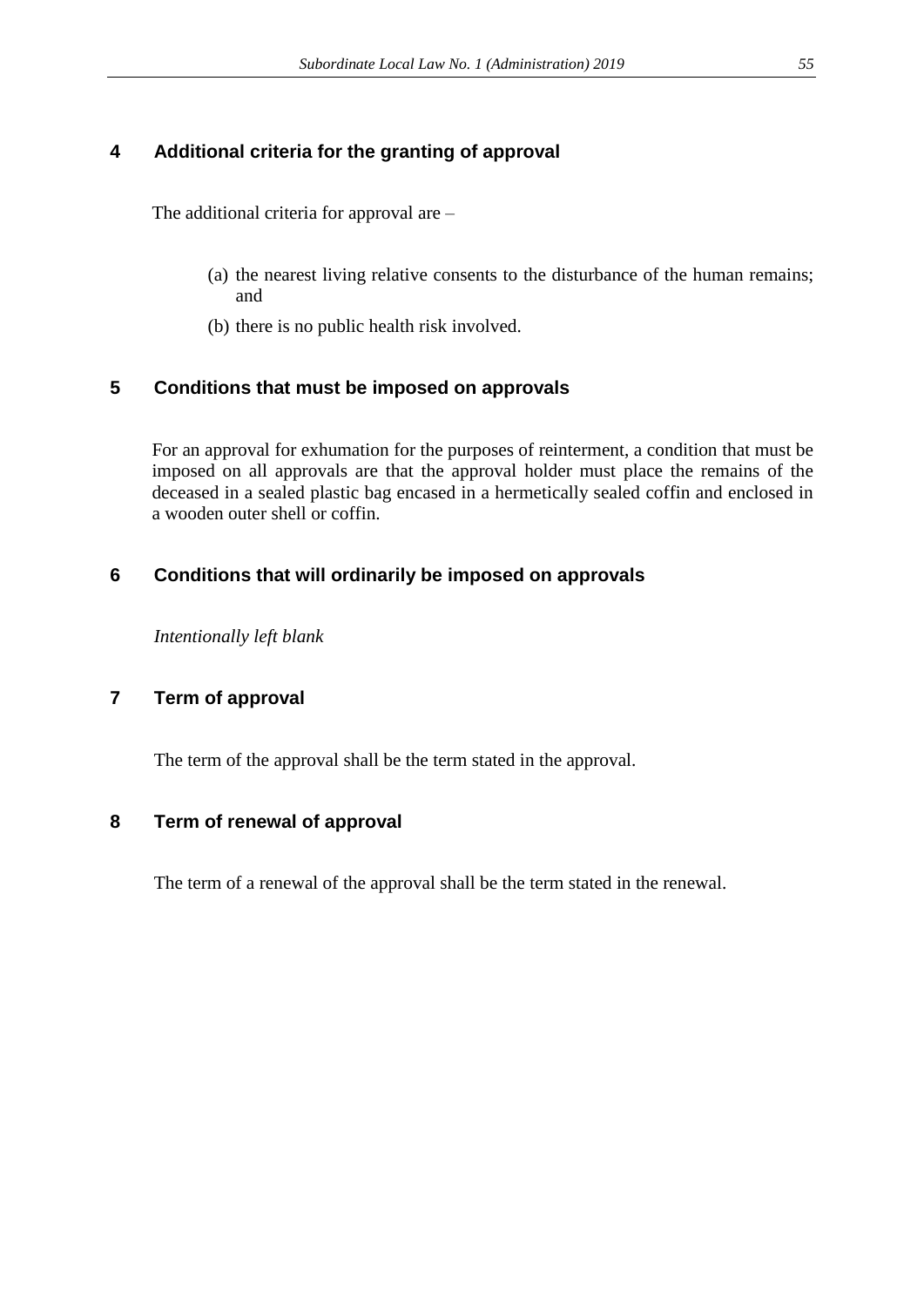# **Schedule 22 Undertaking regulated activities on local government controlled areas and roads— (a) driving or leading of animals to cross a road**

Section 11

# **1 Prescribed activity**

Undertaking regulated activities on local government controlled areas and roads— (a) driving or leading of animals to cross a road.

# **2 Activities that do not require approval under the authorising local law**

An approval under the authorising local law is not required for –

- (a) leading of 10 or less animals across a road between 6am and 6pm, other than declared dangerous animals; or
- (b) a person who has been granted approval for installation of a gate or grid on a road adjacent to the person's land; or
- (c) driving or leading of animals that are not livestock animals.

# **3 Documents and materials that must accompany applications for approval**

An application for approval must be accompanied by  $-$ 

- (a) the prescribed fee; and
- (b) full details of the proposed use of the local government controlled area or road; and
- (c) details of how the applicant plans to carry out the activity and the regularity and duration of the activity; and
- (d) details of the location where the activity will be carried out by way of plan or drawing and showing the location of any warning notices for the safety of road users; and
- (e) details of the type and number or appropriate number of animals that will be involved; and
- (f) any other documentation or materials requested by the local government in writing.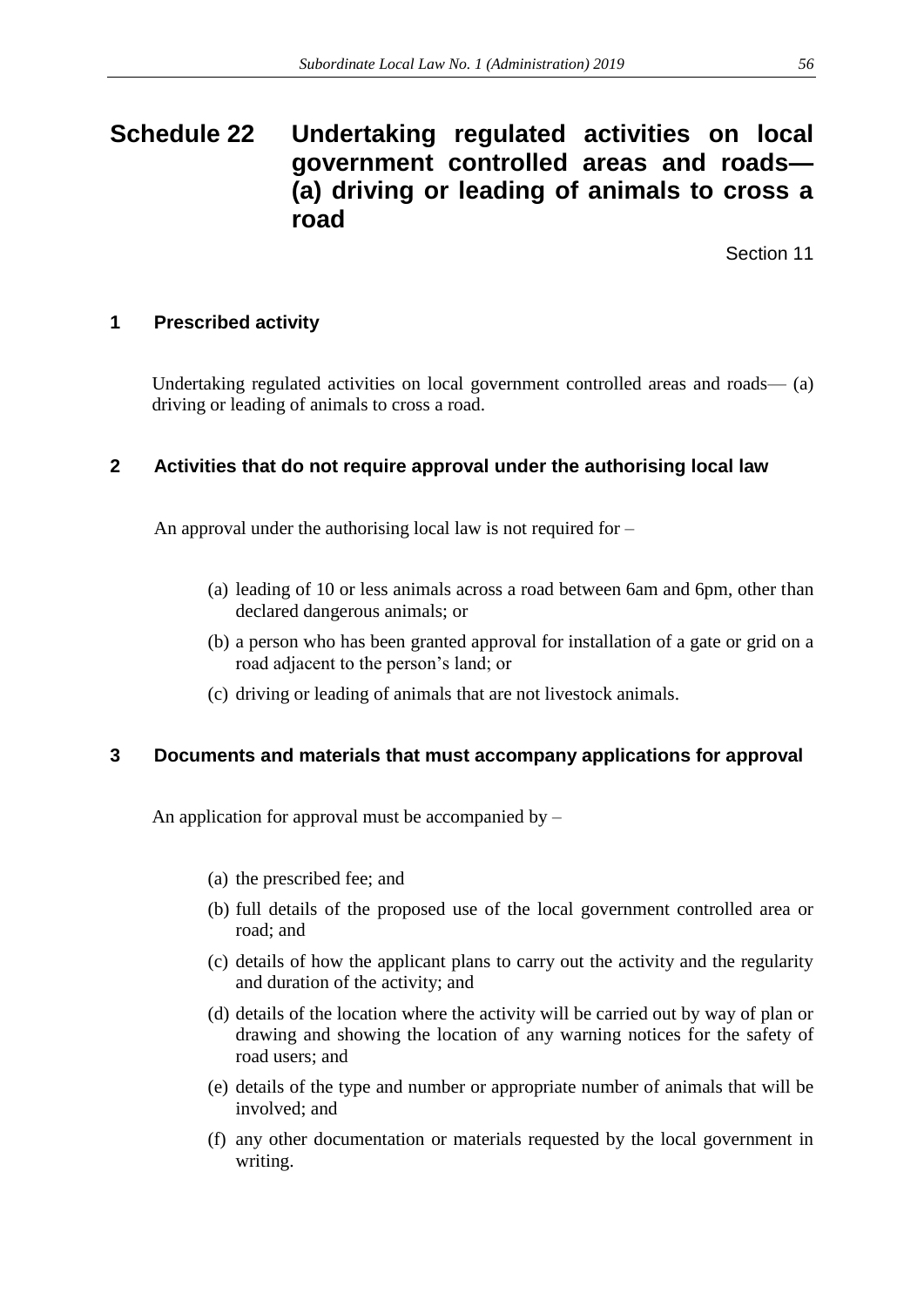# **4 Additional criteria for the granting of approval**

The additional criteria for approval are that –

- (a) the leading of animals would not unduly interfere with the proper use of the road or create a safety hazard for users of the road; and
- (b) the physical suitability of the road or footway for the proposed use; and
- (c) the likelihood of the use causing undue nuisance, inconvenience or annoyance to the occupiers of the adjoining land, vehicular traffic or pedestrians; and
- (d) the likely effect on the amenity of the surrounding area; and
- (e) the likely effect on the local environment and any possible pollution or other environmental damage.

# **5 Conditions that must be imposed on approvals**

The conditions that must be imposed on an approval are that the approval holder must comply with the standard public liability insurance condition.

# **6 Conditions that will ordinarily be imposed on approvals**

The conditions that will ordinarily be imposed on an approval are that the approval holder must –

- (a) comply with the approved times of day that animals may be led across the road; and
- (b) comply with the approved number of animals that may be driven or led across the road; and
- (c) comply with specified safety requirements; and
- (d) exhibit specified warning notices and to take other specified precautions for the safety of users of the road or area.

# **7 Term of approval**

The term of an approval shall be the term stated in the approval.

# **8 Term of renewal of approval**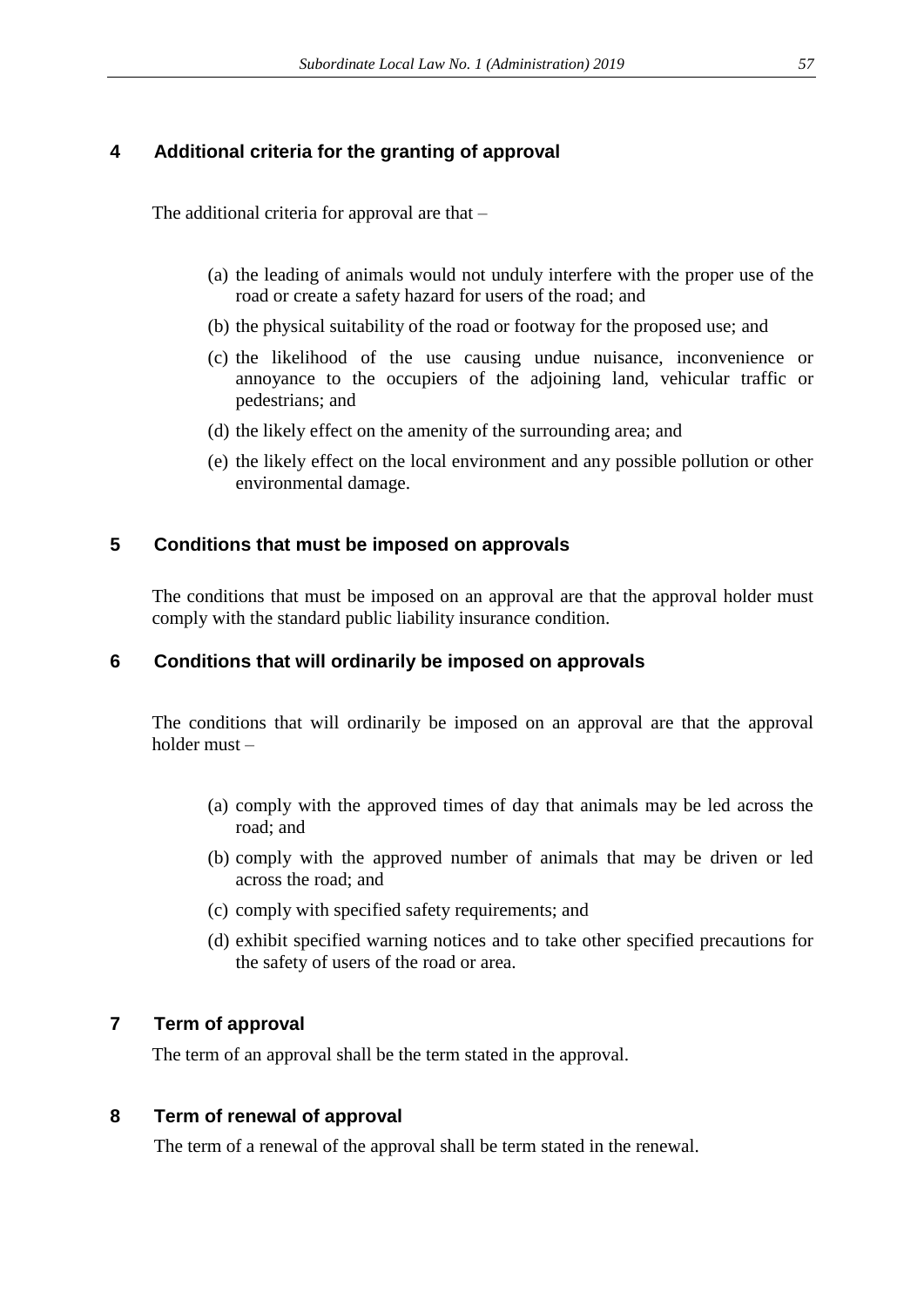# **Schedule 23 Undertaking regulated activities on local government controlled areas and roads— (b) depositing of goods or materials**

Section 11

# **1 Prescribed activity**

Undertaking regulated activities on local government controlled areas and roads— (b) depositing of goods or materials.

# **2 Activities that do not require approval under the authorising local law**

An approval under the authorising local law is not required for –

- (a) depositing of goods and materials pertaining to a project approved by the local government, where depositing of goods or materials has been agreed to by the Chief Executive Officer or delegate, and subject to any conditions imposed by the Chief Executive Officer or delegate; or
- (b) a self-assessable activity provided the applicant complies with the standard requirements and conditions as determined by the local government.

# **3 Documents and materials that must accompany applications for approval**

An application for approval must be accompanied by  $-$ 

- (a) the prescribed fee; and
- (b) details of the proposed depositing of goods and materials on the local government controlled area or road; and
- (c) details of the quantity or volume and type of goods or materials that will be deposited; and
- (d) details of the duration of the depositing of the goods or materials; and
- (e) evidence of compliance with the standard public liability insurance condition; and
- (f) any other documentation or materials requested by the local government in writing.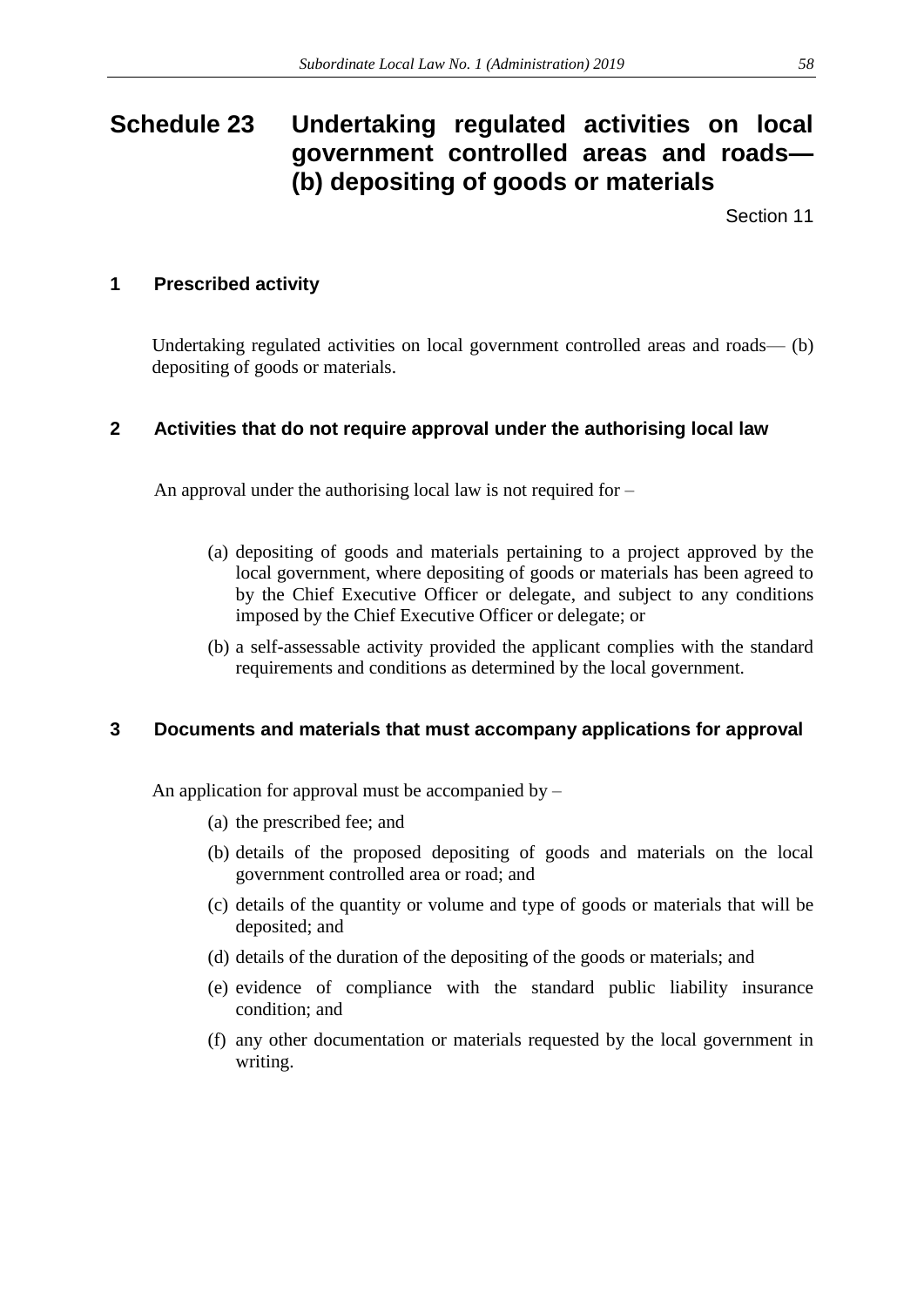### **4 Additional criteria for the granting of approval**

The additional criteria for approval are –

- (a) the depositing of goods or materials would not unduly interfere with the usual use or the amenity of the road or area; and
- (b) the physical sustainability of the road or footway for the proposed use; and
- (c) the likelihood of the use causing nuisance, inconvenience, or annoyance to the occupiers of the adjoining land, vehicular traffic or pedestrians; and
- (d) the likely effect on the amenity of the surrounding area; and
- (e) the likely effect on the local environment and any possible pollution or other environmental damage; and
- (f) whether the activity will have an adverse effect on an existing service in, on or over a road.

### **5 Conditions that must be imposed on approvals**

The conditions that must be imposed on an approval are that the approval holder must –

- (a) compliance with the standard public liability insurance condition; and
- (b) agree to pay all expenses incurred in the reinstatement to the local governments standards, any damage caused to the road, local government controlled area, public infrastructure or public services as a result of the activities associated with the work, whether by their own operations or those of their sub-contractors, agents, manufacturers, cartage contractors or other delivering or removing any materials to or from the site; and
- (c) comply with approved dates and times stated in the approval; and
- (d) ensure goods and materials are only deposited in the location stated on the approval; and
- (e) ensure the goods and materials are neatly stacked or piled and equipment positioned to take up as little area as possible; and
- (f) ensure approval is available for inspection by an authorised person upon request; and
- (g) ensure compliance with any notice of the local government or its authorised person; and
- (h) comply with specified safety requirements; and
- (i) comply with the standard public liability insurance condition; and
- (j) not adversely obstruct the movement of vehicles and pedestrians along the road; and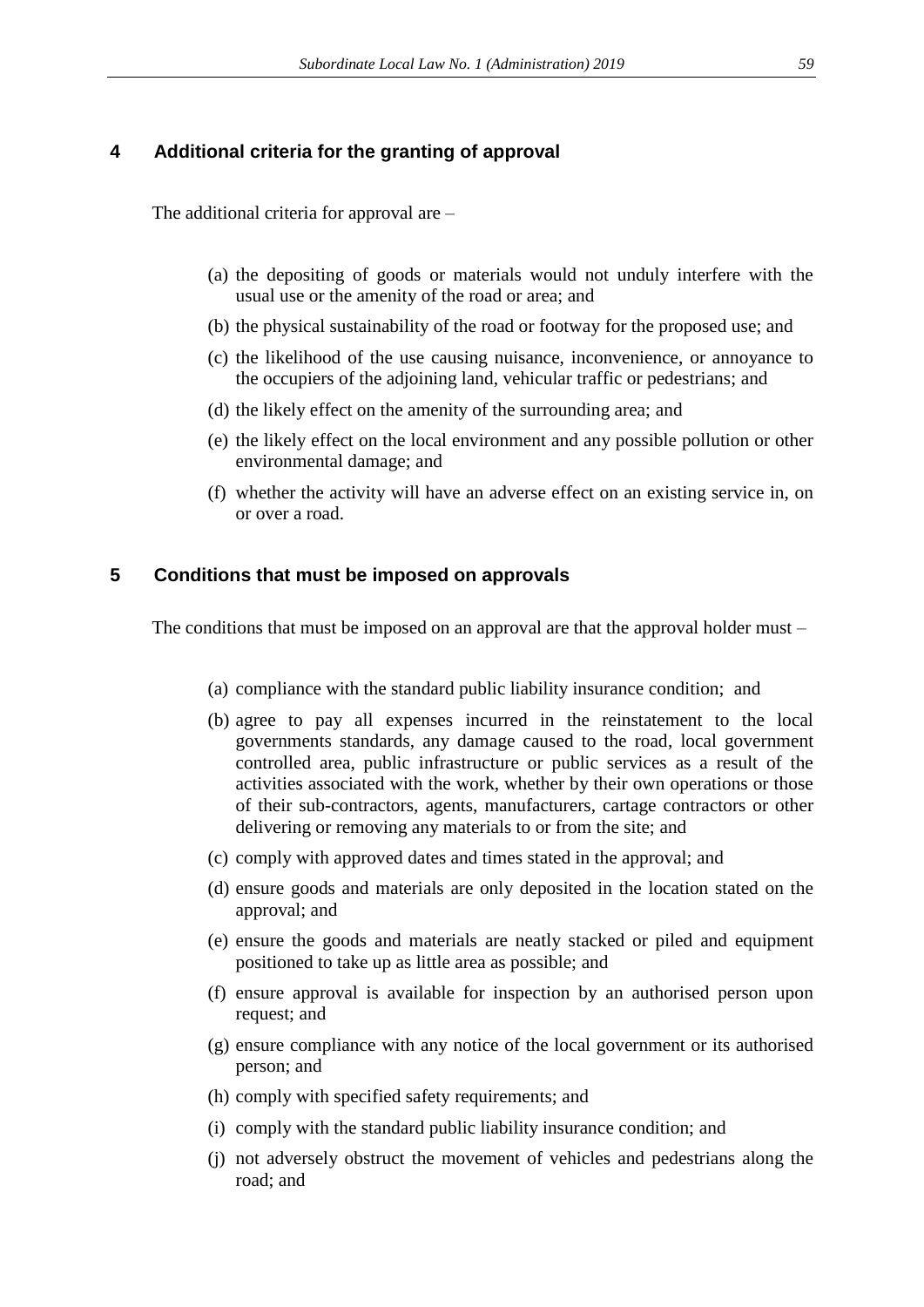- (k) ensure the activity does not cause a nuisance to neighbouring residents; and
- (l) must take all reasonable steps to minimise the effects of the activity on the amenity of the surrounding area (for example, by ensuring the goods or materials are kept in a tidy and orderly manner); and

(m)not interfere with existing services located in, on or over a road.

# **6 Conditions that will ordinarily be imposed on approvals**

- (1) The conditions that will ordinary be imposed on an approval are
	- (a) The approval holder may be required to deposit with the local government, security in the sum fixed by the local government, to cover the cost of repairing any damage to public infrastructure resulting from the operation of the approved activity; and
	- (b) Obtain additional local government approvals relevant to the depositing of goods and materials on a local government controlled area or road, such as a –
		- (i) road closure approval; or
		- (ii) hoardings and gantries approval; or
		- (iii) temporary use of footway.

# **7 Term of approval**

The term of the approval shall be the term stated in the approval.

# **8 Term of renewal of approval**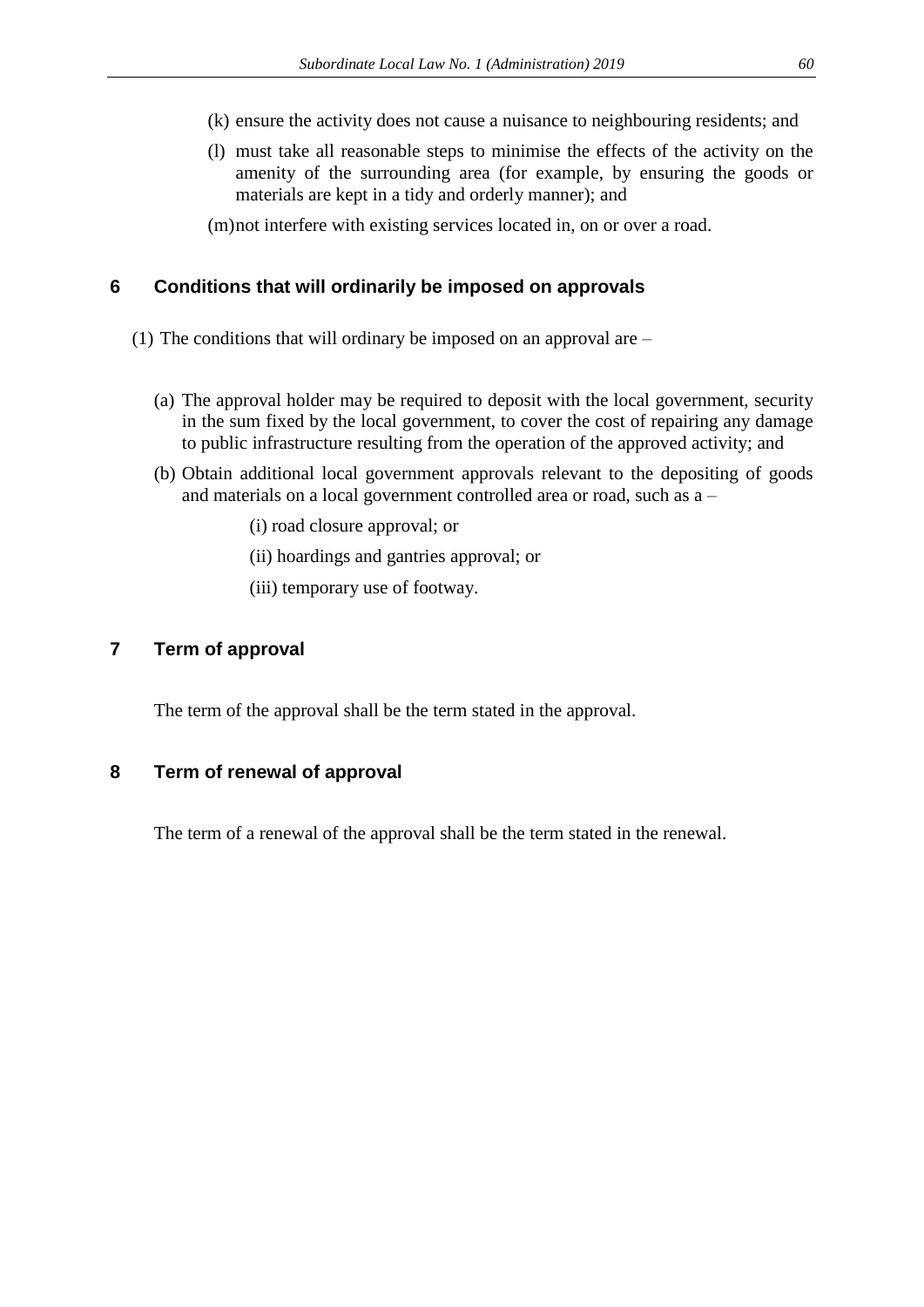# **Schedule 24 Undertaking regulated activities on local government controlled areas and roads— (c) holding of a public place activity prescribed by subordinate local law**

Section 11

# **1 Prescribed activity**

Undertaking regulated activities on local government controlled areas and roads— (c) holding of a public place activity prescribed by subordinate local law, excluding the operation of a temporary entertainment event.

# **2 Activities that do not require approval under the authorising local law**

- (1) An approval under the authorising local law is not required for
	- (a) activities of a cultural nature which, in all reasonableness, will not cause a prolonged nuisance or inconvenience to the wider community in the local government controlled area or adjacent to a road (including tombstone openings and funerals etc); or
	- (b) a public place activity approved by local law (eg. a temporary entertainment event or public place activity under an approval for the commercial use of a local government area or road).
- (2) In this section—

*cultural nature* means activities undertaken in accordance with recognised traditional and cultural practice of the Torres Strait Islander and/or Aboriginal community in which it is practiced and/or acknowledged.

# **3 Documents and materials that must accompany applications for approval**

An application for approval must be accompanied by –

- (a) the prescribed fee; and
- (b) evidence of compliance with the standard public liability insurance condition; and
- (c) full details of the proposed public place activity; and
- (d) if applicable, Native title consent and land-owner consent; and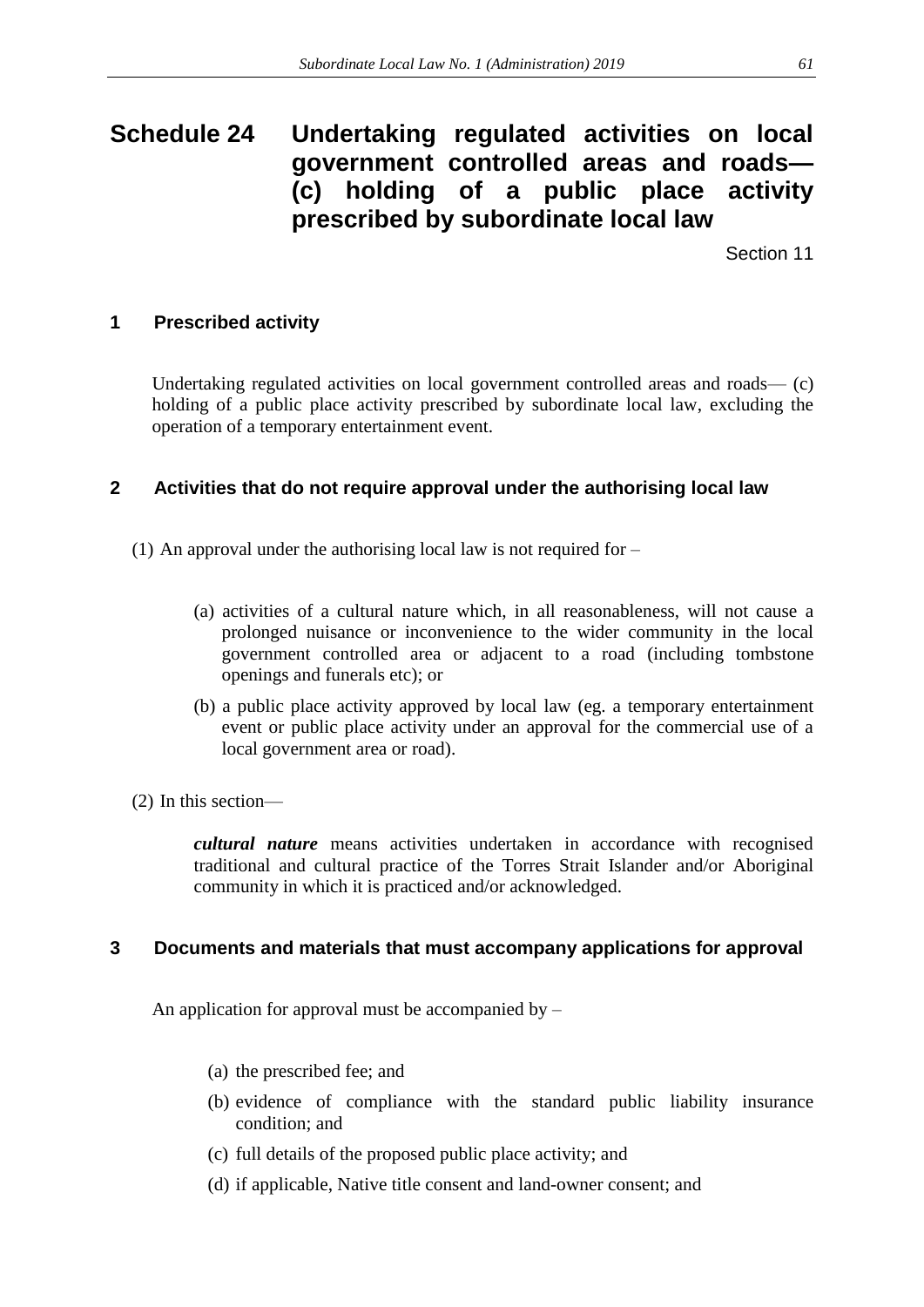- (e) a copy of a risk management plan; and
- (f) any other documentation or materials requested by the local government in writing.

## **4 Additional criteria for the granting of approval**

The additional criteria for approval are that –

- (a) the event will not unduly interfere with the usual use and enjoyment of the area or road; and
- (b) the event will not generate significant noise, dust or light pollution or other significantly adverse effects on the surrounding neighbourhood; and
- (c) there will be enough toilets and sanitary conveniences, complying with standards and requirements imposed by the local government, for the use of the public; and
- (d) adequate provision will exist for the disposal of refuse generated by the conduct of the event; and
- (e) adequate provision will exist for people and (if relevant) vehicles to enter and leave the event; and
- (f) adequate provision will exist for vehicles to park at or near the activity (where applicable); and
- (g) satisfy any other criteria the local government considers relevant to determine the application.

### **5 Conditions that must be imposed on approvals**

*Intentionally left blank.* 

### **6 Conditions that will ordinarily be imposed on approvals**

For approvals, the conditions that will ordinarily be imposed on an approval are that the approval holder must –

- (a) comply with the standard public liability insurance condition; and
- (b) comply with specified safety requirements; and
- (c) ensure that any damage sustained as a result of the approval holder or the approval holder's agent or employee's action or omission, to a road, or any public infrastructure within the road or a local government controlled area, it must –
	- (i) take immediate steps to make the area safe and maintain the area in a safe condition until all necessary repairs are effected; and
	- (ii) report the damage to the local government; and
	- (iii) pay to the local government the amount it would cost for the local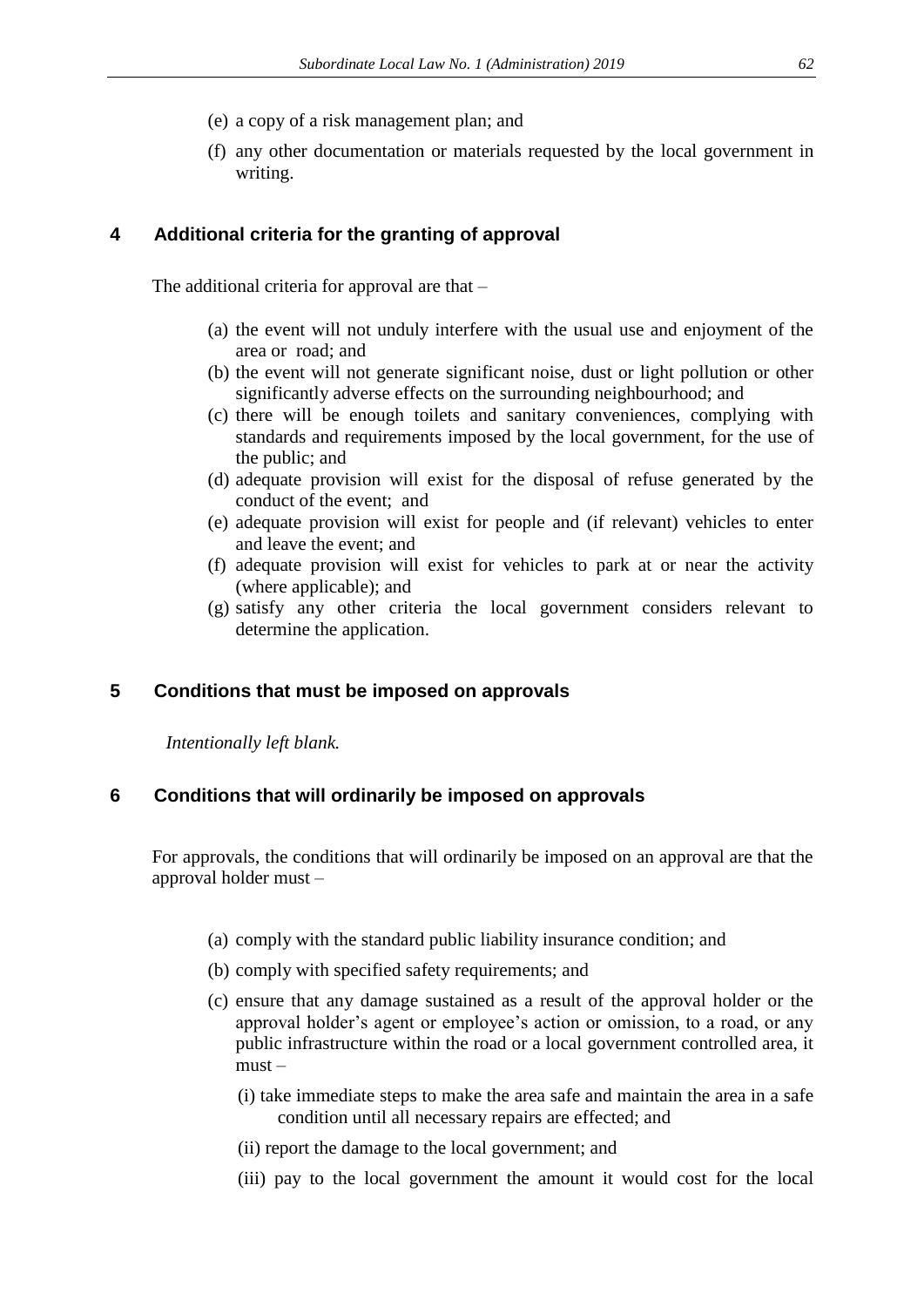government to have all damage rectified or with the local government's approval, carry out repairs at its own expense to the satisfaction of the local government; and

- (d) conduct the activity only on days and times, and at the specific locations or areas, specified in the approval; and
- (e) display the approval in the ways stated in the approval and produce the approval for inspection on demand by an authorised person; and
- (f) comply with measures specified in the approval to protect the safety of persons who may be involved in, or affected by, the activities authorised by the approval; and
- (g) comply with measures specified in the approval to ensure that the activities authorised by the approval do not cause nuisance; and
- (h) maintain a defined access point for emergency vehicles at all times; and
- (i) pay any rental specified in the approval to the local government at specified intervals; and
- (j) maintain the area where the activity takes place in clean, tidy and orderly condition.

# **7 Term of approval**

The term of the approval shall be the term stated in the approval.

## **8 Term of renewal of approval**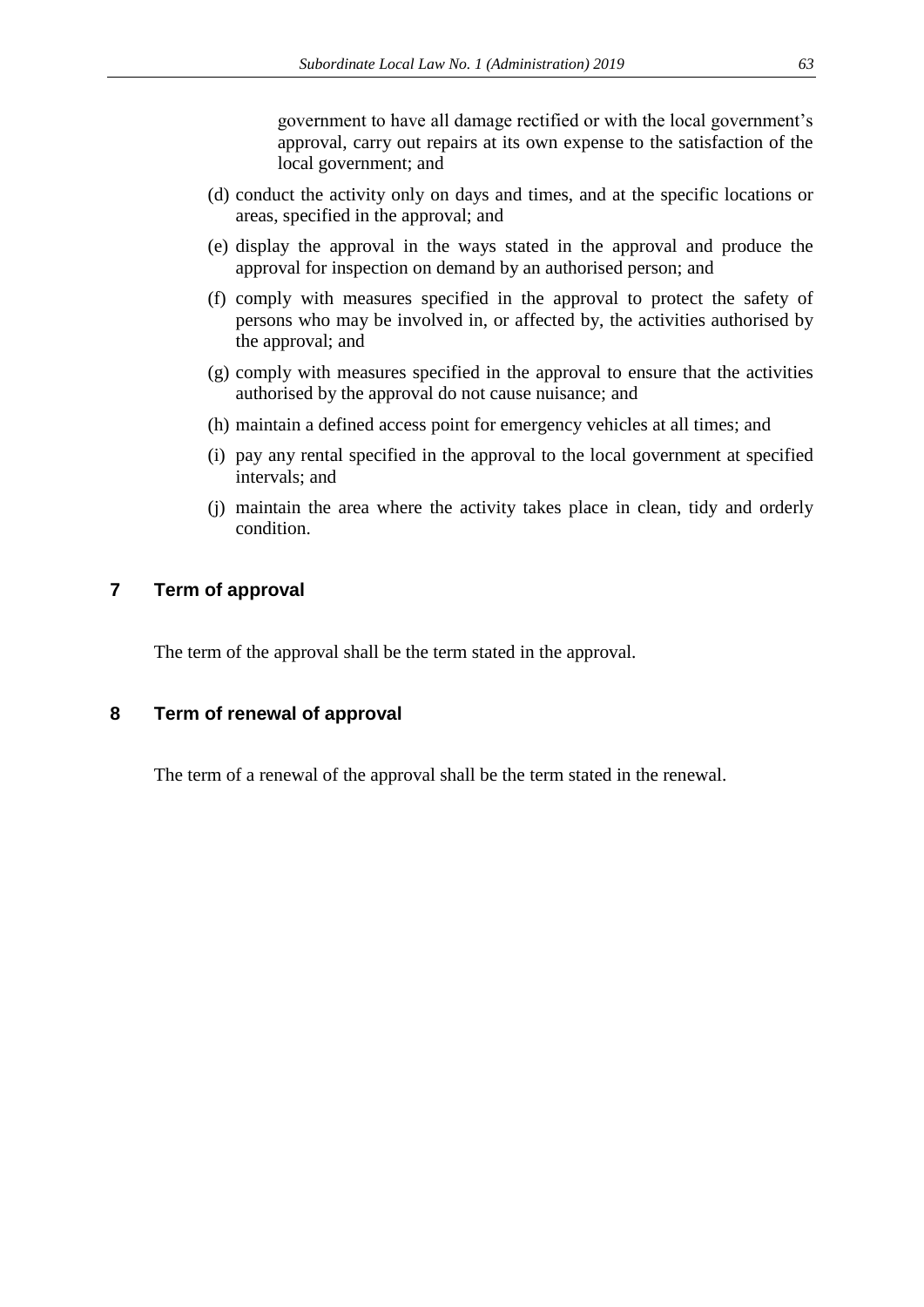# **Schedule 25 Bringing or driving motor vehicles onto a park or reserve**

Section 11

## **1 Prescribed activity**

Bringing a motor vehicle onto or driving a motor vehicle on a place that is—

- (d) on any part of a park or reserve; and
- (e) not within a motor vehicle access area.

# **2 Activities that do not require approval under the authorising local law**

An approval under the authorising local law is not required for access to a park or reserve by an authorised contractor for the purposes of repairing or maintaining a local government facility.

## **3 Documents and materials that must accompany applications for approval**

An application for approval must be accompanied by –

- (a) the prescribed fee; and
- (b) full details of the reasons for bringing the motor vehicle onto the park or reserve; and
- (c) the date and time and duration of bringing the motor vehicle onto the park or reserve; and
- (d) the parts of the park or reserve where the motor vehicle will be driven; and
- (e) the type of motor vehicle to be driven; and
- (f) any other documentation or materials requested by the local government in writing.

# **4 Additional criteria for the granting of approval**

The additional criteria for approval are that –

(a) the vehicle access is required for:

(i) construction, repair and maintenance work within the park or reserve;

(ii) access to a temporary entertainment venue for which the applicant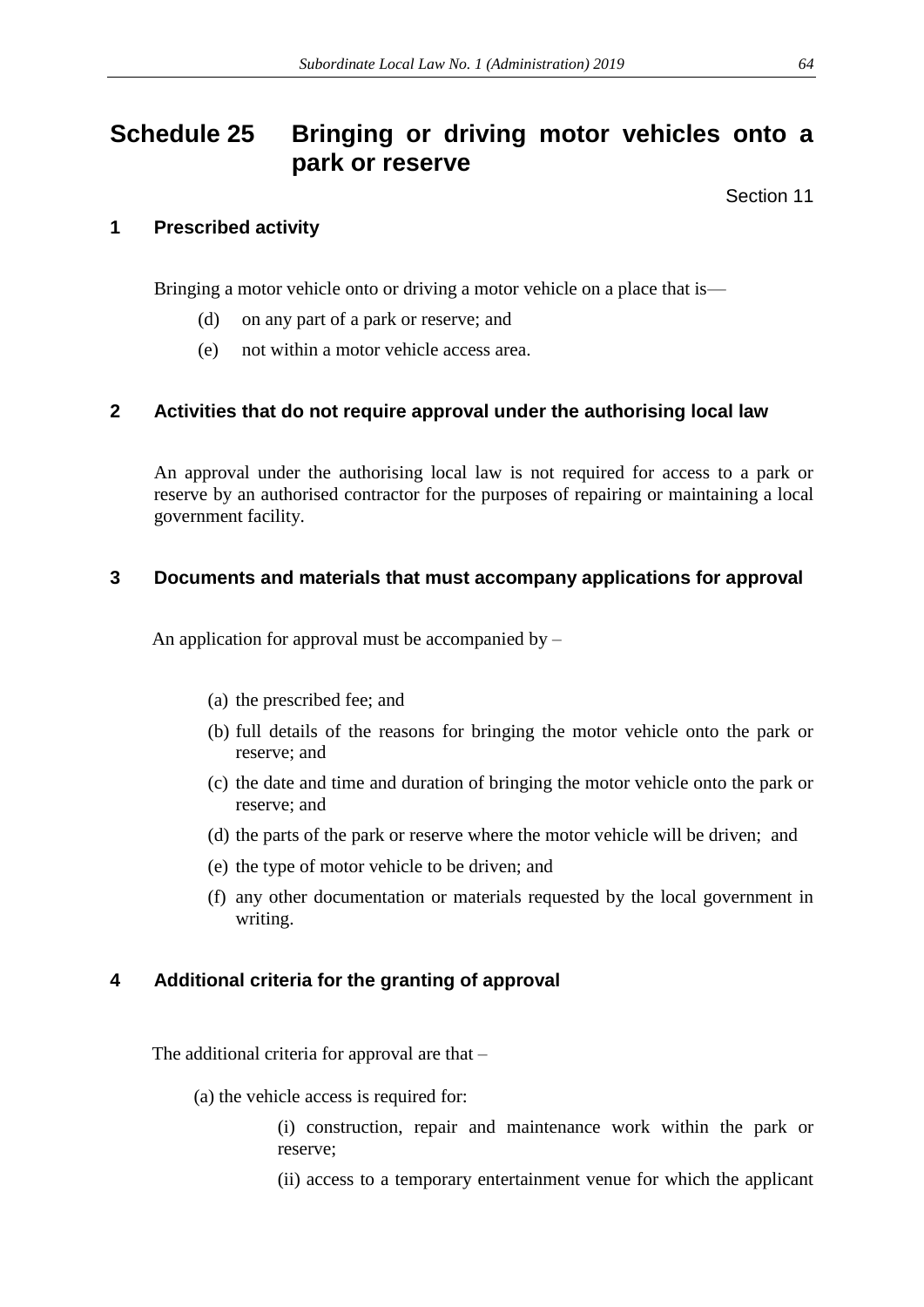has received approval under another local law;

- (iii) the purposes of commercial use of the park or reserve for which the applicant has received approval under another local law;
- (iv) holding a celebration, ceremony or competition for which the applicant has received approval under another local law;
- (b) the vehicle access will not unduly interfere with the usual use and enjoyment of the park or reserve; and
- (c) the vehicle will not impact on the natural resources and native wildlife of the park or reserve; and
- (e) the vehicle will not cause damage to the park or reserve; and
- (f) the vehicle will not generate significant noise or dust or other significantly adverse effects on the surrounding neighbourhood.

### **5 Conditions that must be imposed on approvals**

*Intentionally left blank.* 

### **6 Conditions that will ordinarily be imposed on approvals**

For approvals, the conditions that will ordinarily be imposed on an approval are that the approval holder must –

- (a) comply with the dates and times specified in the approval; and
- (b) use only the vehicle or type of vehicle specified in the approval; and
- (c) respect any speed limits and road rules specified in the approval; and
- (d) comply with any restrictions specified in the approval regarding the parts of the park or reserve that may be accessed by vehicle; and
- (e) display the approval on the dashboard of the vehicle while it is within the park or reserve; and
- (f) have regard for the safety of other users of the park or reserve; and
- (g) give 24 hours notice of the vehicle access to affected neighbours of the park or reserve; and
- (h) acknowledge that it shall be liable to pay the local government the cost of rectifying any significant damage caused by the use of the vehicle in the park or reserve.

## **7 Term of approval**

The term of the approval shall be the term stated in the approval.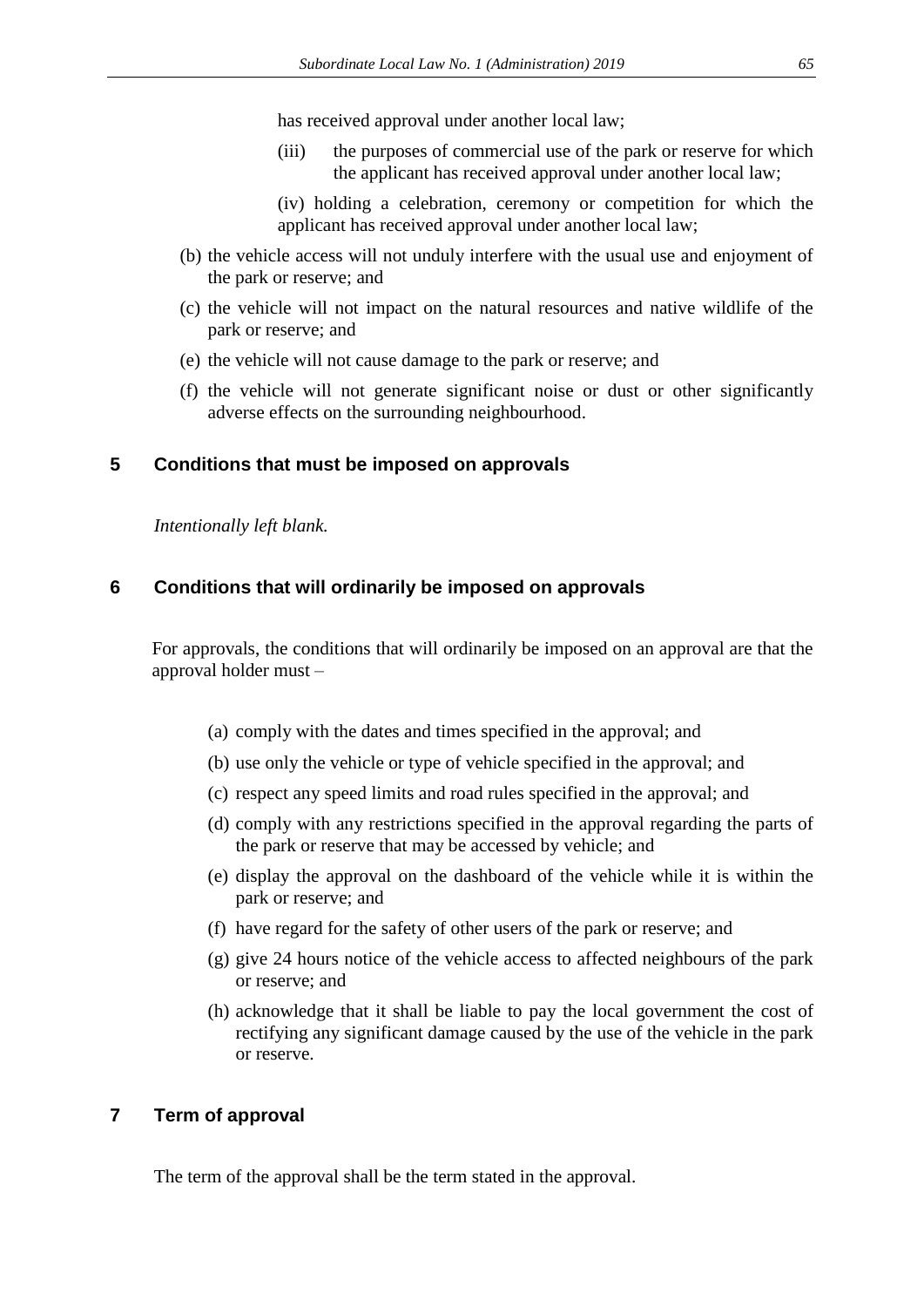# **8 Term of renewal of approval**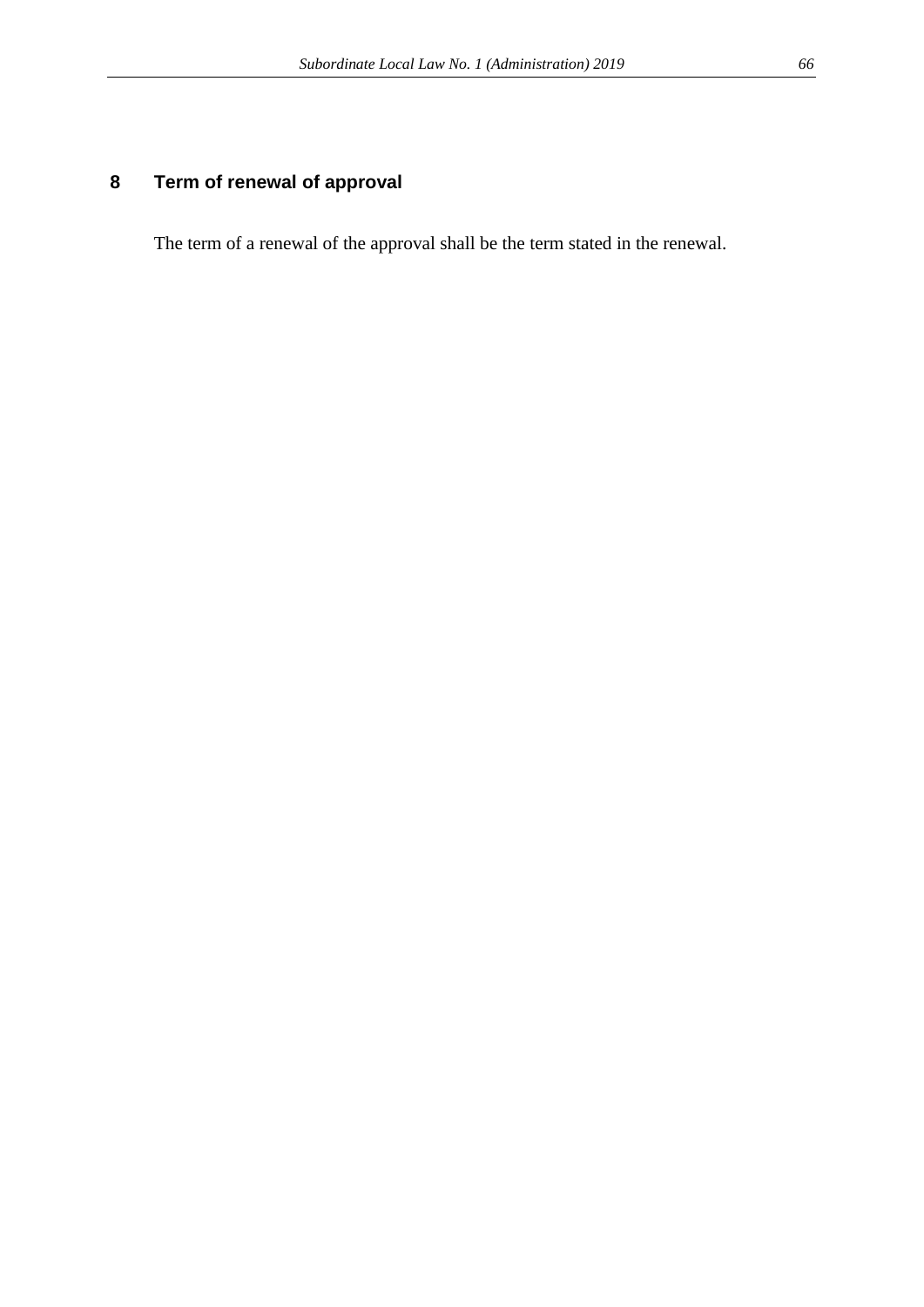# **Schedule 26 Bringing or driving prohibited vehicles onto motor vehicle access areas**

Section 11

# **1 Prescribed activity**

Bringing a prohibited vehicle onto or driving a prohibited vehicle on a specified motor vehicle access area.

# **2 Activities that do not require approval under the authorising local law**

*Intentionally left blank*

# **3 Documents and materials that must accompany applications for approval**

An application for approval must be accompanied by –

- (a) the prescribed fee; and
- (b) full details of the reasons for bringing the prohibited vehicle onto the motor vehicle access area; and
- (c) the date and time and duration of bringing the motor vehicle onto the area;
- (d) the parts of the area where the motor vehicle will be driven; and
- (e) the type of motor vehicle to be driven; and
- (f) any other documentation or materials requested by the local government in writing.

# **4 Additional criteria for the granting of approval**

The additional criteria for approval are that –

- (a) the vehicle access will not unduly interfere with the usual use and enjoyment of the area; and
- (b) the vehicle will not cause damage to the area; and
- (c) the vehicle access will not generate significant noise or dust or other significantly adverse effects on the surrounding neighbourhood.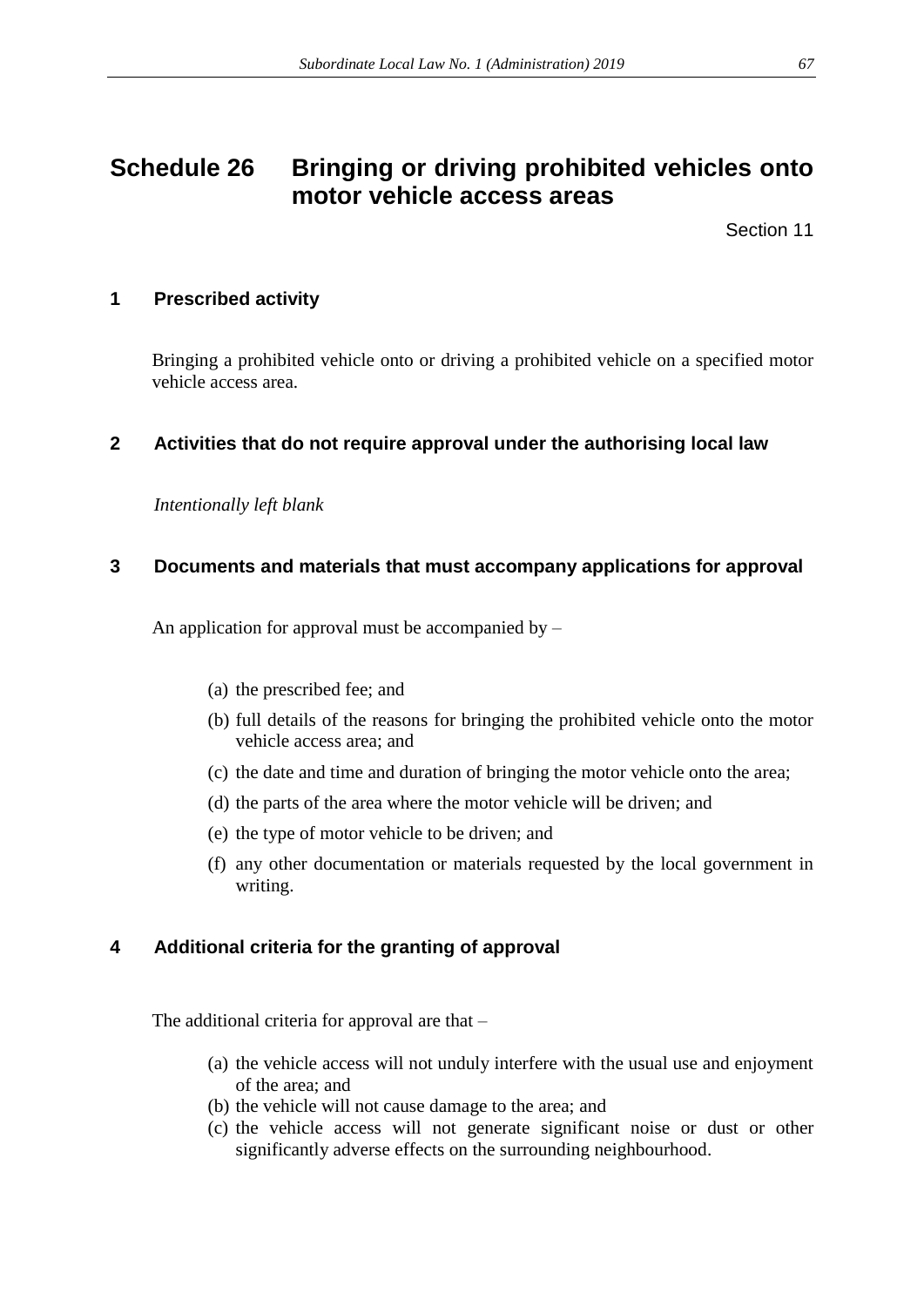# **5 Conditions that must be imposed on approvals**

*Left intentionally blank.* 

# **6 Conditions that will ordinarily be imposed on approvals**

For approvals, the conditions that will ordinarily be imposed on an approval are that the approval holder must –

- (a) comply with the hours of day when vehicle access is permitted; and
- (b) comply with specified safety requirements; and
- (c) take specified measures to reduce adverse effects of the vehicle access on the users of the area or surrounding neighbourhood to acceptable levels.

# **7 Term of approval**

The term of the approval shall be the term stated in the approval.

# **8 Term of renewal of approval**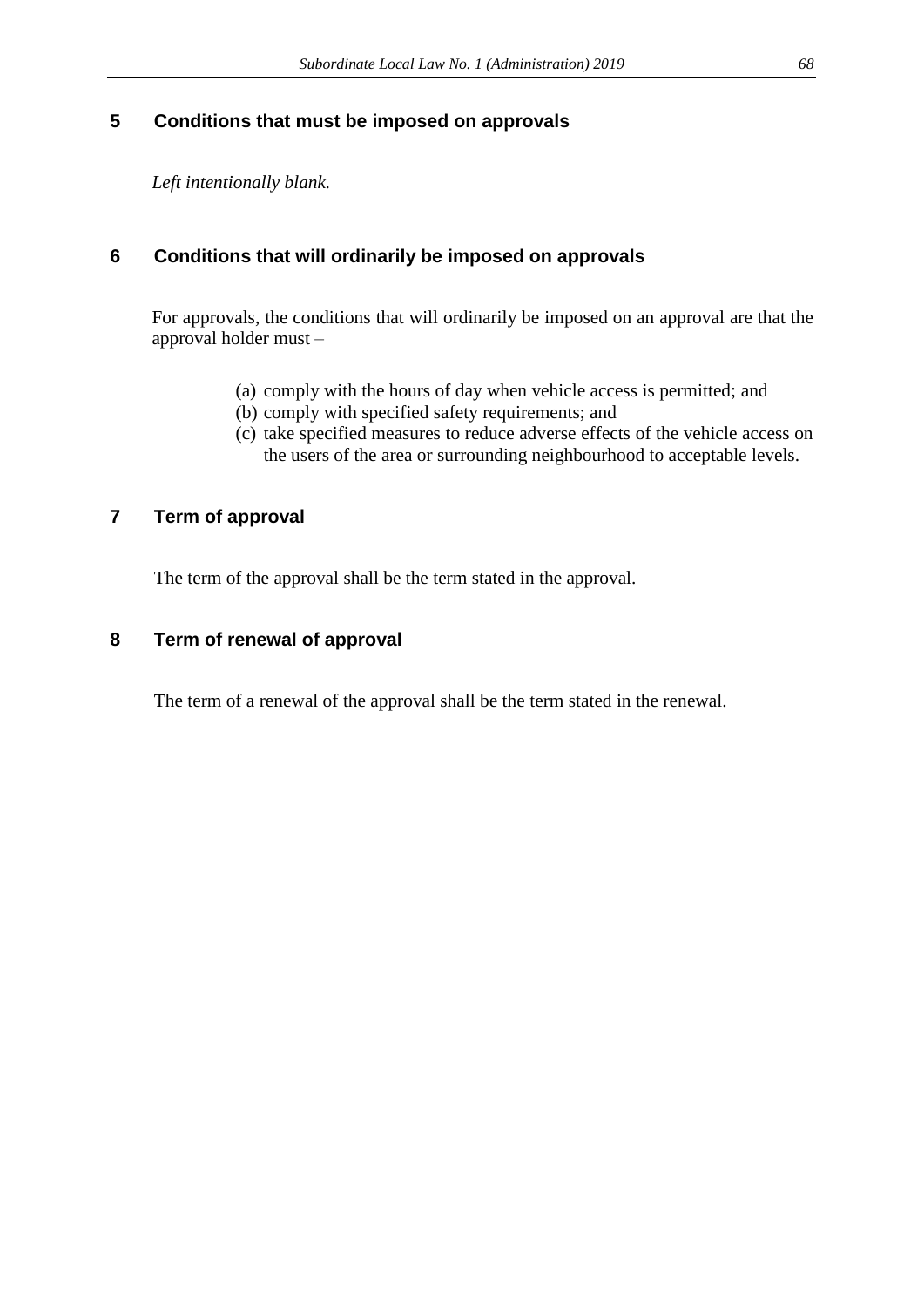# **Schedule 27 Use of bathing reserves for training, competitions etc**

Section 11

*Left intentionally blank.*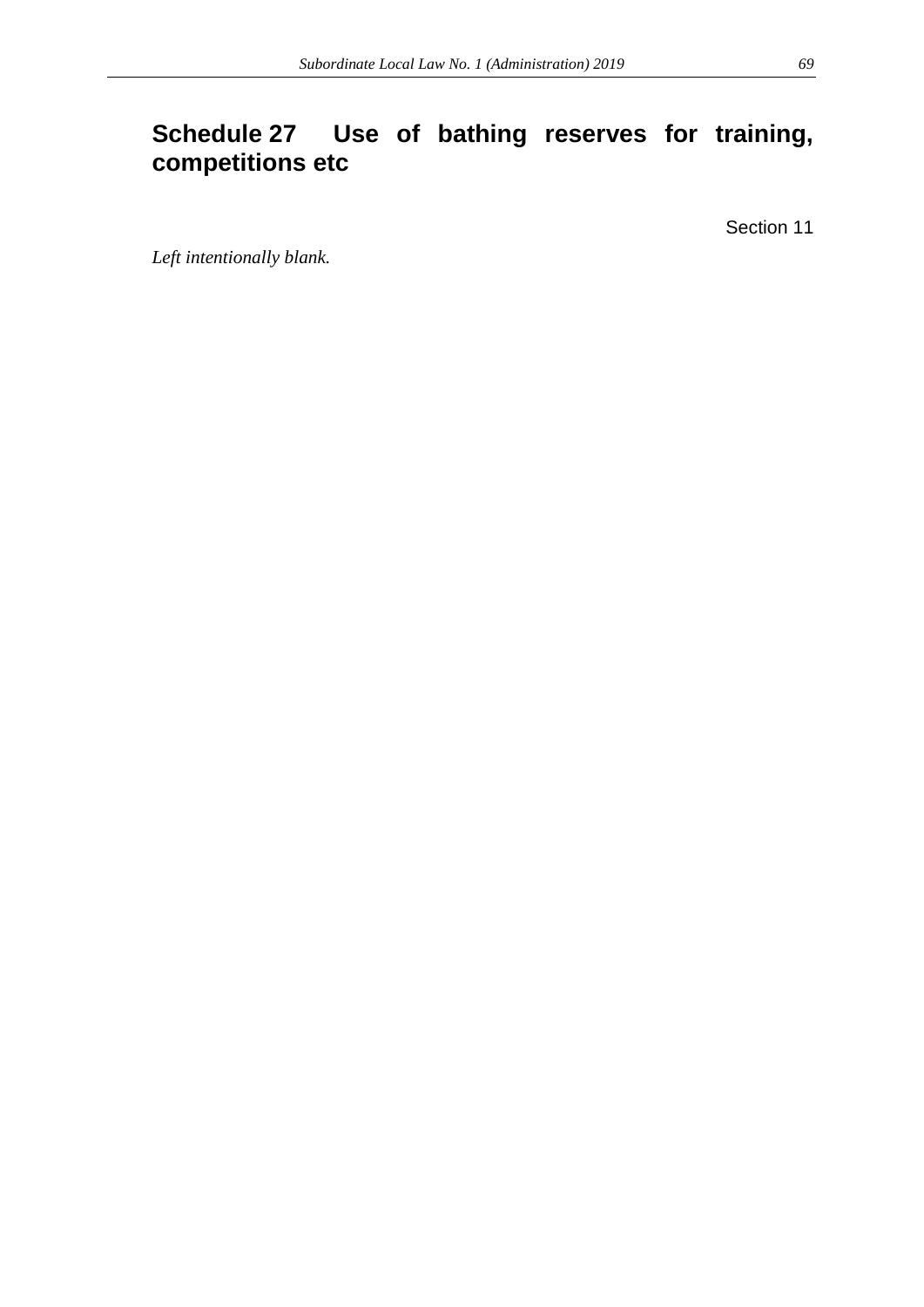# **Schedule 28 Parking contrary to an indication on an official traffic sign regulating parking by time or payment of a fee**

Section 11

*Left intentionally blank.*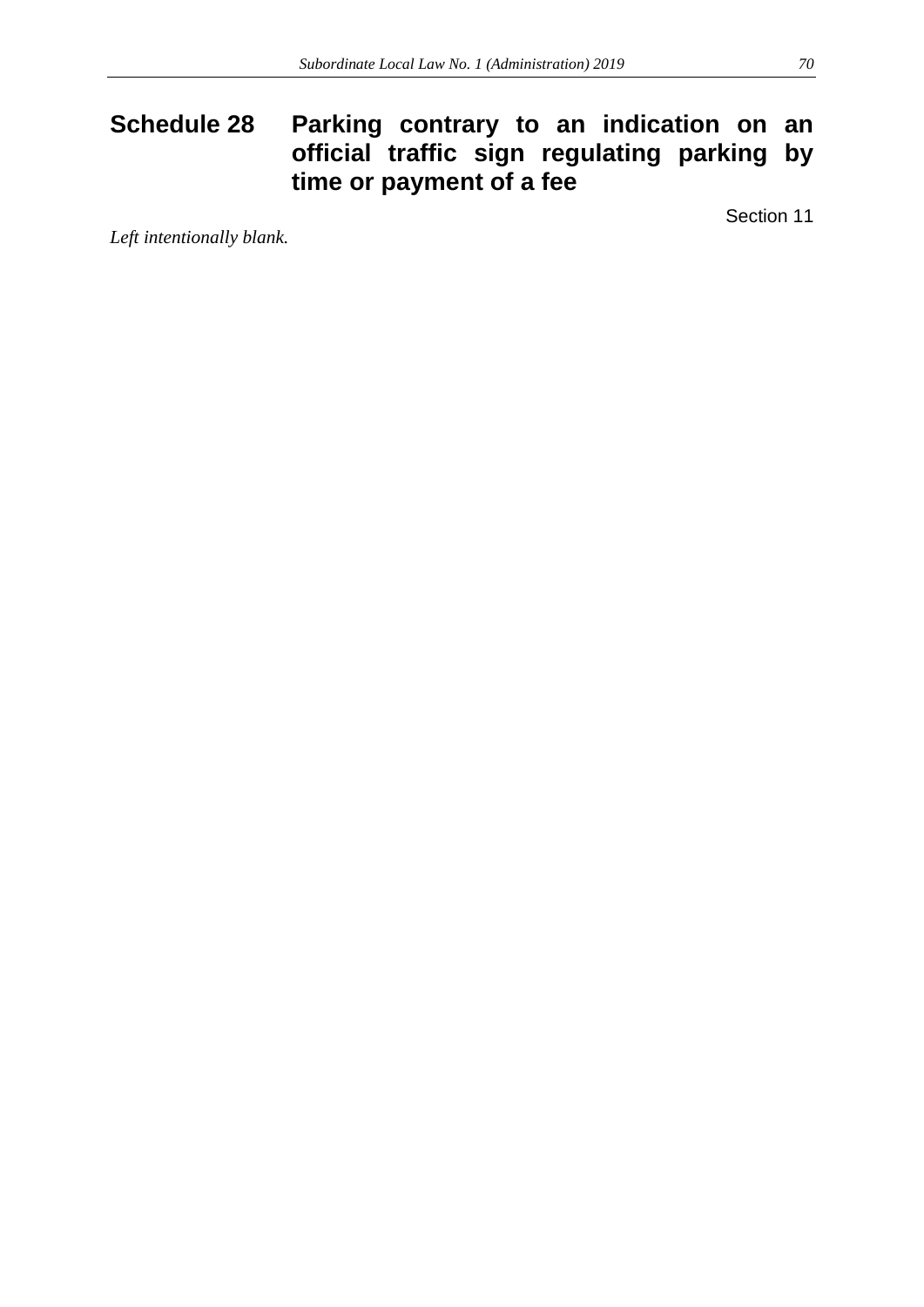# **Schedule 29 Parking in a loading zone by displaying a commercial vehicle identification label**

Section 11

*Left intentionally blank.*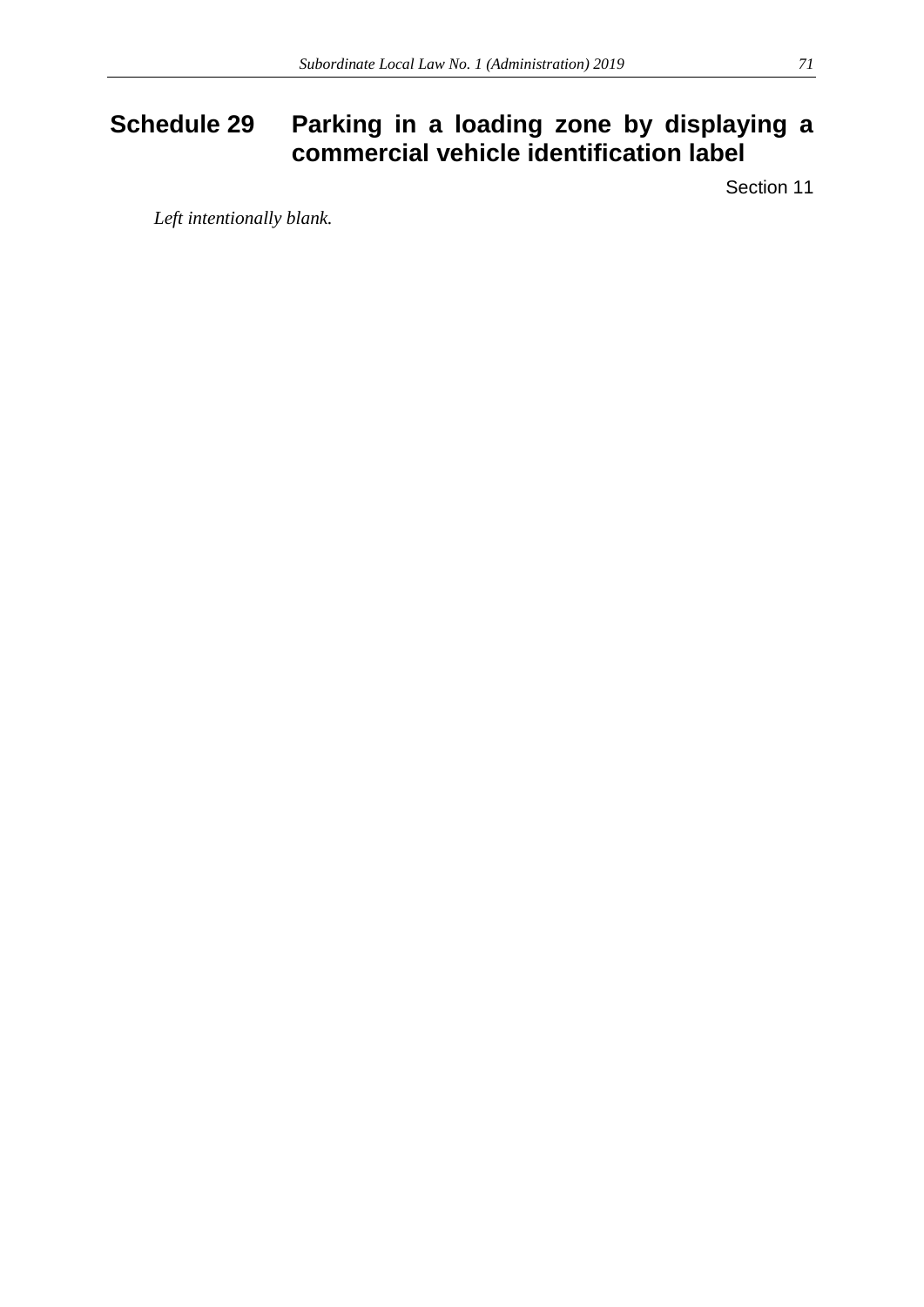# **Schedule 30 Carrying out works on a road or interfering with a road or its operation**

Section 11

# **1 Prescribed activity**

Carrying out works on a road or interfering with a road or its operation (*Local Government Act 2009*, section 75(2)).

# **2 Activities that do not require approval under the authorising local law**

This is not a prescribed activity that a local government can make exemptions about because the approval is required under the *Local Government Act 2009* (Qld).

# **3 Documents and materials that must accompany applications for approval**

An application for approval must be accompanied by  $-$ 

- (a) the prescribed fee; and
- (b) evidence of compliance with the standard public liability insurance condition; and
- (c) applicant's details; and
- (d) full details of the proposed works on the road or interference with its operation; and
- (e) contact details for the site foreman or equivalent; and
- (f) reasons for carrying out the works or interfering with a road; and
- (g) duration of approval sought; and
- (h) building approval (if applicable); and
- (i) location of works or activities interfering with a road; and
- (j) a traffic management plan detailing how vehicular and pedestrian traffic is to be managed for the duration of the works or activity; and
- (k) certificate of currency for a public liability insurance policy consistent with the standard public liability insurance condition; and
- (l) if the applicant proposes to erect or install a structure on, over or under the road – plans and specifications of the structure; and
- (m)details of building or other work to be carried out under the approval; and
- (n) any other documentation or materials requested by the local government in writing.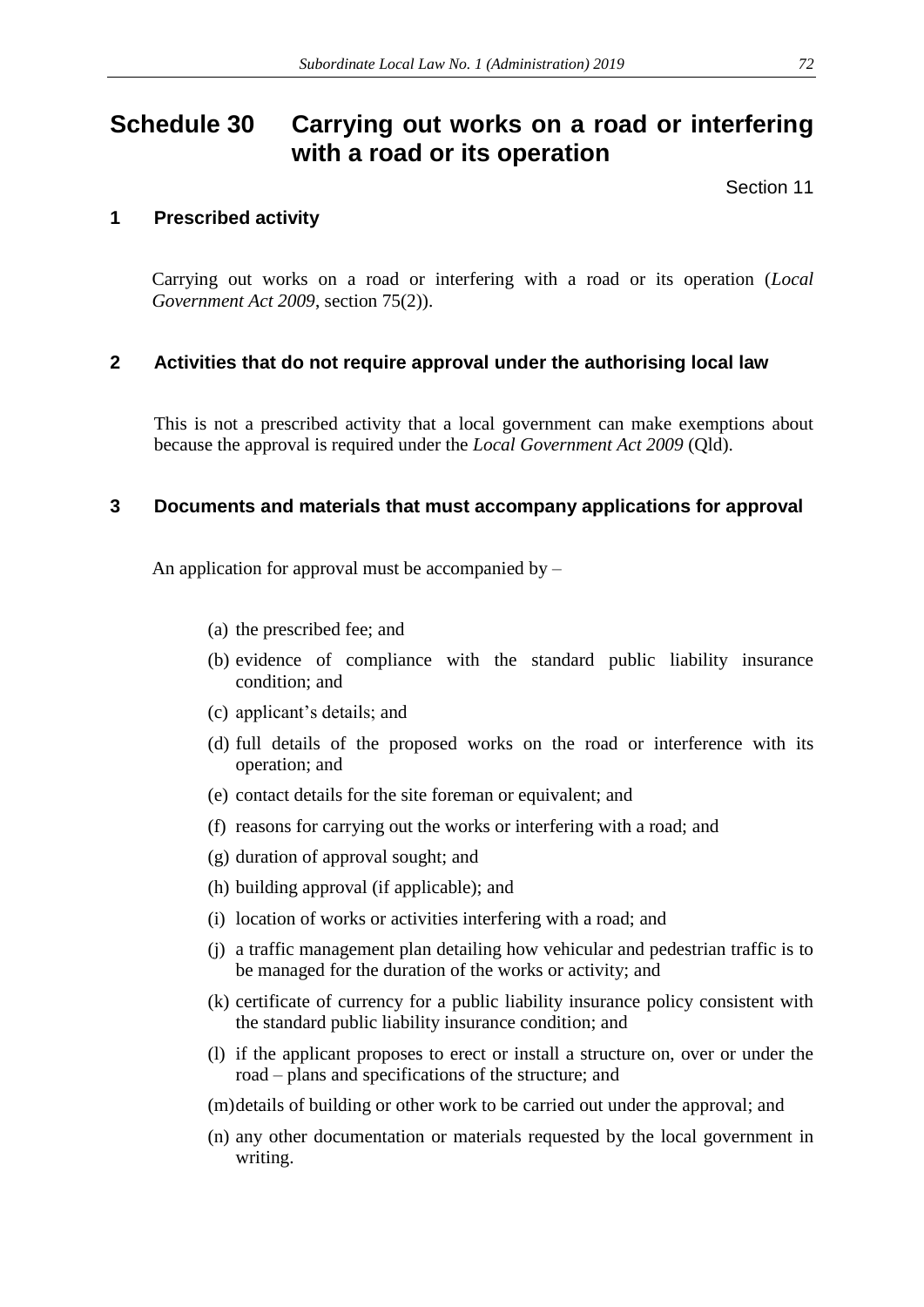#### **4 Additional criteria for the granting of approval**

The additional criteria for approval are whether –

- (a) the works will not unduly interfere or obstruct pedestrian or vehicular traffic; and
- (b) the application includes adequate measures to minimise the interference with the usual use of the road and protect public health and safety; and
- (c) the works will cause undue nuisance; and
- (d) the works will obstruct a footpath; and
- (e) the works will have an adverse effect on the amenity of the area; and
- (f) the works will have an adverse effect on the existing services located in, on or over a road.

#### **5 Conditions that must be imposed on approvals**

For approvals, the conditions that must be imposed on an approval are that the approval holder must –

- (a) comply with the standard public liability insurance condition; and
- (b) if the approval holder or the holder's employee or agent damages the road or any public infrastructure within the road, it must: -

(i) take immediate steps to make the area safe and maintain the area in a safe condition until all necessary repairs are effected; and

(ii) report damage to the local government; and

(iii) provide payment to the local government to have all damage rectified or with the local government's prior approval, carry out repairs at its own expense to the satisfaction of the local government; and

- (c) ensure a copy of the approval remains on site for inspection by an authorised person upon request; and
- (d) ensure any excavation, hole or opening shall be backfilled, consolidated and the surface reinstated to the satisfaction of the local government upon completion of the works, or before the approval expires, which is the sooner; and
- (e) ensure that any subsidence or other damage which occurs within 3 months and is attributable to the work done under the approval, shall be repaired by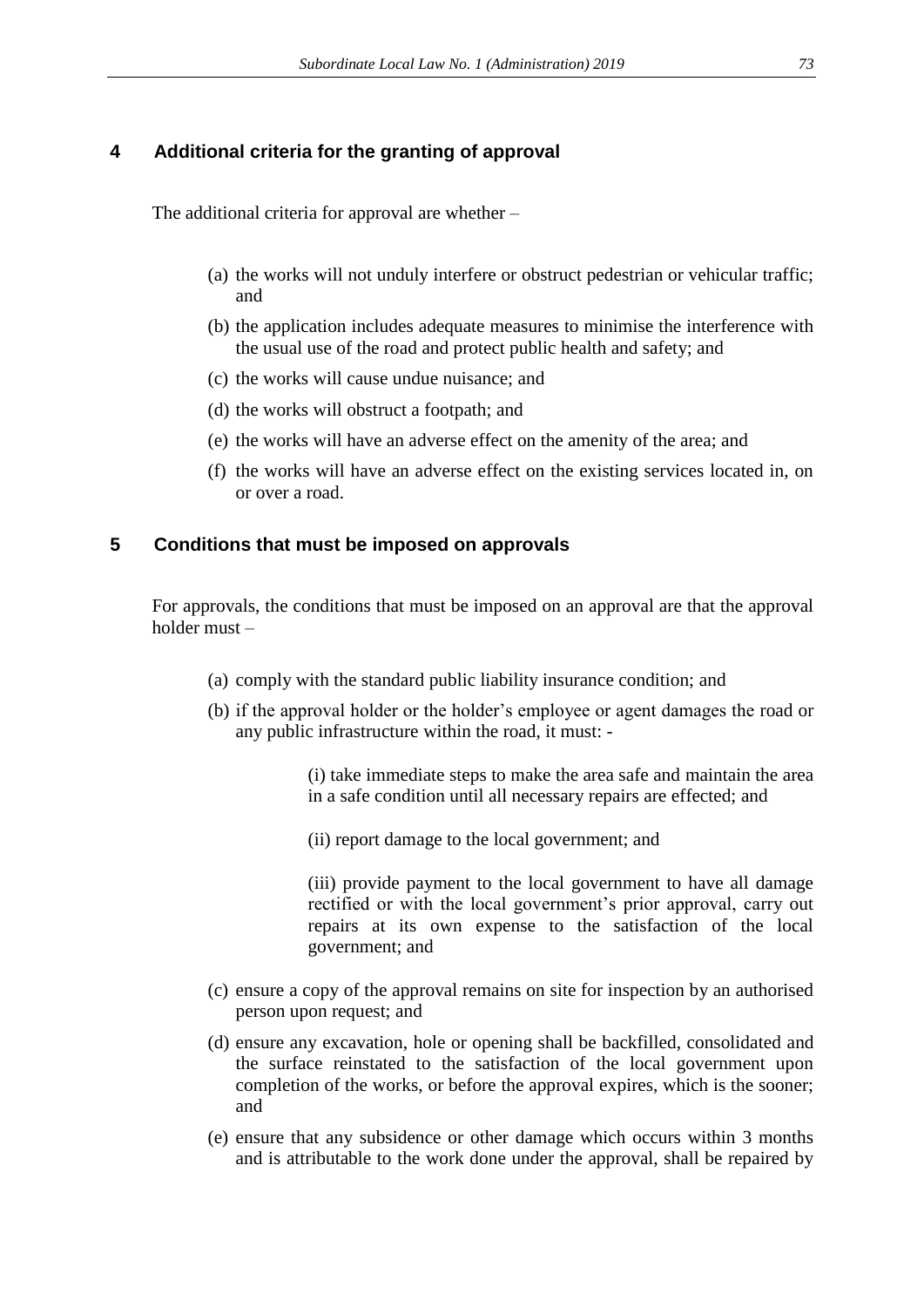the approval holder or his agent within 7 days of receiving notice to do so from the local government; and

- (f) ensure that if the proposed works are likely to affect local residents or businesses, the following advice must be provided to all affected residents or businesses prior to the commencement of the works—
	- (i) the nature of the work being carried out; and
	- (ii) the duration of the work; and
	- (iii) any proposed closures and detours; and
	- (iv) a contact number for enquiries relative to the work;
- (g) ensure that if access to any business or residence is prevented or restricted, alternate arrangements must be agreed between the parties; and
- (h) ensure that all roads and footways must be made safe at the end of each working day to allow the safe movement of vehicular and pedestrian traffic; and
- (i) ensure the safety of vehicular and pedestrian traffic by providing and maintaining appropriate signage and barrier protection, in accordance with relevant industry standards; and
- (j) ensure all vehicles and other ancillary plant and/or equipment associated with the approved road works must be parked/ placed so as not to inhibit –
	- (i) the effectiveness of any traffic sign or other traffic control device; or
	- (ii) access the public utilisies such as fire hydrants, access chambers, inspection chambers, kerb ramps, pedestrian and bus stops; or
	- (iii) the paths of travel to kerb ramps, pedestrian crossings, bus stops and adjacent parked vehicles.
- (k) complete the works within the specified period in the approval; and
- (l) comply with specified safety requirements; and
- (m)undertake the works or activity on the specified hours and days of operation; and
- (n) notify the local government of any deviations from the details provided in the approved application; and
- (o) not interfere with existing services located in, on or over a road; and
- (p) locate and protect all existing utility services prior to the disturbance of the ground surface (for example, by using "Dial 1100 Before You Dig"); and
- (q) ensure any damage that occurs to utility services during the work is immediately reported to the relevant utility authority; and
- (r) remediate any damage to signs, posts, footpath, concrete channelling, roadway and ant other local government property; and
- (s) comply with all lawful directions provided by an authorised person of the local government; and
- (t) maintain structures erected or installed, or vegetation planted, under the approval in good condition; and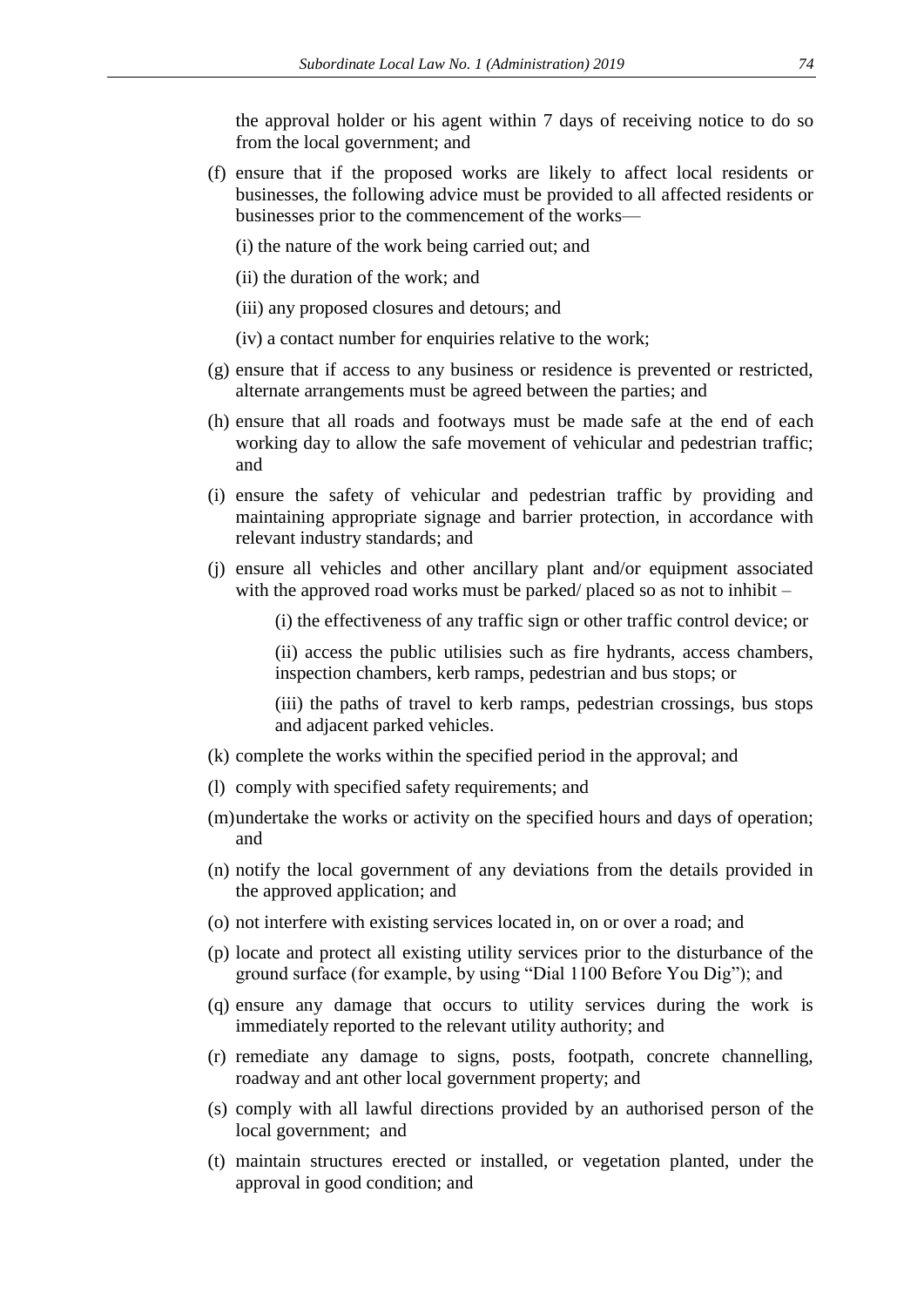- (u) remove a structure erected or installed under the approval at the end of a stated period; and
- (v) ensure no environmental damage is caused.

## **6 Conditions that will ordinarily be imposed on approvals**

For approvals, the conditions that will ordinarily be imposed on an approval are that the approval holder must deposit with the local government, a monetary security in the sum fixed by the local government, to cover the cost of repairing any damage to public infrastructure resulting from the operation of the approved activity.

## **7 Term of approval**

The term of the approval shall be the term stated in the approval.

### **8 Term of renewal of approval**

The term of a renewal of the approval shall be the term stated in the renewal.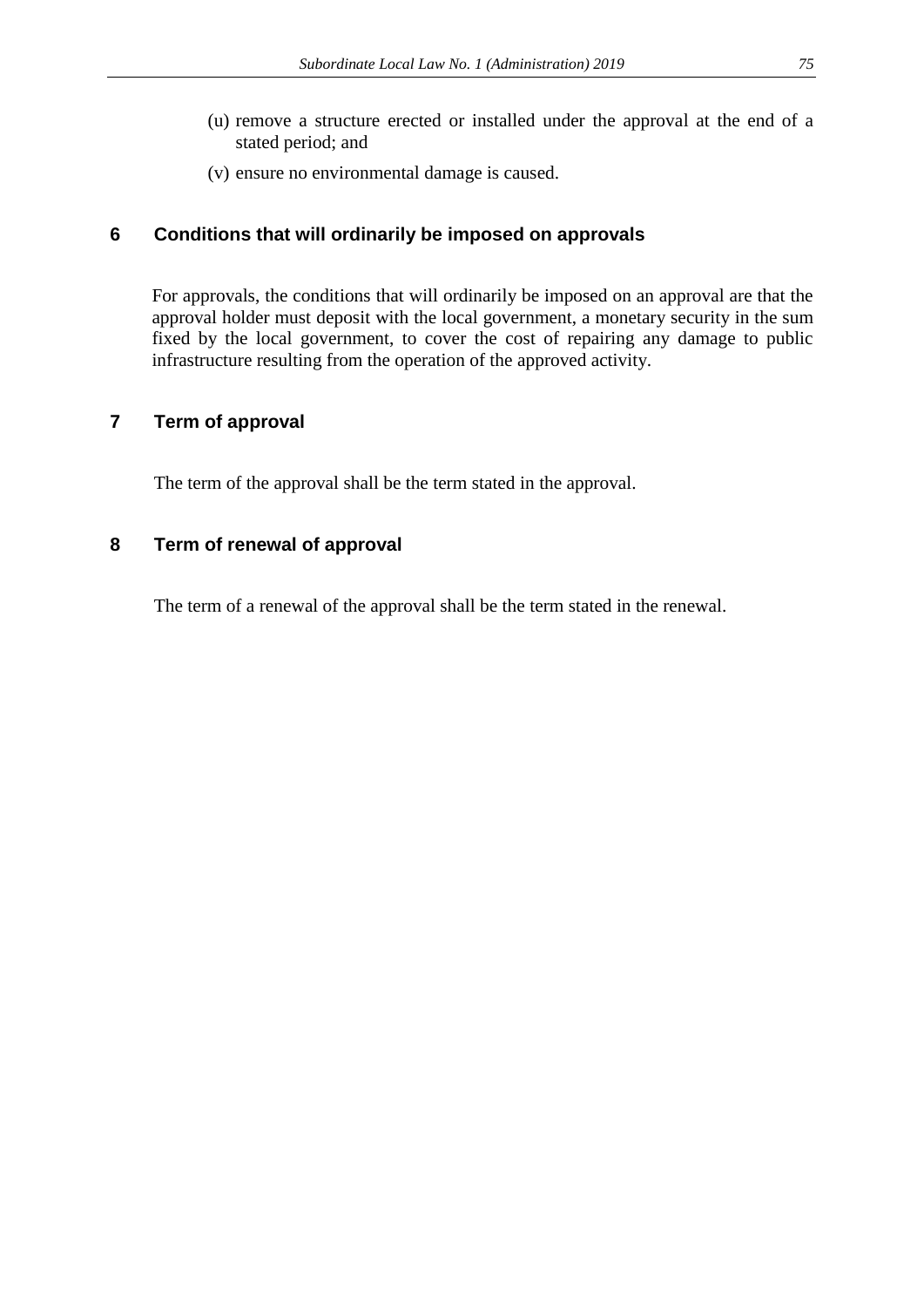# **Schedule 31 Entry to trust areas**

Section 11

*Intentionally left blank*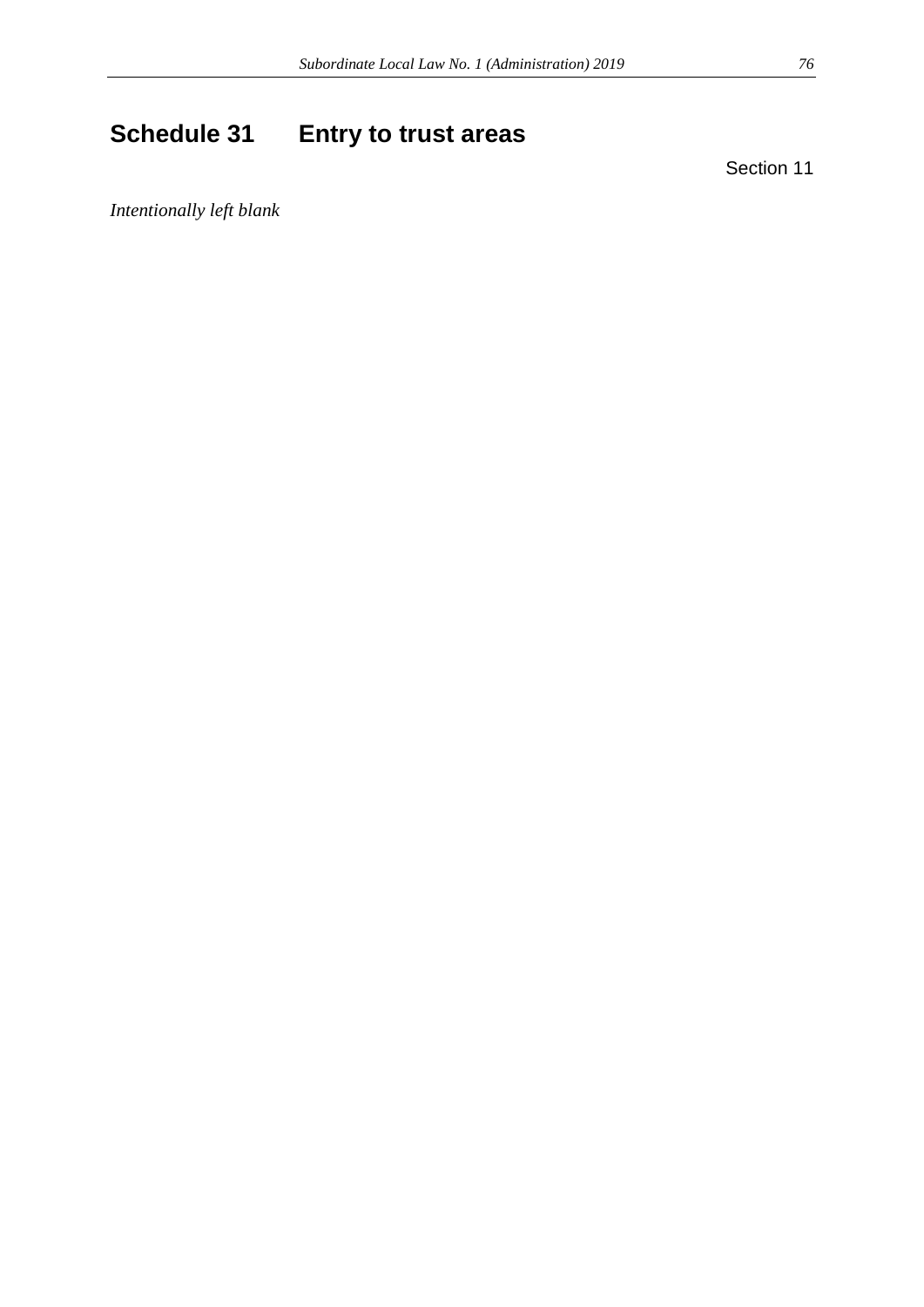# **Schedule 32 Undertaking scientific research in a trust area**

Section 11

## **1 Prescribed activity**

Undertaking scientific research within a trust area.

## **2 Activities that do not require approval under the authorising local law**

*Intentionally left blank*

### **3 Documents and materials that must accompany applications for approval**

An application for approval must be accompanied by –

- (a) the prescribed fee; and
- (b) full details of the nature, scope and purpose of the proposed scientific research for which the approval is sought, including specific details of the times and places that the proposed research will be conducted; and
- (c) details and proof of affiliation with an accredited scientific research organisation; and
- (d) the period of time for which the approval is sought; and
- (e) the parts of the trust area for which the approval is sought; and
- (f) details about any vehicles associated with the approval, such as registration number, vehicle make and type; and
- (g) any other documentation or materials requested by the local government in writing.

## **4 Additional criteria for the granting of approval**

The additional criteria for approval are whether –

- (a) the activities would not cause nuisance, inconvenience or annoyance to the residents of the trust area; and
- (b) the activities would not adversely affect the amenity of the surrounding area.

### **5 Conditions that must be imposed on approvals**

For approvals, the conditions that must be imposed on an approval are that the approval holder must comply with the conditions of entry under *Local law No. 7 (Indigenous*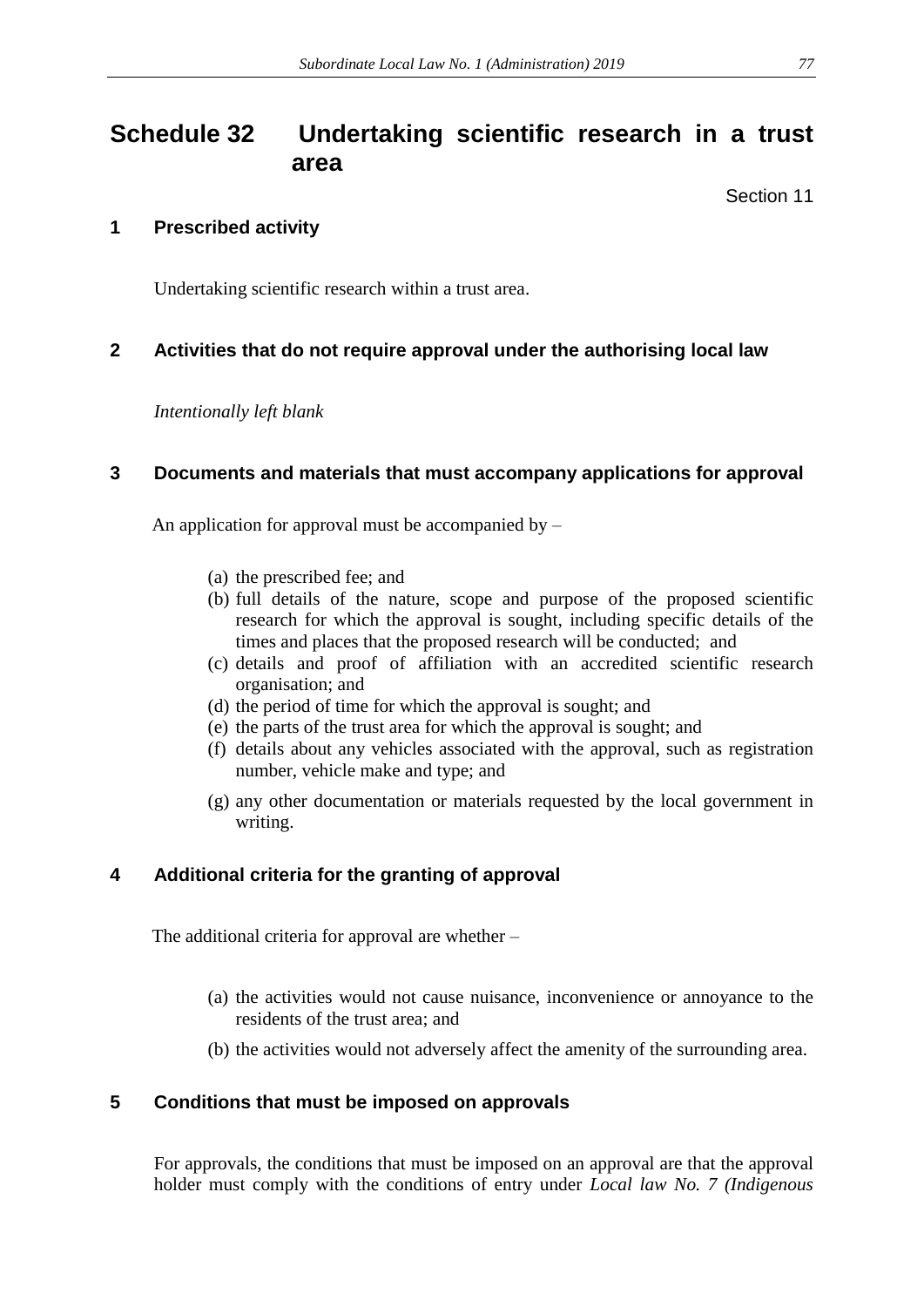*Community Land Management) 2010,* applicable to its class set out in subordinate local law.

# **6 Conditions that will ordinarily be imposed on approvals**

*Intentionally left blank*

# **7 Term of Term of approval**

The term of the approval shall be the term stated in the approval.

## **8 Term of renewal of approval**

The term of a renewal of the approval shall be the term stated in the renewal.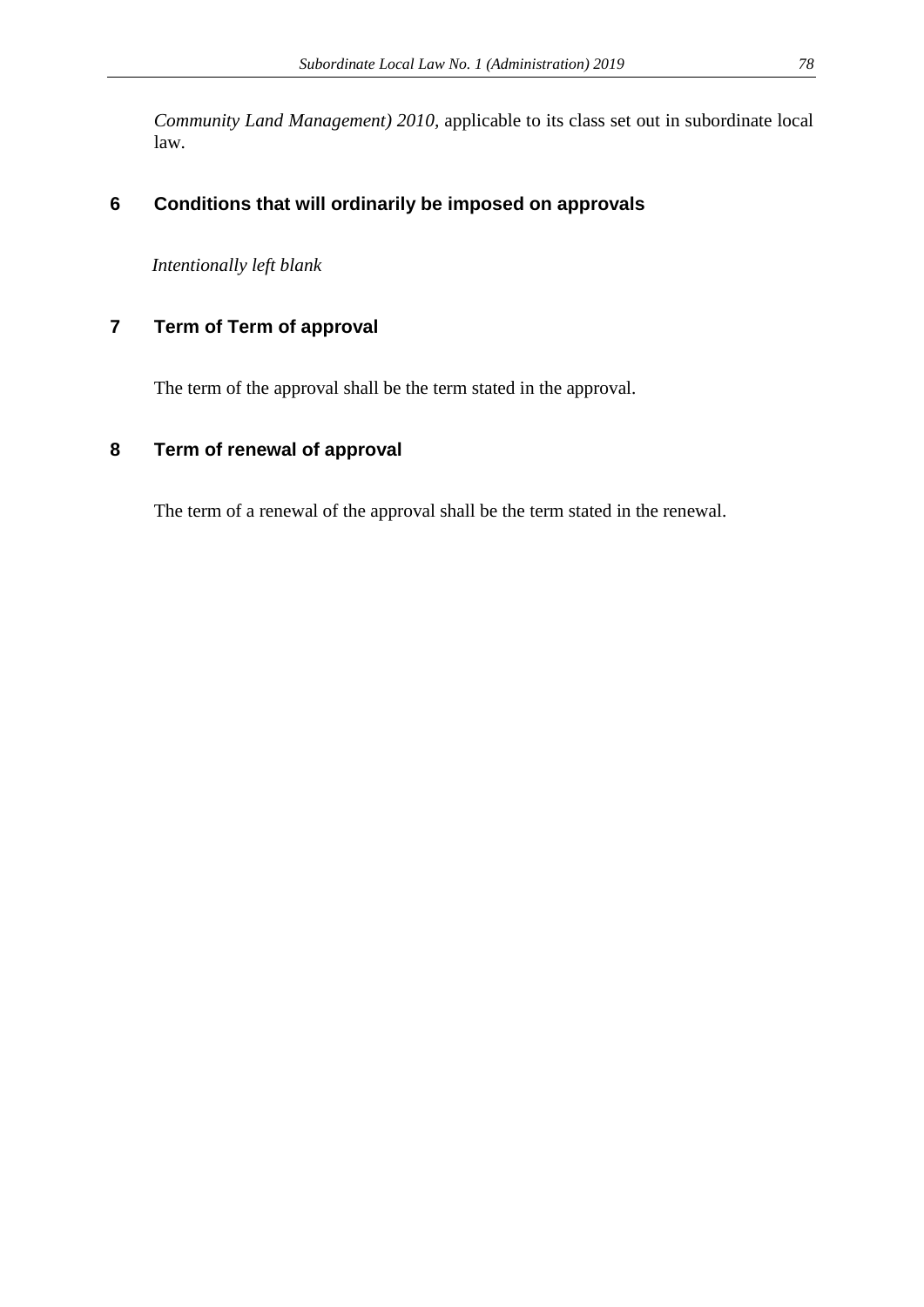# **Schedule 33 Camping within a camping site in a trust area**

Section 11

## **1 Prescribed activity**

Camping within a camping site in a trust area.

## **2 Activities that do not require approval under the authorising local law**

*Intentionally left blank*

## **3 Documents and materials that must accompany applications for approval**

An application for approval must be accompanied by  $-$ 

- (a) the prescribed fee; and
- (b) details about whether the applicant is a resident of the local government area;
- (c) the period of time for which the approval is sought; and
- (d) details about any vehicles associated with the approval, such as registration number, vehicle make and type; and
- (e) any other documentation or materials requested by the local government in writing.

## **4 Additional criteria for the granting of approval**

The additional criteria for approval are whether –

- (a) the approval would not cause nuisance, inconvenience or annoyance to the residents of the trust area; and
- (b) the approval would not adversely affect the amenity of the surrounding area;
- (c) there will be enough toilets and sanitary conveniences, complying with standards and requirements imposed by the local government, for the use by approval holders; and
- (d) adequate provision will exist for the disposal of refuse by approval holders*.*

## **5 Conditions that must be imposed on approvals**

*Intentionally left blank.*